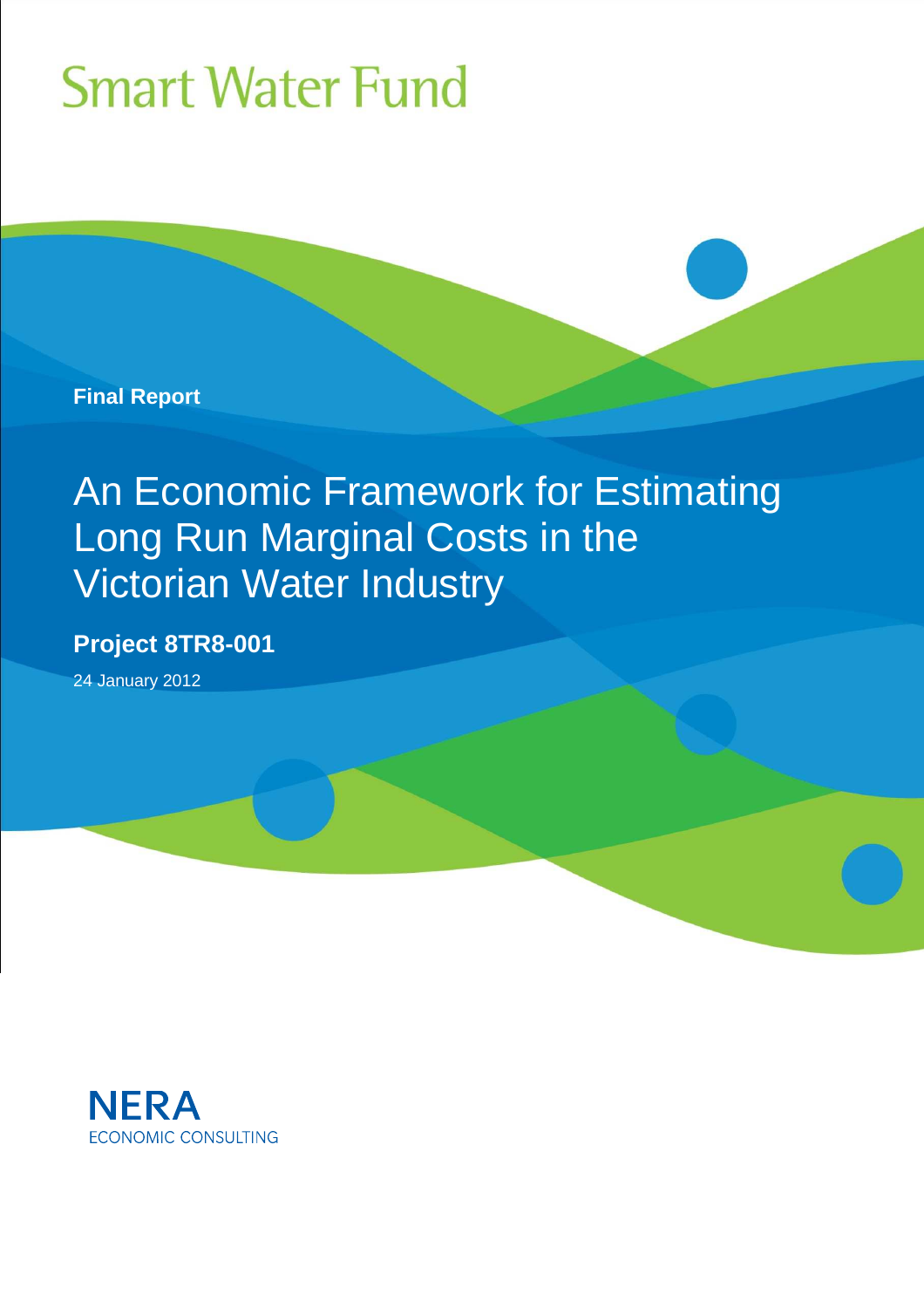#### **Copyright and Intellectual Property**

This publication is copyright. Other than for the purposes of and subject to the conditions prescribed in the Copyright Act 1968, no part of any Material in this Report may in any form or by any means (including optical, magnetic, electronic, mechanical, microcopying, photocopying or recording) be reproduced, broadcast, published, transmitted, adapted, or stored without the express written permission of the copyright owner. All other rights are reserved.

Smart Water Fund is a registered trademark, jointly owned by the Smart Water Fund participants, and is protected by laws governing intellectual property. The Smart Water Fund trademark and logo must not be used except as part of any authorised reproduction of the Report as set out above. The Smart Water Fund logo must not be modified in any way.

#### **Disclaimer**

The material contained in this Report has been developed for the Smart Water Fund. The views and opinions expressed in the Report do not necessarily reflect the views, or have the endorsement of the Victorian Water Utilities or the Department of Sustainability and Environment, or indicate the Victorian Water Utilities or the Department of Sustainability and Environment commitment to a particular course of action.

#### **Enquiries**

For enquiries or copies of this report please contact:

Smart Water Fund Knowledge Transfer Manager Email: info@smartwater.com.au Phone: 1800 882 432 (freecall) Quote "Project 8TR8-001"

© Copyright Smart Water Fund, 2012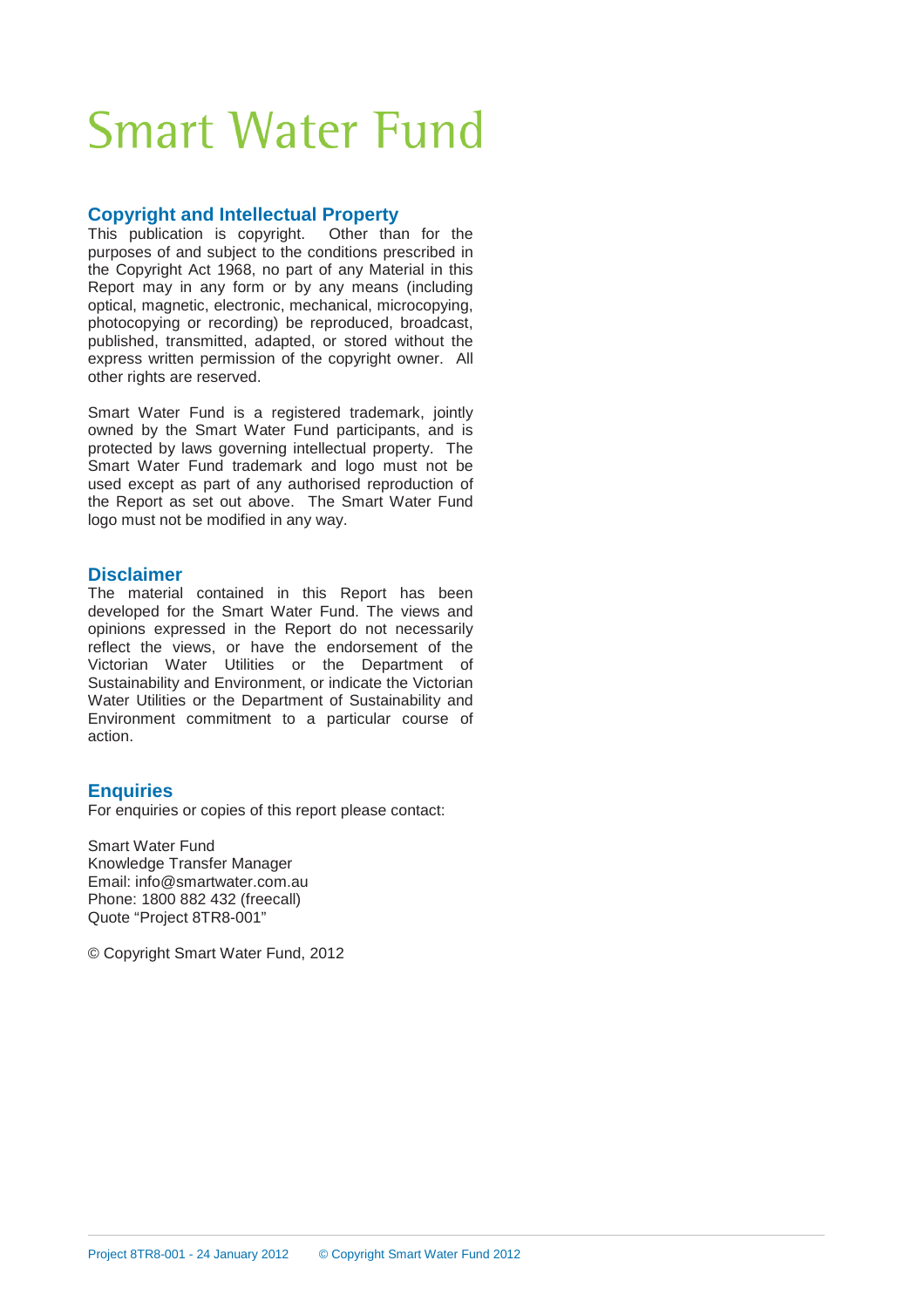

#### **Project Team**

Greg Houston Tom Graham

NERA Economic Consulting Darling Park Tower 3 201 Sussex Street Sydney NSW 2000 Tel: +61 2 8864 6500 Fax: +61 2 8864 6549 www.nera.com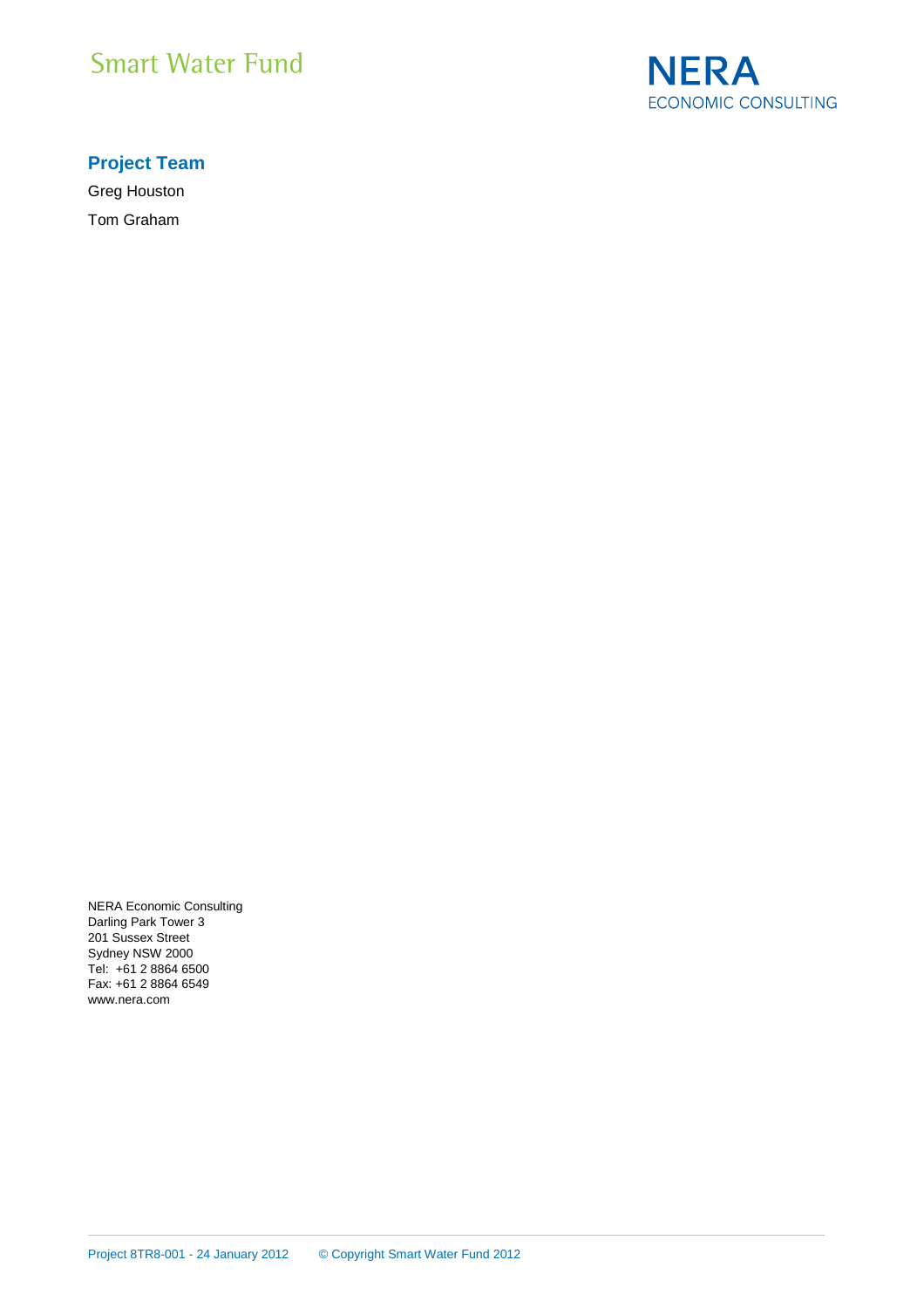

| <b>Contents</b>                  |                                                                              |  |
|----------------------------------|------------------------------------------------------------------------------|--|
| 1.<br>2.<br>2.1.                 |                                                                              |  |
| 2.2.                             |                                                                              |  |
| 2.3.                             |                                                                              |  |
| 3.<br>3.1.                       |                                                                              |  |
| 3.2.                             |                                                                              |  |
| 3.3.                             |                                                                              |  |
| 3.4.                             |                                                                              |  |
| 4.<br>4.1.                       |                                                                              |  |
| 4.2.                             | Step 2: Determine whether customers can make independent decisions as        |  |
| 4.3.                             | Step 3: Assess the extent to which customers' are likely to respond to price |  |
| 4.4.                             |                                                                              |  |
| 5.<br>5.1.                       |                                                                              |  |
| 5.2.                             |                                                                              |  |
| 5.3.                             |                                                                              |  |
| 5.4.                             |                                                                              |  |
| 5.5.                             | NERA's recommended approach to estimating LRMC26                             |  |
| 6.<br>6.1.                       | A Framework for Applying the Preferred Approach27                            |  |
| 6.2.                             |                                                                              |  |
| 6.3.                             |                                                                              |  |
| 6.4.                             |                                                                              |  |
| 6.5.                             |                                                                              |  |
| 6.6.                             |                                                                              |  |
| 7.<br><b>Appendix A.</b><br>A.1. |                                                                              |  |
| A.2.                             |                                                                              |  |
| A.3.                             |                                                                              |  |
| <b>Apendice B.</b><br>B.1.       |                                                                              |  |
| B.2.                             |                                                                              |  |
| B.3.                             |                                                                              |  |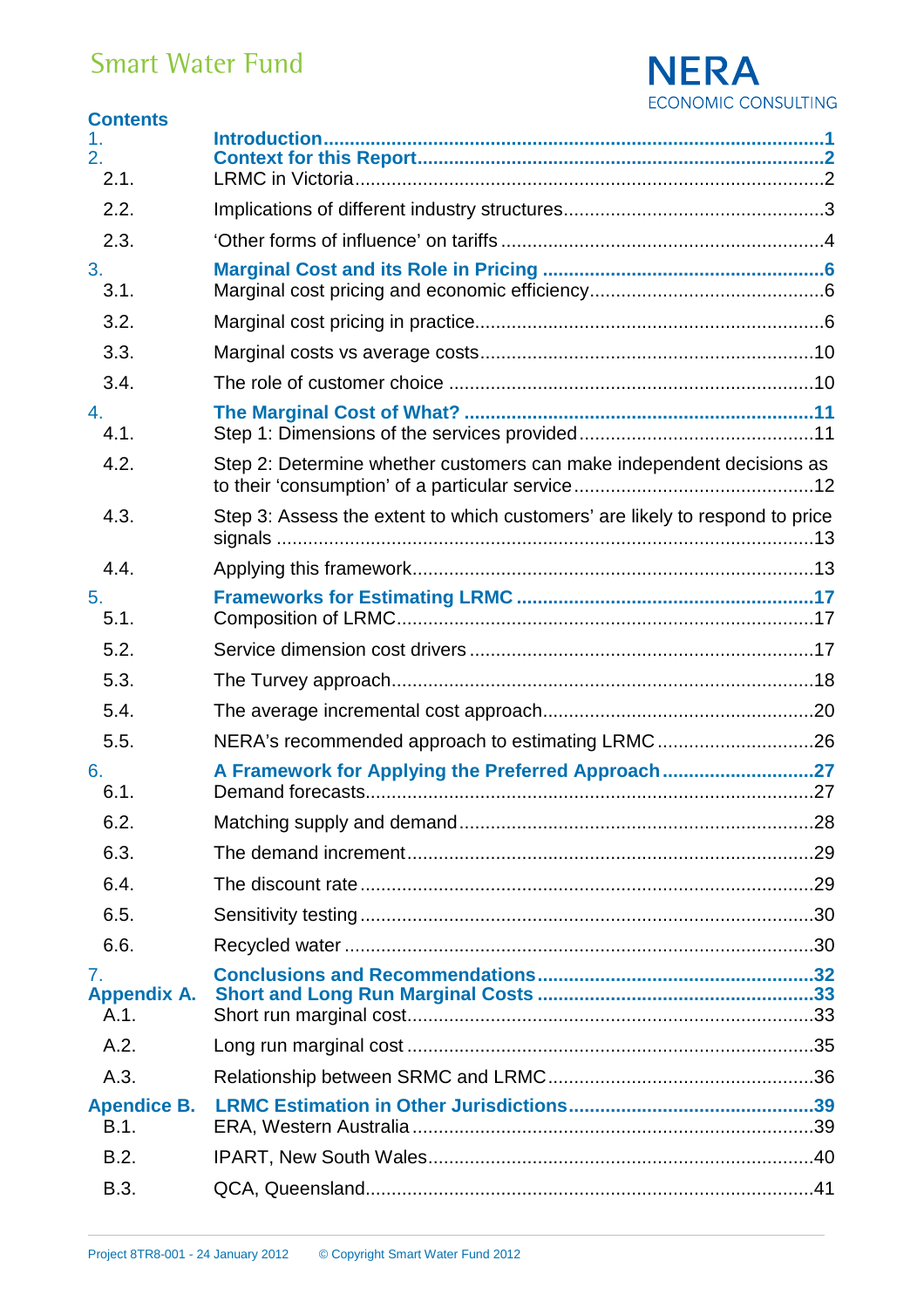### **NERA** ECONOMIC CONSULTING

|      | LUUNUMIU UUNJULIINU |
|------|---------------------|
|      |                     |
|      |                     |
| C.2. |                     |
| C.3. |                     |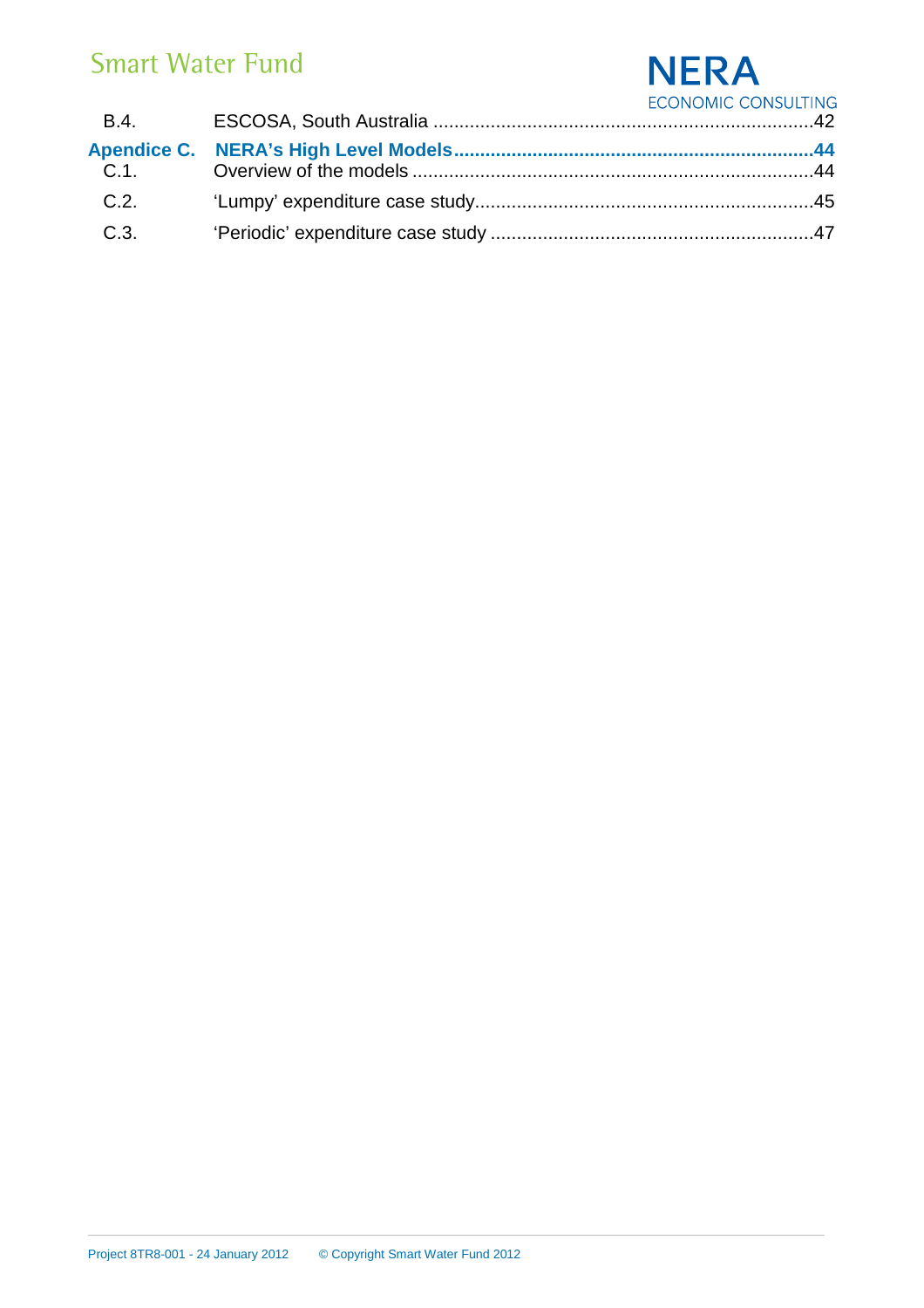

### 1. **Introduction**

This report has been prepared by NERA Economic Consulting (NERA) for the Smart Water Fund ('the Fund') under the guidance of the four Metropolitan Melbourne water businesses, ie, City West Water, South East Water, Yarra Valley Water and Melbourne Water. Its subject is the development of an economic framework for estimating long-run marginal cost (LRMC) in the Victorian water industry. The primary objective of the Smart Water Fund in commissioning this report is to assist Victorian water businesses in estimating the LRMC associated with their services and to inform the application of LRMC pricing principles in pricing decisions.

This final report was preceded by a draft, which was prepared for consultation with a range of Victorian water industry participants as part of its refinement and finalisation. Our report is presented in 6 sections, which are structured as follows:

- section 2 outlines the context for this report;
- section 3 discusses the concept of marginal cost and its role in pricing;
- section 4 provides an economic framework for determining the particular elements of services for which a marginal cost is to be estimated and applied;
- section 5 describes the two main approaches to estimating LRMC, and the circumstances in which each is more or less appropriate;
- section 6 sets out a framework for applying each of these approaches; and
- section 7 concludes.

In addition, Appendix A provides a detailed discussion on the distinction between short-run marginal cost (SRMC), LRMC and the relationship between the two. Further, Appendix B describes the LRMC estimation methodologies adopted in other jurisdictions throughout Australia.

Our report is also accompanied by two 'high level' models that illustrate the approaches to estimating LRMC discussed in this report, as well as the nature of the information required. A discussion of these models and their applicability to two case studies is provided in Appendix C.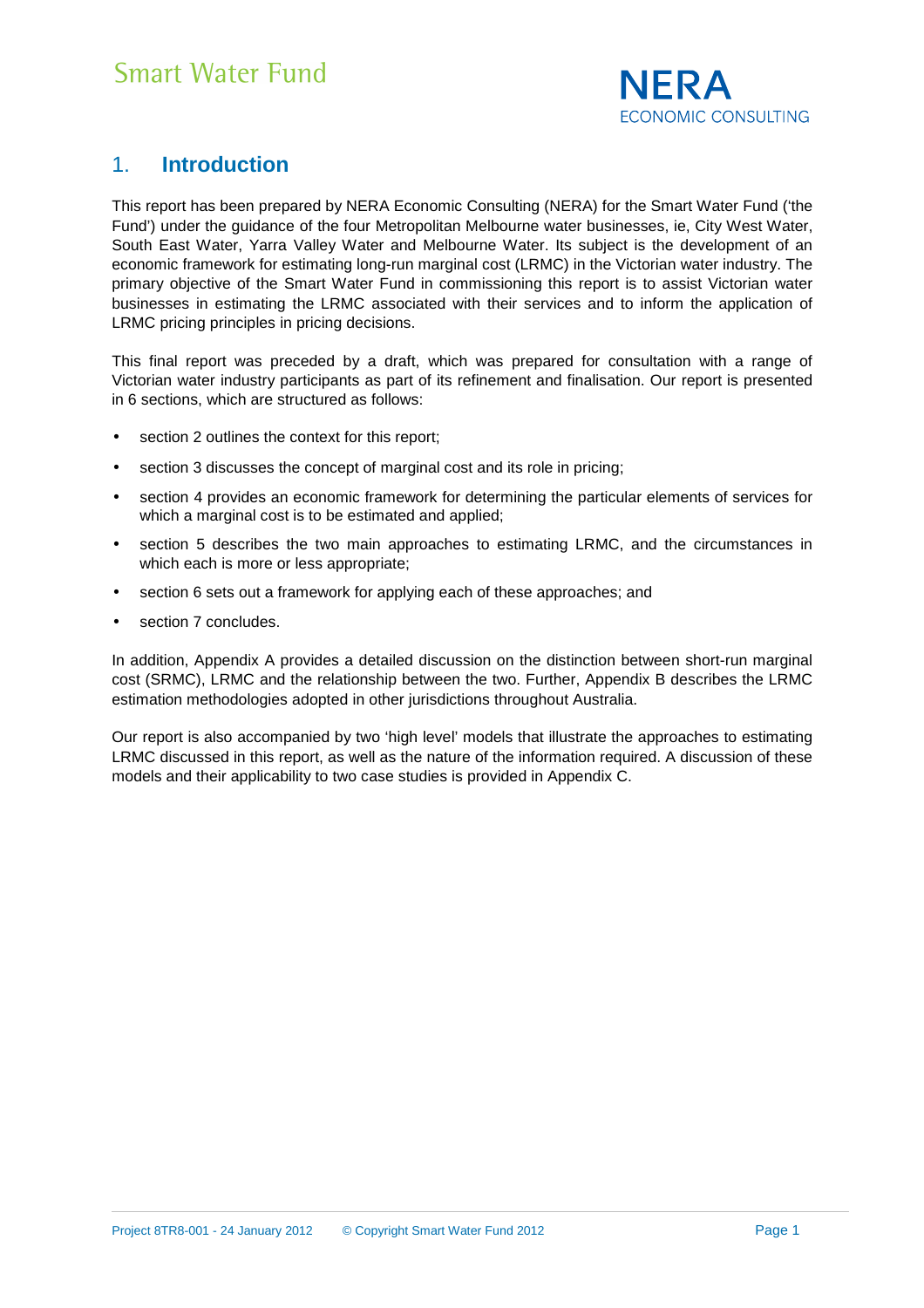

### 2. **Context for this Report**

This section summarises the history of LRMC estimation in the Victorian water industry as well as discussing the way in which its structure(s) affect the application of any LRMC estimation framework. We also discuss a range of other considerations and objectives that may play a role in ultimate decisions as to the structure of water and wastewater prices in Victoria.

#### **2.1. LRMC in Victoria**

Setting prices for water and wastewater services by reference to LRMC principles is not a new concept in Victoria. As part of its review of water and wastewater prices to be charged by the 17 Victorian water businesses from 1 July 2005, the Essential Service Commission (ESC) emphasised the importance of setting variable prices according to estimates of the LRMC of supply. The ESC emphasised that this would allow consumers to balance the relative costs and benefits of consuming water and sewerage services, but noted that the businesses did not appear to have made much progress in applying the LRMC principles. Specifically, the ESC stated:  $1$ 

"[T]he Commission found it difficult to assess the extent to which the businesses' proposed prices provided appropriate signals about the costs of providing services since most businesses had not estimated the LRMC of providing services. Those that had, did not appear to have fully reflected the full economic costs of supply (including social and environmental costs) or had undertaken analysis that did not appear to be robust."

Subsequently, the ESC consulted with businesses on the methodological issues associated with estimating LRMC. It released an Information Paper in September 2005, the purpose of which was to serve as a manual to which businesses could refer when demonstrating that they had estimated the LRMC of their various services and had had regard to those estimates in setting their variable prices. However, the Information Paper was couched in relatively 'high level' terms and, to date, there is still no common approach between water businesses to estimating LRMC.

As part of their 2009-10 Water Plans, Victorian water businesses proposed to review their tariff structures over the subsequent four years, for implementation in the 2013-18 regulatory period. To assist in the development of pricing proposals, the ESC has stated that it expects water businesses to consider a number of issues whilst undertaking their tariff reviews, including:

- ensuring variable water charges are consistent with LRMC, while acknowledging the relative changes in cost structures as a result of substantial recent investments in supply side augmentation;
- the split of costs between water and sewerage services:
- the pertinence of inclining block tariffs once supply side augmentations have been completed and water restrictions are removed;
- the effects of inclining block tariffs structures on large families; and
- the appropriateness of variable sewerage charges, given sewage discharges currently are not metered and the marginal costs of disposal are low.

In addition to these expectations, the Victorian Minister for Water established the Living Victoria Ministerial Advisory Council ('the Council') with the aim of providing recommendations on the strategic

<sup>1</sup> ESC, (2005), Estimating Long Run Marginal Cost – Implications for Future Water Prices, September 2005, p.1.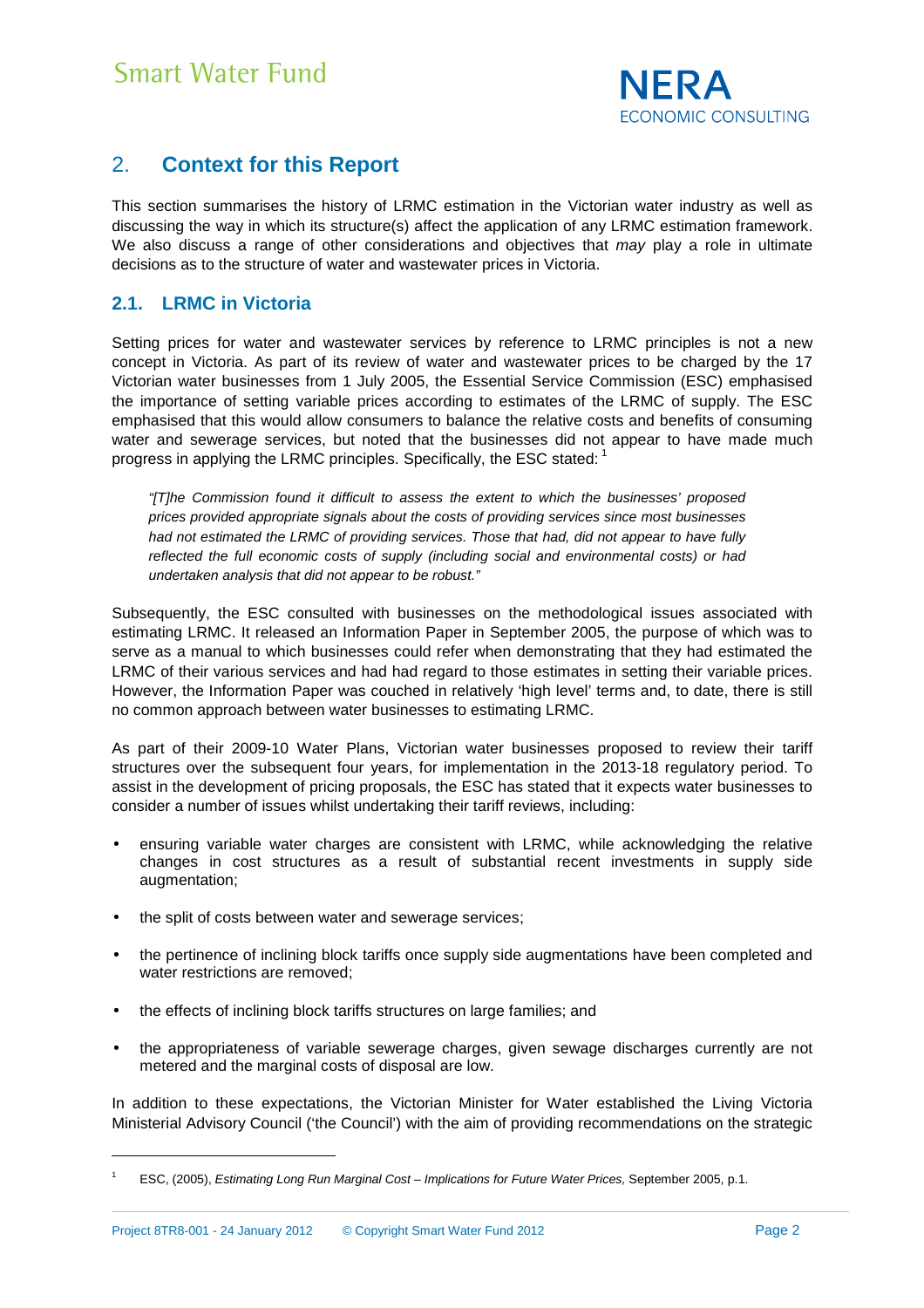

priorities for water sector reform. In March 2011, the Council outlined a number of reform priorities as part of the Living Melbourne, Living Victoria Road Map that included, amongst other things, establishing a common approach to economic evaluation and a review of different approaches to the pricing and valuing of all water resources.

The absence to date of a common approach to estimating LRMC across water businesses in Victoria is a potential impediment to the development of consistent price signals and efficient decision-making by both water businesses and end-users. It is the achievement of consistency in the estimation and application of LRMC that provides the impetus for this project.

#### **2.2. Implications of different industry structures**

Victoria's water and wastewater industry is characterised by two broad industry structures, namely:

- in Melbourne, the industry has been vertically separated into retail and wholesale functional levels (ie, a 'wholesale-retailer' model), with wholesale water prices regulated by the ESC; and
- in regional areas of Victoria, water businesses are structured with access to supply sources either in the form of storages they themselves own or storages owned by rural water authorities to which they have bulk entitlements.

One consequence of the structural arrangements applying to the regional businesses operating outside of Melbourne is that they are able to trade entitlements to bulk water sources, and so can generally observe a market price for bulk water. This structural distinction between the existence or not of access to a functioning bulk water market is illustrated in Figure 2.1 below.



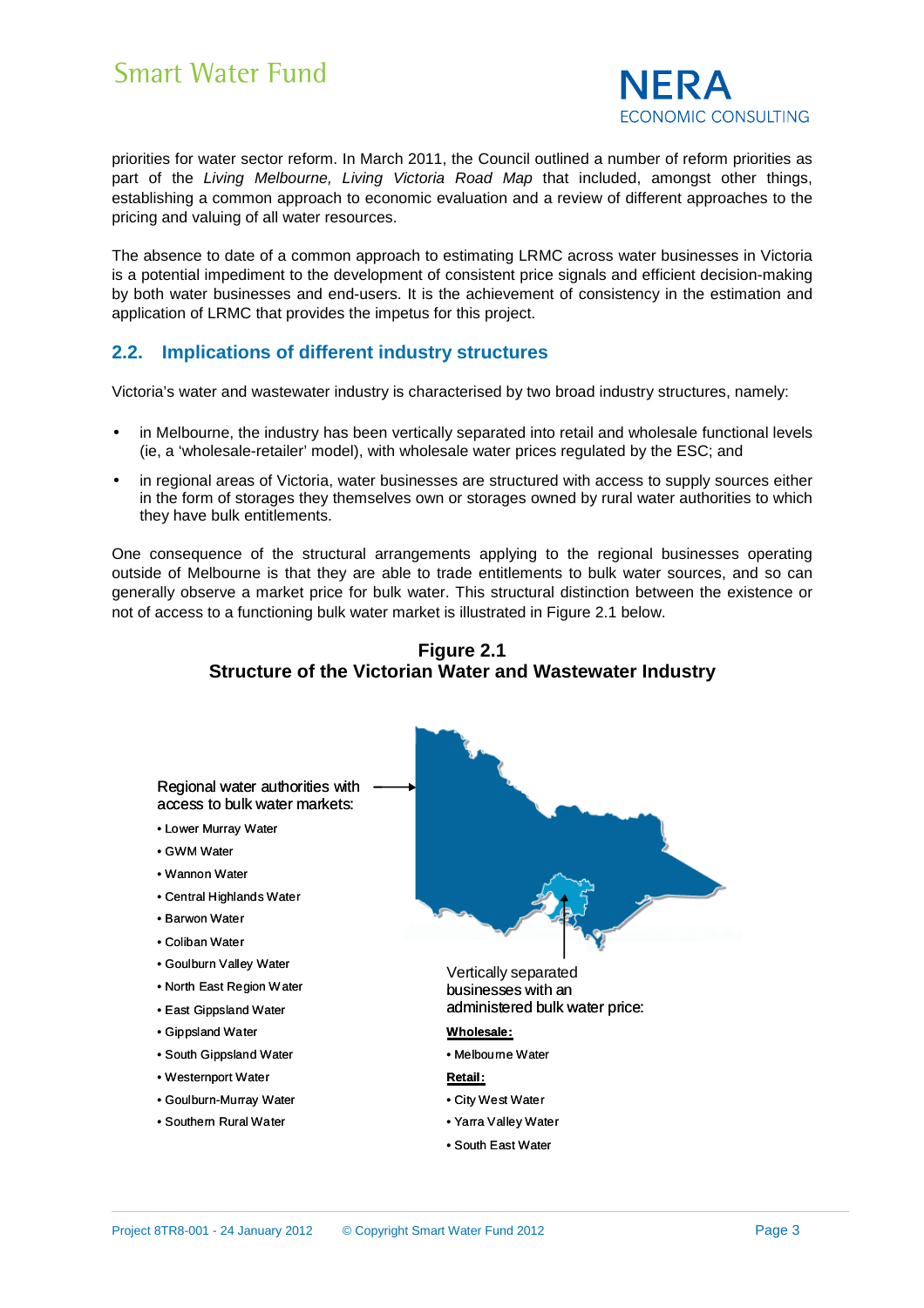

Typically, estimates of LRMC for bulk water are derived in the context of a vertically integrated monopoly supplier that does not have access to a well functioning market for bulk water. Where there is a stand alone bulk water supplier, the LRMC of bulk water should be reflected in the structure of the wholesale price for water, which in turn becomes an input to the retail functional dimension.

By contrast, where bulk water prices are set in a market, the LRMC of bulk water supply represents a combination of the expected future average cost or market value of water entitlements and the expected future cost of storing and treating the bulk water to which those entitlements apply. The overall LRMC estimate would then be the sum of this long run expected average market price<sup>2</sup> and the long-run cost of storing and treating the bulk water.

#### **2.3. 'Other forms of influence' on tariffs**

While the focus of this study is on developing a LRMC estimation methodology for Victoria, other considerations and objectives also play a role in the ultimate setting of tariffs. For example:

- transaction and information costs mean that it is efficient to aggregate customers into 'classes' for tariff setting purposes, whether distinguished by size of connection, geographic averaging or in some other manner;
- marginal cost pricing does not guarantee that a business can recover all of its costs other allocation mechanisms may therefore be required to breach any gap (as discussed in section 3.3 below); and
- equity considerations may well play a role in tariff setting, as may environmental objectives.

The objectives that govern the ESC's approach to urban water tariffs are set out in the Water Industry Regulatory Order (WIRO). Notwithstanding these objectives, some interested parties appear to give weight to objectives that are either not formally captured under the WIRO or go beyond what is realistic for (any) water tariff structure to be able to deliver. For example, the Council's idea of 'administered resource value' prices and the Victorian Council of Social Services' (VCOSS's) perspective on the requirements for a 'social tariff' involve concepts that appear to fall outside what is permissible or contemplated under the WIRO. Resolving these tensions will require greater clarity as to the objectives and expectations of water tariff structures in Victoria.

In addition, and perhaps as a result of the variety of conflicting goals presented to water businesses, it seems clear that current tariff structures have become unnecessarily complex and may be difficult to understand (and so respond to) by customers. For example, the predominance of inclining blocks in water tariffs and the complex arrangements for the sewerage disposal charge appear at odds with the basic objective of having customers understand what determines their bill.

There also appears to be impetus for an increasing role for social objectives to be reflected in the structure of water tariffs in Victoria. For example, VCOSS strongly advocates that social needs should be addressed through tariffs that have low fixed charges and steeply inclining blocks for the variable component.3 Further, we note that the Council's March 2011 Living Melbourne, Living Victoria Road

<sup>2</sup> The market price of bulk water entitlement is effectively a SRMC that, when averaged into the future, represents LRMC. This relationship is discussed in more detail in Appendix A.

<sup>3</sup> We also note that both the National Water Commission and the Productivity Commission have discussed the merits of scarcity pricing.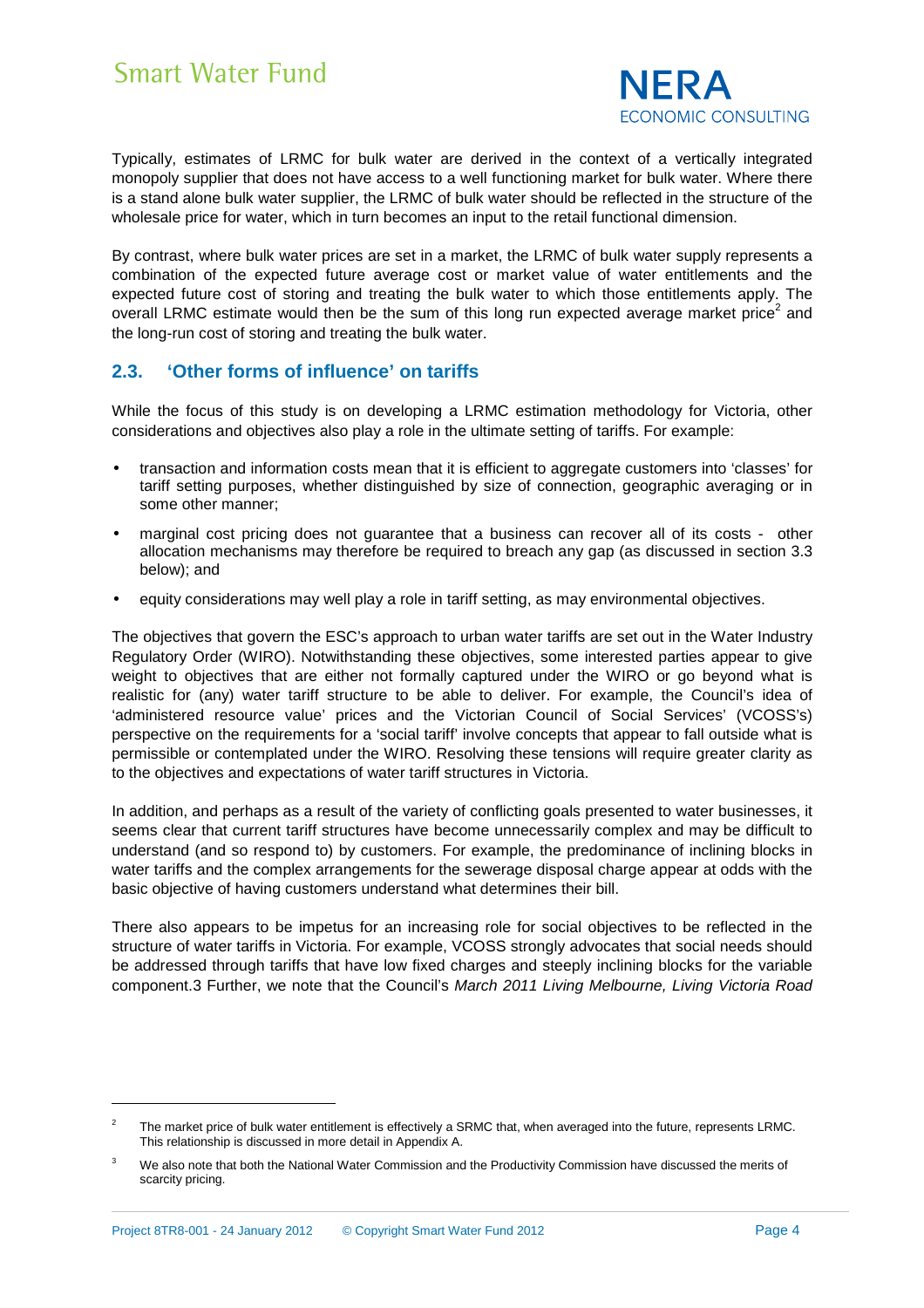

Map suggests that prices should be based on an 'administered resource value'.4 If such objectives are to be pursued, it must be decided:

- what weight should be given to various objectives?
- what are the particular implications for how tariffs should be structured? and
- to what extent can any tariff structure be expected to assist with such an objective?

Finally, both the Council and Yarra Valley Water have suggested that customers should be presented with tariff options, with these linked to choices as to the level of service, eg, a water supply with or without the possibility of restrictions. We discuss the way in which the potential for customer choice fits into a LRMC framework as part of section 3.4 below.

<sup>4</sup> We note that it is unclear as to what by an 'administered resource value' precisely means, particularly when the marginal source of additional bulk water for Melbourne may well be further desalination capacity, which involves rather different environmental resources effects than the usual, dam-related water sources.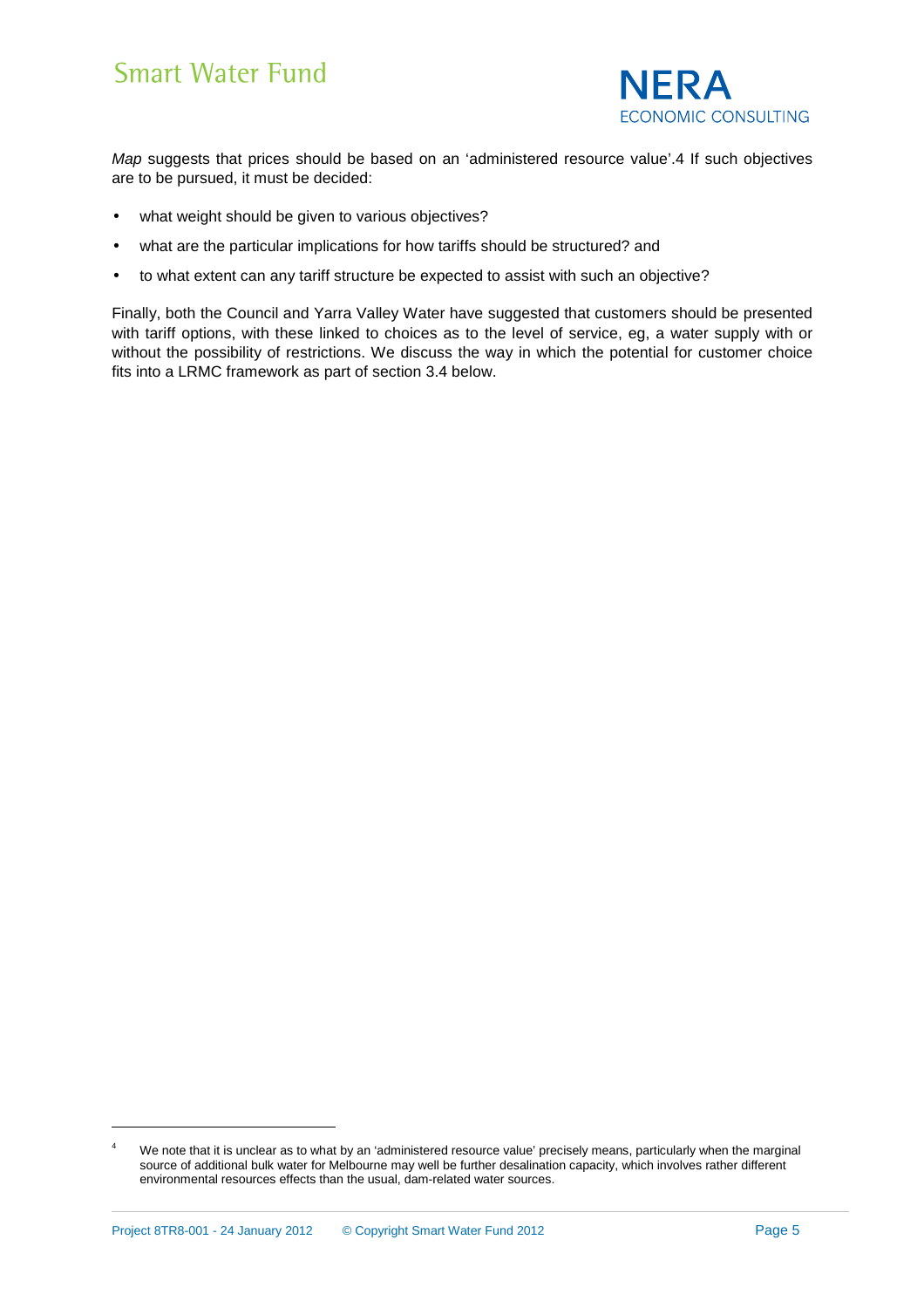

### 3. **Marginal Cost and its Role in Pricing**

This section sets out the theory of marginal cost pricing and the practicalities associated with its implementation in the context of the water and wastewater sector.

#### **3.1. Marginal cost pricing and economic efficiency**

The term 'marginal cost' refers to the incremental cost of producing an additional unit of output or, alternatively, the cost that can be avoided by reducing production by a specified amount.<sup>5</sup> Economic theory suggests that the essential, resource allocation function of markets works best when prices are set equal to the marginal cost of production. When prices reflect marginal cost, allocative efficiency will be maximised, since the benefit to society from the consumption of a good or service is equated with the cost of providing that good or service, ie, society would not be 'better off' from more or less consumption.

In the context of the water and wastewater sector, setting prices equal to marginal cost encourages:

- the sustainable use of water by consumers, since the marginal benefits from the consumption of an additional kL of water is set equal to the costs of providing that water;
- efficient procurement and provision decisions by water businesses, eg, when to pump and when to use stored water; and
- efficient investment decisions, eg, investment in transportation, treatment and storage infrastructure, water efficient appliances, etc.

#### **3.2. Marginal cost pricing in practice**

While economic theory suggests that pricing by reference to marginal cost is more likely to deliver an efficient market outcome, this principle is often difficult to achieve in practice. This is because the theory of marginal cost pricing relies on a number of assumptions that often do not apply in the real world, namely:

that production inputs are infinitely divisible;

l

- that products and services are single-dimensional;
- that there are no transaction costs associated with establishing, charging and responding to price signals;
- that marginal costs are static, ie, they do not change over time; and
- that all costs are quantifiable including, for example, externalities.

Further, it is not always clear whether prices are more appropriately set by reference to short-run or long-run marginal costs. This question, as well as a number of other practical issues associated with the application of marginal cost pricing in the water and wastewater sector is discussed in the sections below.

<sup>5</sup> Marginal cost is the first derivative of a firm's production cost function, with respect to output. However, its practical application involves the measurement of the change in a firm's cost of production when its output changes by a specified increment and is often also referred to as incremental cost or avoidable cost (where the specified change involves a reduction in output). For the purposes of this report, we have taken the concepts underpinning marginal, incremental and avoidable cost to be synonymous, since their technical distinctions have no consequences for the matters at hand. For further discussion see: Kahn, A, (1988), The Economics of Regulation, Principles and Institutions, Volume 1 (MIT Press), p.66 (Hereafter: 'Kahn (1988)').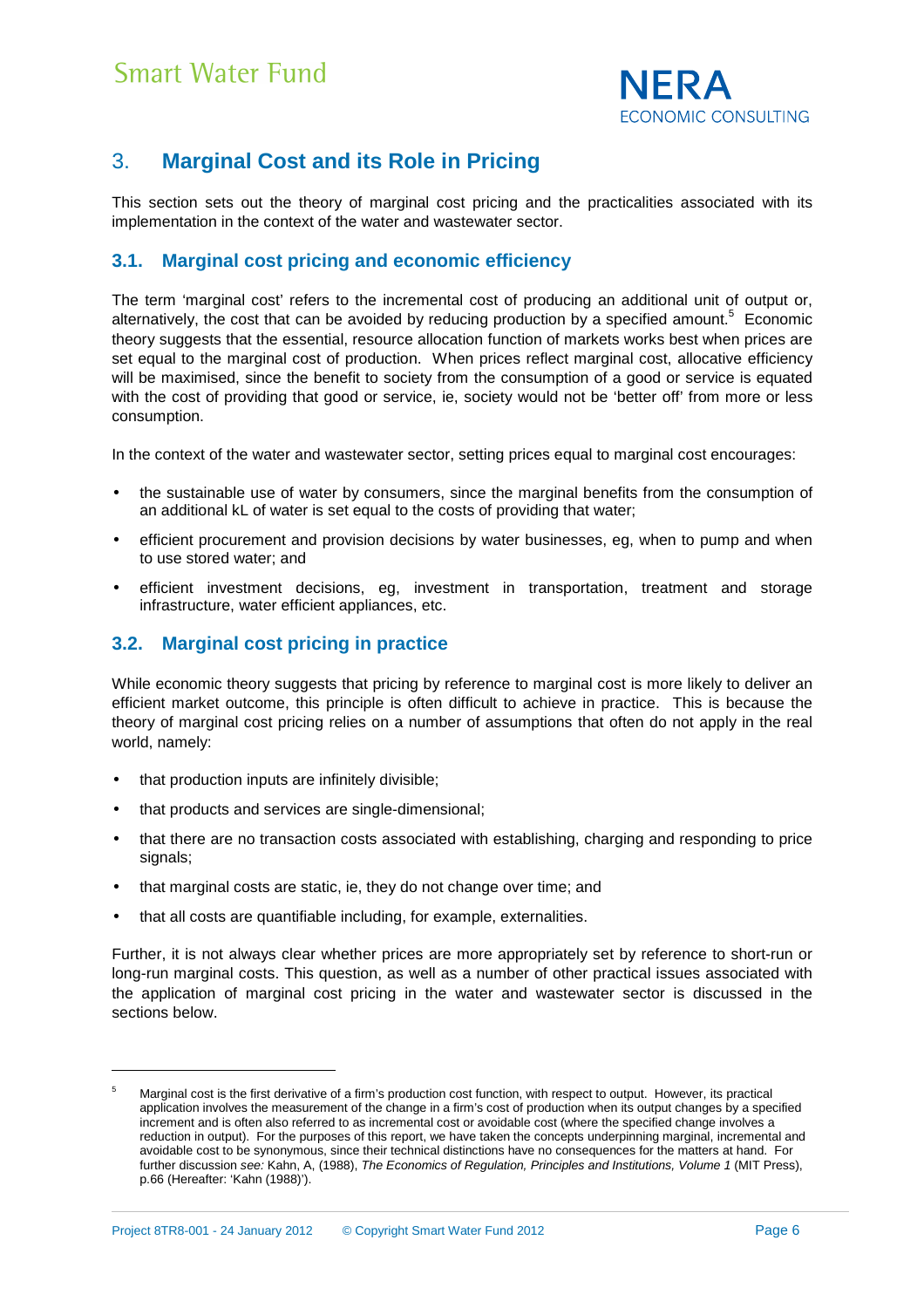

#### **3.2.1. Short-run vs long-run marginal costs**

If prices are to be set by reference to marginal costs, it must first be decided whether the relevant cost concept should be SRMC or LRMC. The distinguishing feature between SRMC and LRMC is the time frame under which they are considered and the associated implications for a supplier's ability to adjust its production process to minimise costs or meet demand, ie:

- SRMC can be defined as the cost of an incremental change in demand, holding capacity constant; whereas
- LRMC relaxes this constraint and reflects the cost of an incremental change in demand assuming all factors of production can be varied.

An important distinguishing feature of SRMC is that, in the event supply cannot expand to match demand, SRMC rises to whatever price level is necessary to curtail demand to match available supply. It therefore takes account of the costs of shortages faced by customers. This may include costs such as plant losses in residential gardens and parks, reductions in agricultural output, diminished quality of golf courses and higher production costs for breweries. In the extreme case where, say, Melbourne ran out of water, the SRMC could include the cost of bottled or tankered-in water.

Whether prices are more appropriately set by reference to SRMC or LRMC depends on the institutional circumstances of the market and the demand and supply implications of departing from either cost measure. In the water industry, pricing by reference to LRMC is often preferred (see Box 3.1 below). In practice, the realisation of any significant benefits under SRMC pricing arrangements would require customers to be able to respond to short-run changes in price. Significant technological developments and associated investment in metering infrastructure would be required for any such benefits to be available in the Victorian water industry.<sup>6</sup>

<sup>6</sup> Specifically, existing accumulation water meters would need to be replaced with meters similar to those currently being trialled in the electricity industry, ie, 'smart metering technology'. We understand that there are only limited instances of smart water meters being trialled across the globe and that, a roll out of such meters in the Victorian water industry is not anticipated in the foreseeable future. Therefore, in our view, SRMC pricing is currently unlikely to be effective in eliciting efficient demand/investment from customers in Victoria.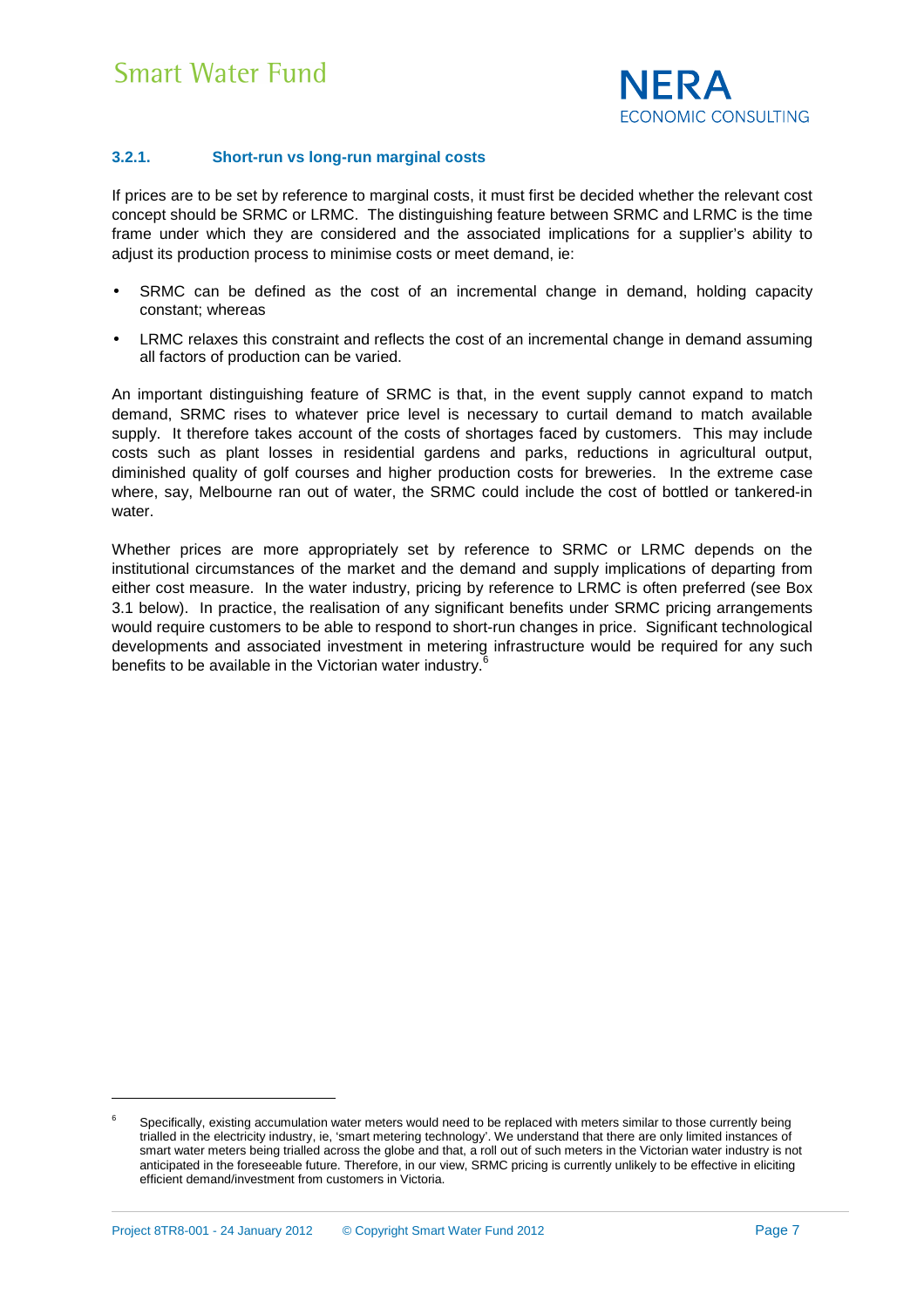

#### **Box 3.1 Pricing According to LRMC vs SRMC**

On the demand side, LRMC pricing may send better signals for long-term decisions that affect consumption levels, such as households' investment in water-using appliances and industries' location choices. For example, landscaping, dual-flush toilet, breweries, orchards, golf courses, parks, underground sprinkler systems and pools all last for decades and involve decisions that take consumers some time to make and implement.

In addition, the efficiency losses from setting prices further away from SRMC may be smaller than those associated with setting prices further away from the LRMC. This is because the short-run elasticity of demand is likely to be lower than the longer-run demand elasticity, reflecting both the time it takes consumers to make investments that alter consumption and the duration of these investments. For example, in the longer-term households and businesses are able to make more substantial changes to their consumption patterns than may be possible in the shorter term.

That said, if there is substantial excess capacity in the existing water system, SRMC could in fact be lower than LRMC and prices above SRMC can be said to deny customers the welfare associated with additional consumption. For example, higher prices may lead to customers limiting their garden watering or, in the case of industries, reducing production or increasing prices, even though higher levels of water use would involve gains to efficiency and reserve allocation. Conversely, if the system is facing a short-term depletion in its supply levels, pricing at LRMC may not signal the increased likelihood of future restrictions to consumers. Such pricing may then lead to over-consumption, increasing the probability of future restrictions.

The practical difficulties of implementing SRMC pricing also favours prices based on LRMC. SRMC pricing requires a means for conveying short-term consumption and pricing information to customers, which is not practicable given current metering technology/cost. In any case, such fluctuations may be undesirable from customers' perspective, with the public more likely to prefer paying a price fixed over the long term. Evidence from the national electricity market (NEM), where end-use customers pay a fixed contract price despite wholesale costs varying on a SRMC basis, suggest that customers generally they prefer to pay a premium to have short-run price risks managed for them.

A more detailed discussion of SRMC, LRMC and the relationship between the two is provided in Appendix A.

#### **3.2.2. Indivisibility of capacity increments**

The water and wastewater sector is highly capital intensive and characterised by 'lumpy' investment in new capacity. At any one time, most water and/or wastewater systems operate with some spare capacity such that the system is capable of serving additional demand at low or zero cost. Given this, it is generally not practicable to estimate the marginal cost associated with the production of a single additional kL of water or treated wastewater. Rather, marginal costs are generally measured on the basis of the change in the per unit costs of supply associated with permanent step changes in forecast demand that require some level of additional capital investment.

Put another way, at a practical level, marginal cost is most commonly defined as the per unit total cost (savings) associated with a permanent increment (decrement) of demand.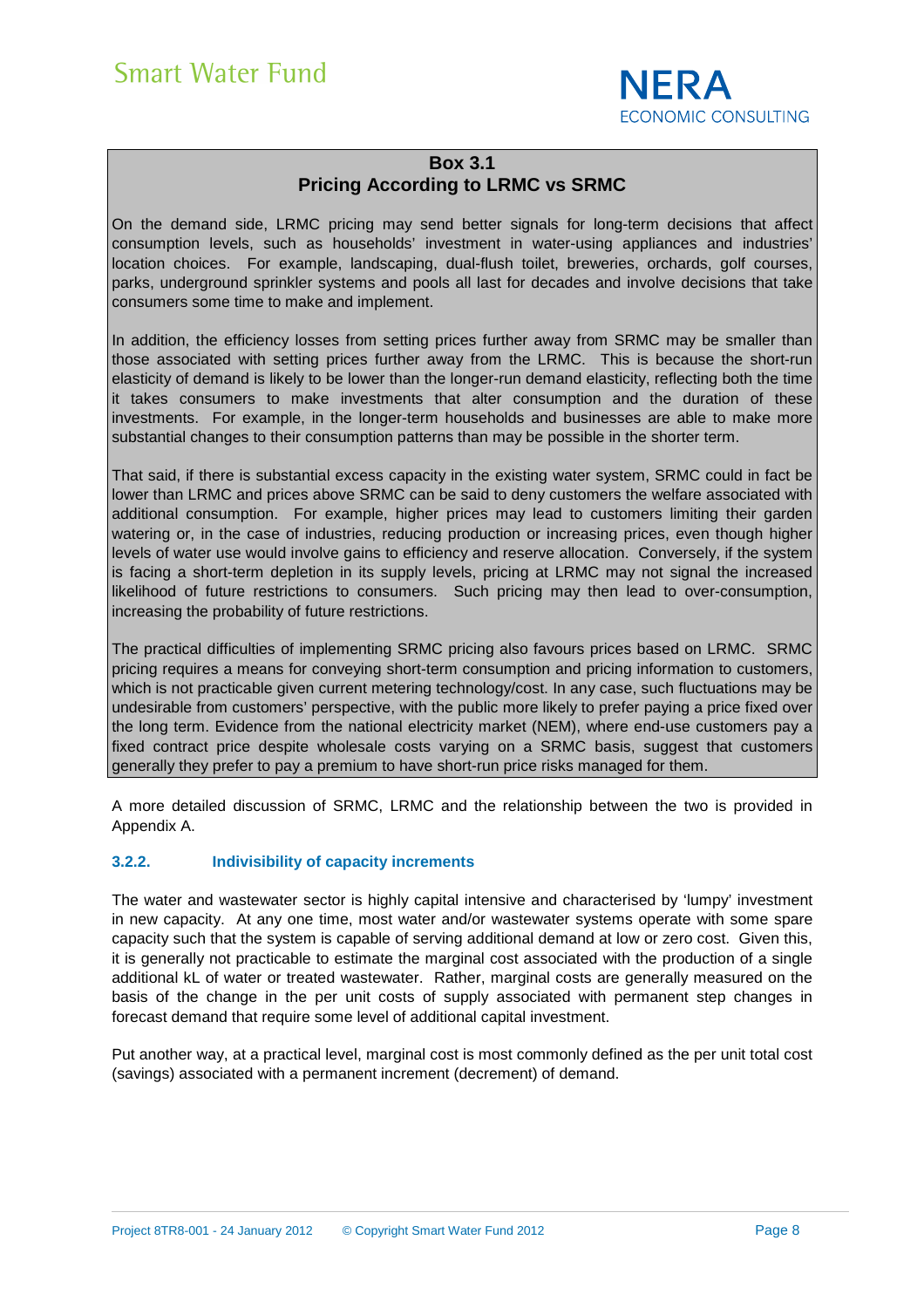

#### **3.2.3. Multi-dimensional nature of products or services**

Many products or services are multi-dimensional in that they have more than one attribute that defines both their quality and cost of production. For example, residential sewerage services involve at least two dimensions, being:

- the volume of sewage removed and treated; and
- the pollution 'load' embodied in that volume of sewage removed and treated.

While these dimensions are somewhat independent of one another, both are relevant for the determination of the marginal cost of providing residential sewerage services.

It is not always practicable to estimate, and charge, a marginal cost for all service dimensions. For instance, sewage outflow from residential properties is currently not metered. Given that consumption for each individual residence is not currently measured, it would simply not be practicable to charge for residential sewerage services on the basis of the marginal cost of either volume or pollution load.

When developing a marginal cost pricing framework, it is therefore necessary to first identify those service dimensions that are both possible and practicable to estimate. Our framework for undertaking this task is set out in more detail in section 4 below.

#### **3.2.4. Product, geographic and time dimensions**

In many cases, the marginal cost of production will vary between customer groups, geographic location and over time. For example, in the water and wastewater sector:

- there may be different costs associated with providing services to new versus existing customers – the cost of serving a new customer may be higher than that of existing customers if new customers require infrastructure that is specific to them or to their location;
- there will be different costs associated with servicing customer groups in different locations, eg, the cost of serving customers located in regions of relatively high altitude may be greater due to the need to pump water uphill;
- marginal costs will vary over time as a result of new capacity being added the marginal cost of supply will be relatively low when capacity utilisation is low and the next capacity expansion is some distance in the future, but will rise as capacity utilisation increases and the timing of the next expansion is nearer; and
- there may be different costs associated with incremental increases in demand at different times, eg, the supply of an additional kL of water on a day where consumption is at its peak may be greater than an additional kL supplied provided at non-peak times.

These considerations highlight that, any analysis of marginal cost needs to be carefully defined in terms of the relevant product, location and time dimensions.

#### **3.2.5. Existence of externalities**

Broadly, there are two categories of externalities that may arise in the provision of water and wastewater services, namely:

- 'demand side' externalities, ie, external costs and benefits associated with the consumption of these services; and
- 'supply side' externalities, ie, external costs and benefits associated with supplying these services.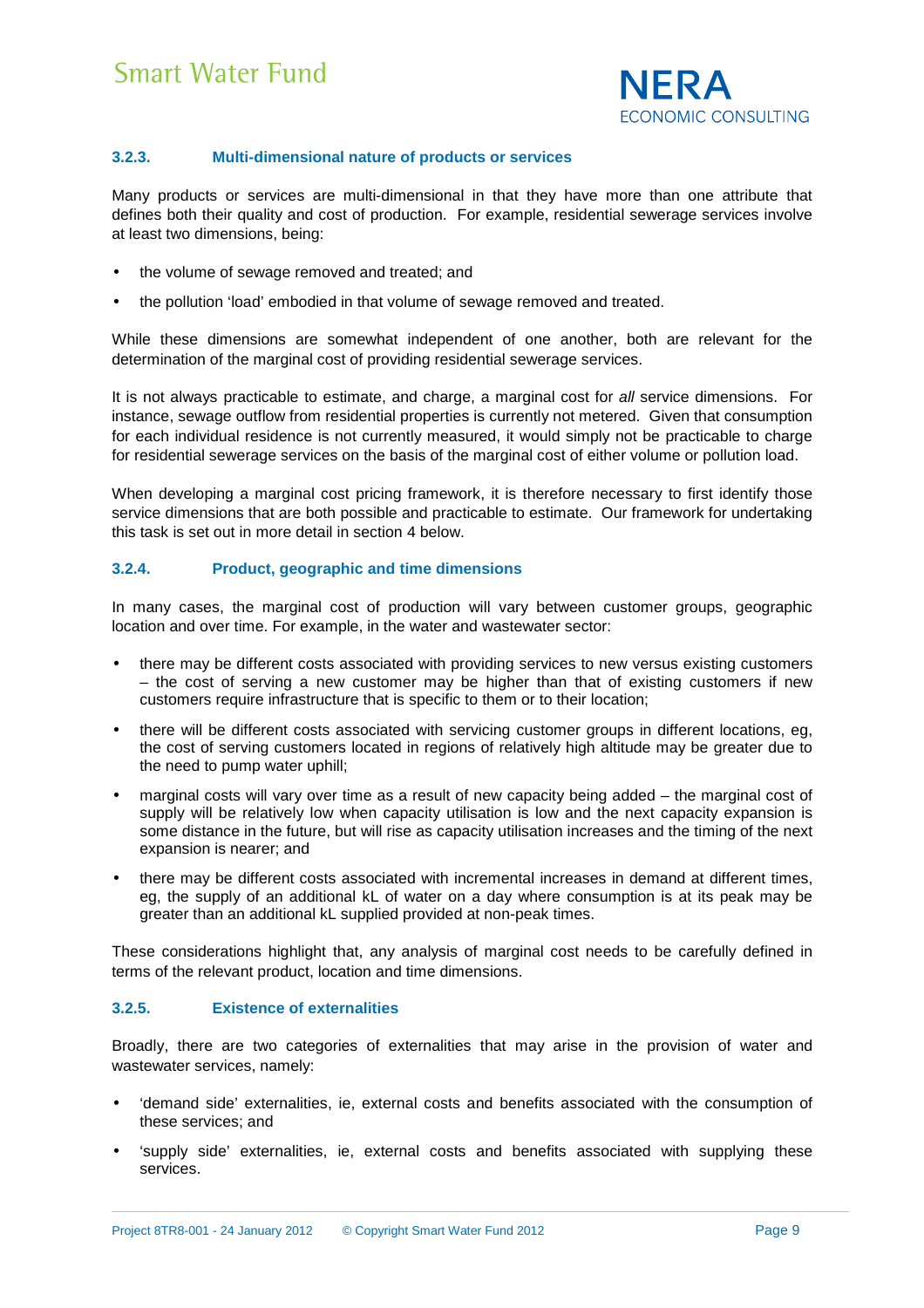

For efficient decision-making, the relevant marginal cost is the full cost to society, including both these types of externalities. Specifically, if a marginal cost estimate for a particular water or wastewater service excludes a positive (negative) externality then that cost, and ultimately the associated volumetric prices, are at risk of being too high (low), which could result in a lower (greater) than efficient level of consumption. It follows that externalities should enter into a marginal cost calculation to the extent that their exclusion is thought to result in a cost element being under- or over-stated.

Externalities do not represent a monetary benefit or cost that flows to or from water businesses. However, 'internalising' any externality associated with the provision of water and wastewater services has no implications for a water business's revenue requirement. Rather, the incorporation of externalities in a marginal cost estimation exercise only affects the 'structure' of prices, ie, the split between fixed and variable charges and so the nature of price signals sent to customers.

#### **3.3. Marginal costs vs average costs**

While pricing by reference to marginal cost improves allocative efficiency, in capital intensive industries characterised by high capital costs, such pricing arrangements may not be sufficient to cover an operator's capital costs and so total cost of supply. In such industries, tariff structures need to be developed such that operators are able to recover their revenue requirement while at the same time providing appropriate pricing signals to consumers.

Where the variable component of prices is set by reference to marginal cost, the task of recovering any residual necessary to ensure a service provider's revenue requirement is met should be undertaken by that element of the tariff structure that can be expected to cause the least distortion to efficient consumption decisions, ie, the least elastic dimension of consumption. The methodology for setting such residual charges falls outside of the scope of this study, although its relevance to the estimation of marginal cost is discussed further in section 4.3 below.

#### **3.4. The role of customer choice**

We discussed in section 2.3 above that both the Council and Yarra Valley Water have suggested that customers should be presented with tariff options, with these linked to choices as to the level of service, eg, water supply with or without the possibility of restrictions.

In the context LRMC estimation, this would essentially require estimating two LRMCs, ie:

- one to serve potentially restricted demand; and
- another to serve unrestricted demand.

In practice, this would require developing two separate demand forecasts (one for each type of service) and two investment profiles (that needed to meet the demand for each type of service). Naturally, there would be a high degree of interrelatedness between the two, since more of one would imply less of the other.

In our opinion, beyond this distinction, which we recognise may entail significant practical challenges, estimating these two LRMCs would not be intrinsically different from the approach set out under the framework in this report. However, the development of services differentiated in such a manner is a fundamental threshold that would need to be overcome, and one that needs attention beyond the task of developing the tariffs necessary to support it.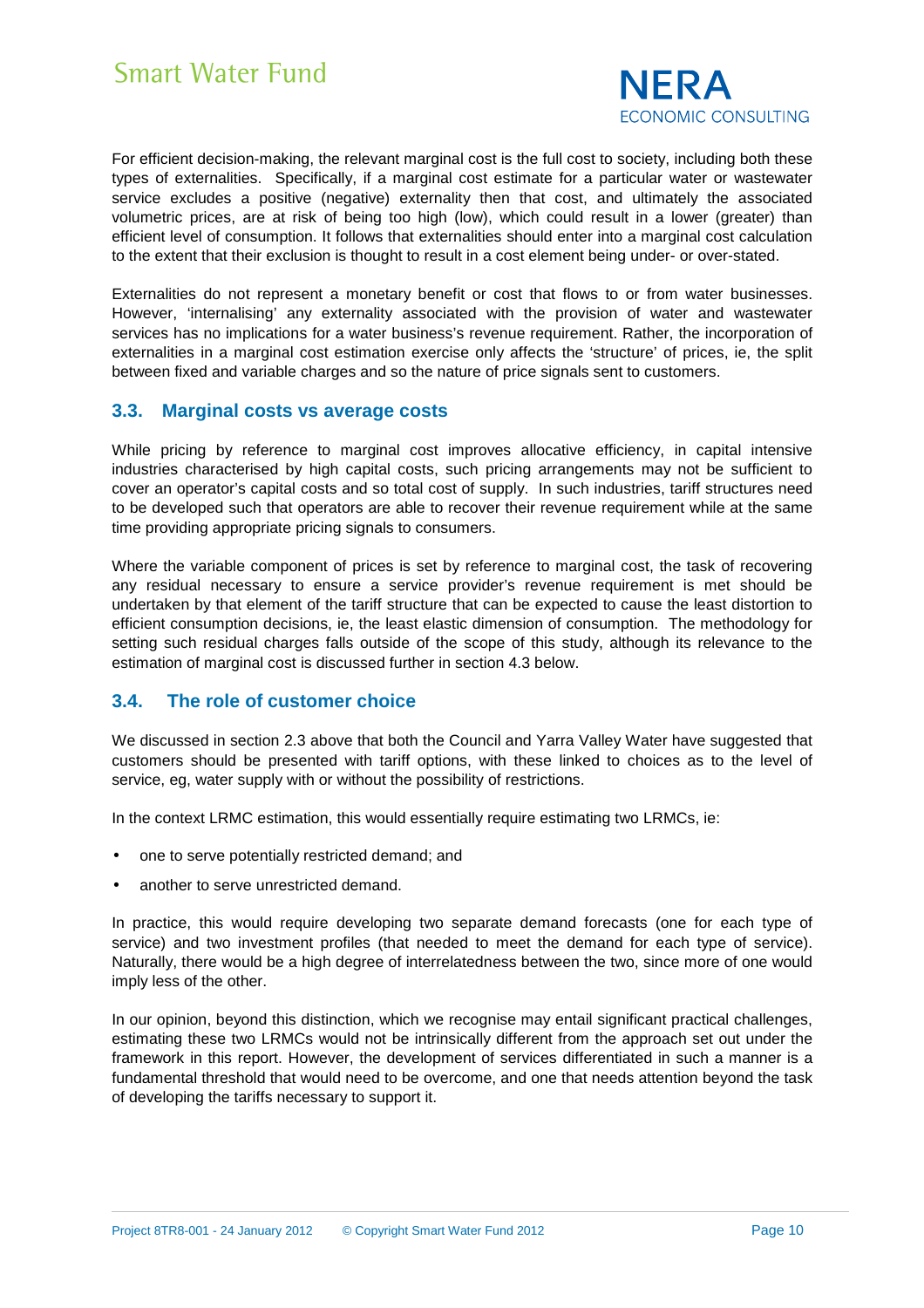

### 4. **The Marginal Cost of What?**

The purpose of a marginal cost pricing framework is to provide price signals to consumers and producers that encourage the efficient use of water and waster services. In order to provide such price signals, it is necessary first to identify the dimensions of water and wastewater supply that are relevant for both the cost of service provision and consumption decisions. In other words, it is necessary to identify those dimensions of service provision that have an independent effect on the cost of supply and, if priced separately, are likely to influence the level of consumption.

The development of a marginal cost pricing framework therefore involves three distinct steps:

- 1. Identify the relevant dimensions of each service provided.
- 2. Determine whether it is it practicable to measure how much of each service dimension is 'consumed' and whether customers able to make independent decisions as to how much of a particular service dimension is 'consumed'.
- 3. Assess the likelihood and magnitude of customer response to price signals for each measurable service dimension.

Each of these steps is discussed in more detail in sections 4.1 to 4.3 below. Further, section 4.4 applies these steps in the context of a generic vertically integrated water and wastewater services supplier to identify which service dimensions are likely to be suitable for LRMC estimation.

#### **4.1. Step 1: Dimensions of the services provided**

Water and wastewater businesses offer a range of services that each have different attributes or dimensions. An overview of the generic services offered by water and wastewater businesses and the different dimensions of each is set out in Figure 4.1 below.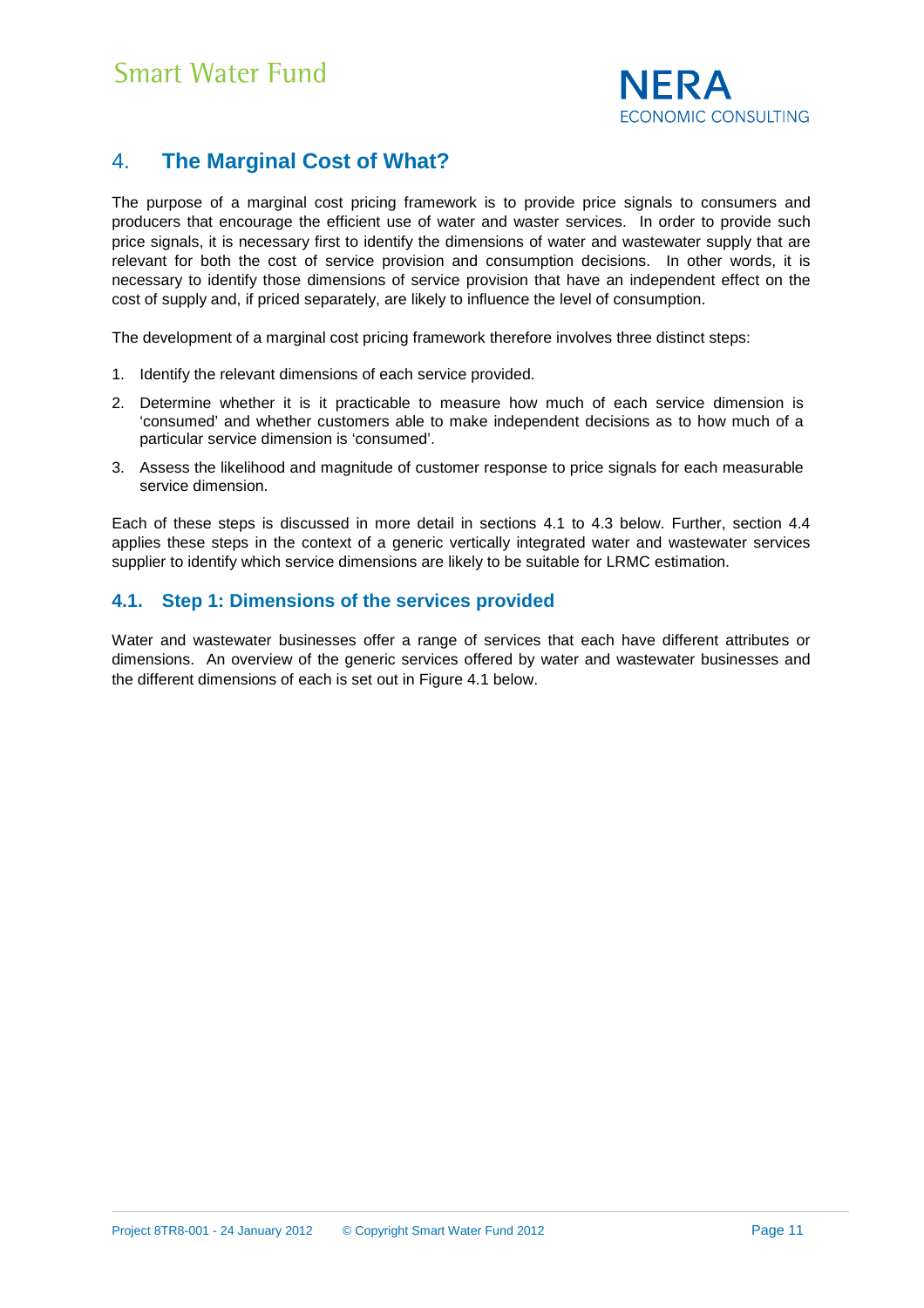



**Figure 4.1 Generic Water and Wastewater Service Dimensions** 

The cost of providing each of these services exhibits different degrees of sensitivity as to how much of each service attribute or dimension is 'consumed'. For example, the per unit incremental cost of providing an additional 10ML of water supply is likely to differ from the per unit incremental cost of providing an additional 10 households with connection.

#### **4.2. Step 2: Determine whether customers can make independent decisions as to their 'consumption' of a particular service**

In order to elicit any significant change in demand in response to a potential price signal, customers must have the ability to make independent decisions as to how much of a particular service they 'consume'. Having defined the various service dimensions in Step 1 above, it is necessary to determine for each service dimension:

- whether it is practicable to measure how much of that service dimension is 'consumed'; and
- whether customers are able to make independent decisions as to how much of each particular service dimension is 'consumed'.

These two considerations represent the necessary 'choice' conditions that must be met for any service dimension to have an expected non-zero demand elasticity. This is discussed further in section 4.3 below.

If a service dimension cannot be measured or if customers are unable unilaterally to alter their consumption of that particular dimension then they are unlikely to respond to any price signals offered by way of marginal cost pricing. For example, customers are generally not able to measure the

Note: The term 'quality' refers to the quality of service given connection, ie, it includes things such as the chemical composition of water, the security of supply, etc.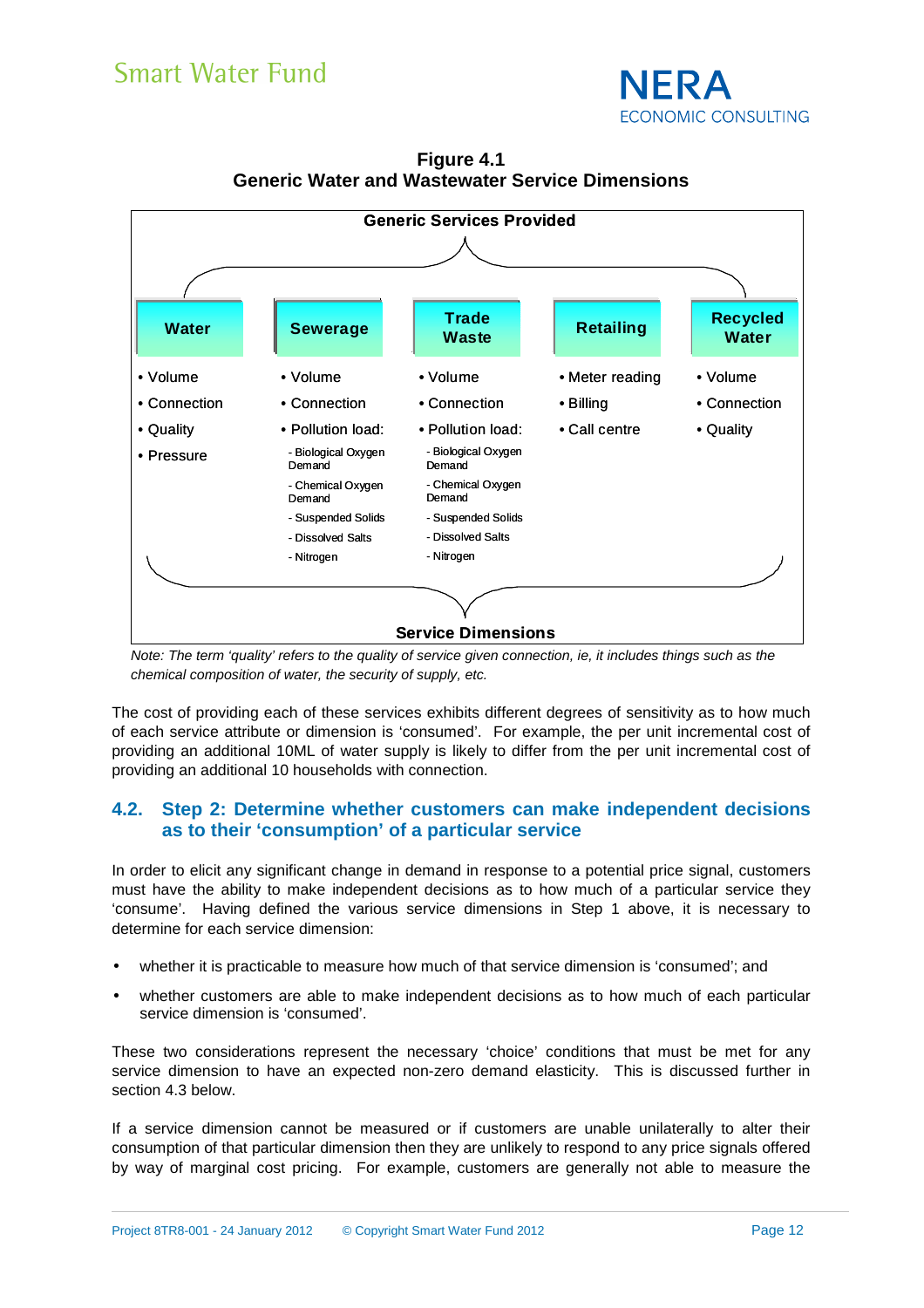

quality of potable water supplied in terms of its chemical composition. Therefore, it is unlikely that they would be able to respond to the differential pricing of water on the basis of product quality.

By contrast, customers are able to measure the volume of water supplied to them, through their water meter. They are also able to make decisions as to how much water to consume either explicitly (eg, making the decision not to water the garden every day) or implicitly through investment in more water efficient appliances. It follows that the volume of water supplied may be a suitable service dimension for the purpose of marginal cost pricing.

#### **4.3. Step 3: Assess the extent to which customers' are likely to respond to price signals**

For those service dimensions that are both practicable to measure and for which customers can alter their consumption, it is necessary to determine the extent to which customers would be likely to respond to price signals. In other words, it is helpful to estimate the likely elasticity of demand for each service dimension that meets the criteria outlined in Step 2. Those service dimensions that have a relatively high elasticity are the most suitable candidates for marginal cost pricing since they are the most likely to elicit some form of demand response. By contrast, those service dimensions that have a relatively low expected elasticity are likely to be strong candidates for prices that have as their principal objective the recovery of any residual revenue requirement.

When estimating the relative elasticity of demand for each service dimension, it is important to consider the extent to which customers may be capable of responding to price signals over the short vs long run. We noted in section 3.2.1 above that current water meter technology in Victoria prevents customers from being presented with short-run price signals and this is unlikely to change in the foreseeable future. Therefore, in respect of volume of water supplied, it is only relevant to consider the long-run elasticity of demand.

#### **4.4. Applying this framework**

To demonstrate how the above framework may be used to determine which service dimensions are appropriate for LRMC estimation, we have applied it in the context of a generic vertically integrated water business. Specifically, we have illustrated the application of the three steps to the service dimensions identified in Figure 4.1 above. The results are set out in Figure 4.2 to Figure 4.7 below.

These examples demonstrate that the only service dimensions in the water and water waster sector that are suitable for the purpose of marginal cost pricing are water and trade waste volumes, trade waste pollution loads and, possibly, the volume of recycled water. However, for the purposes of this report, we have chosen not to focus on the volume of recycled water since it is not a service dimension offered by all businesses in Victoria. Further, where it is offered, the price of recycled water is essentially constrained by the price of potable water.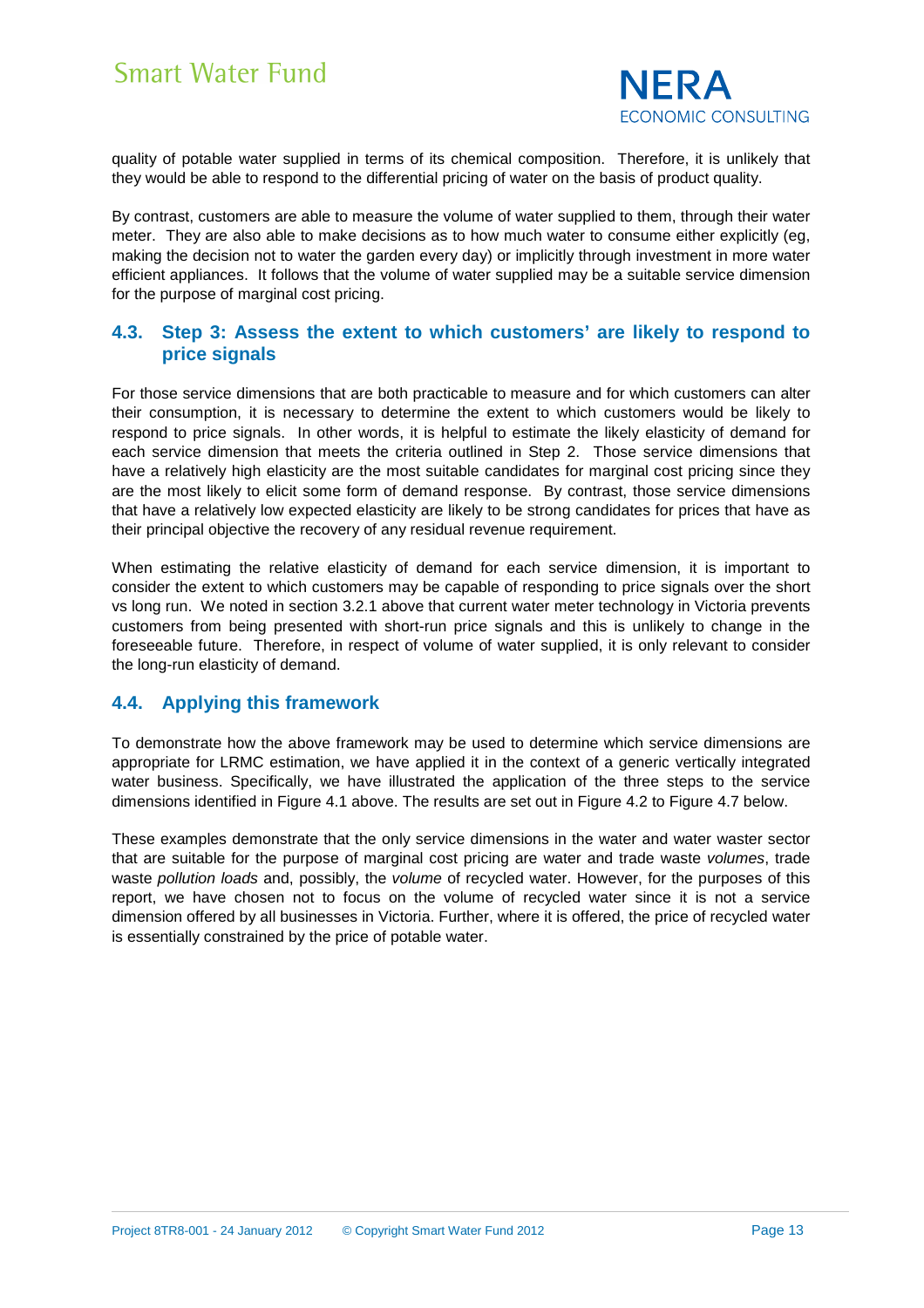

|                                                                                                                     |                                                                                                                                                                                                                               |             |            |                  | Water            |         |          |
|---------------------------------------------------------------------------------------------------------------------|-------------------------------------------------------------------------------------------------------------------------------------------------------------------------------------------------------------------------------|-------------|------------|------------------|------------------|---------|----------|
| 1. What are dimensions of the<br>service provided?                                                                  |                                                                                                                                                                                                                               | Volume      |            | Connection       |                  | Quality | Pressure |
| independent decisions<br>ting supply?<br>customers able to<br>regarding<br>Are<br>make i<br>$\overline{\mathbb{N}}$ | 2a. Is it practicable to<br>measure how much of<br>that dimension of the<br>service is supplied?<br>2b. Are customers<br>able to make<br>independent decisions<br>as to how much of a<br>particular dimension is<br>supplied? |             |            |                  |                  |         |          |
| 3. To what extent are<br>customers able to respond to<br>price signals?                                             |                                                                                                                                                                                                                               | LR.<br>High | SR.<br>Low | <b>LR</b><br>Low | <b>SR</b><br>Low |         |          |
| Suitable for LRMC<br>estimation?                                                                                    |                                                                                                                                                                                                                               |             |            |                  |                  |         |          |

**Figure 4.2 Water Service Dimensions Suitable for LRMC Estimation** 

**Figure 4.3 Sewerage Service Dimensions Suitable for LRMC Estimation** 

|                                                                                                             |                                                                                                                                                                                                                               |        | <b>Sewerage</b>               |                |
|-------------------------------------------------------------------------------------------------------------|-------------------------------------------------------------------------------------------------------------------------------------------------------------------------------------------------------------------------------|--------|-------------------------------|----------------|
| 1. What are dimensions of the<br>service provided?                                                          |                                                                                                                                                                                                                               | Volume | Connection                    | Pollution load |
| make independent decisions<br>regarding supply?<br>Are customers able to<br>$\overline{\mathbb{N}}$         | 2a. Is it practicable to<br>measure how much of<br>that dimension of the<br>service is supplied?<br>2b. Are customers<br>able to make<br>independent decisions<br>as to how much of a<br>particular dimension is<br>supplied? |        |                               |                |
| 3. To what extent are<br>customers able to respond to<br>price signals?<br>Suitable for LRMC<br>estimation? |                                                                                                                                                                                                                               |        | <b>SR</b><br>LR<br>Low<br>Low |                |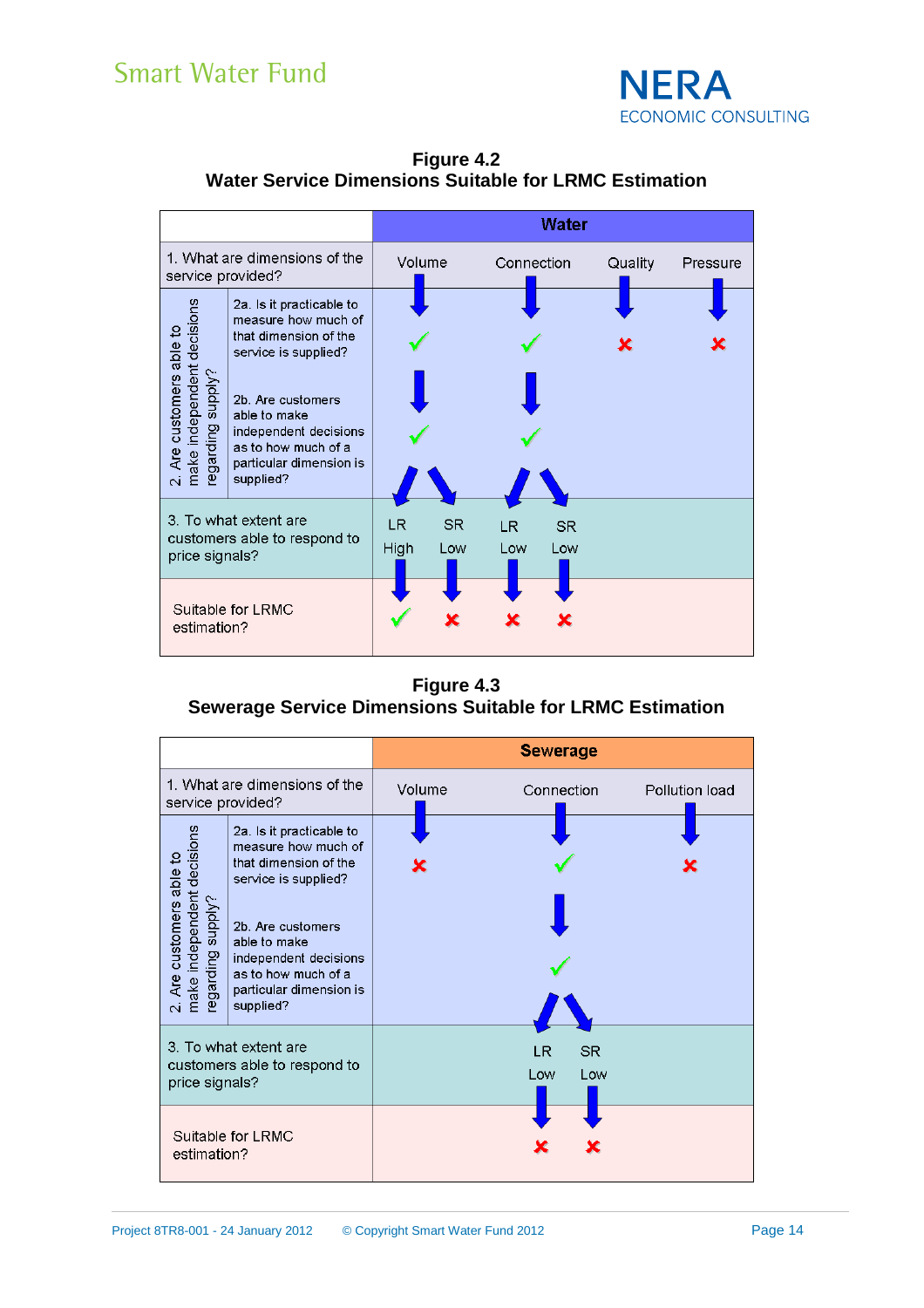

**Figure 4.4 Trade Waste (Minor) Service Dimensions Suitable for LRMC Estimation** 

|                                                                                                             |                                                                                                                                                                                                                               |        | Trade Waste (Minor*)           |                |
|-------------------------------------------------------------------------------------------------------------|-------------------------------------------------------------------------------------------------------------------------------------------------------------------------------------------------------------------------------|--------|--------------------------------|----------------|
| 1. What are dimensions of the<br>service provided?                                                          |                                                                                                                                                                                                                               | Volume | Connection                     | Pollution load |
| make independent decisions<br>regarding supply?<br>customers able to<br>Are<br>Ñ                            | 2a. Is it practicable to<br>measure how much of<br>that dimension of the<br>service is supplied?<br>2b. Are customers<br>able to make<br>independent decisions<br>as to how much of a<br>particular dimension is<br>supplied? |        |                                |                |
| 3. To what extent are<br>customers able to respond to<br>price signals?<br>Suitable for LRMC<br>estimation? |                                                                                                                                                                                                                               |        | <b>SR</b><br>LR.<br>Low<br>Low |                |

\*We have defined 'minor' trade waste customers as those without a customer specific trade waste meter.

\*\* If customers can be completely self sufficient in terms of trade waste disposal then they may in fact be able to respond to price signals with respect to connection, at least in the long run.

#### **Figure 4.5 Trade Waste (Major) Service Dimensions Suitable for LRMC Estimation**



\* We have defined 'major' trade waste customers as those with a customer specific trade waste meter.

\*\* If customers can be completely self sufficient in terms of trade waste

disposal then they may in fact be able to respond to price signals with respect to connection, at least in the long run.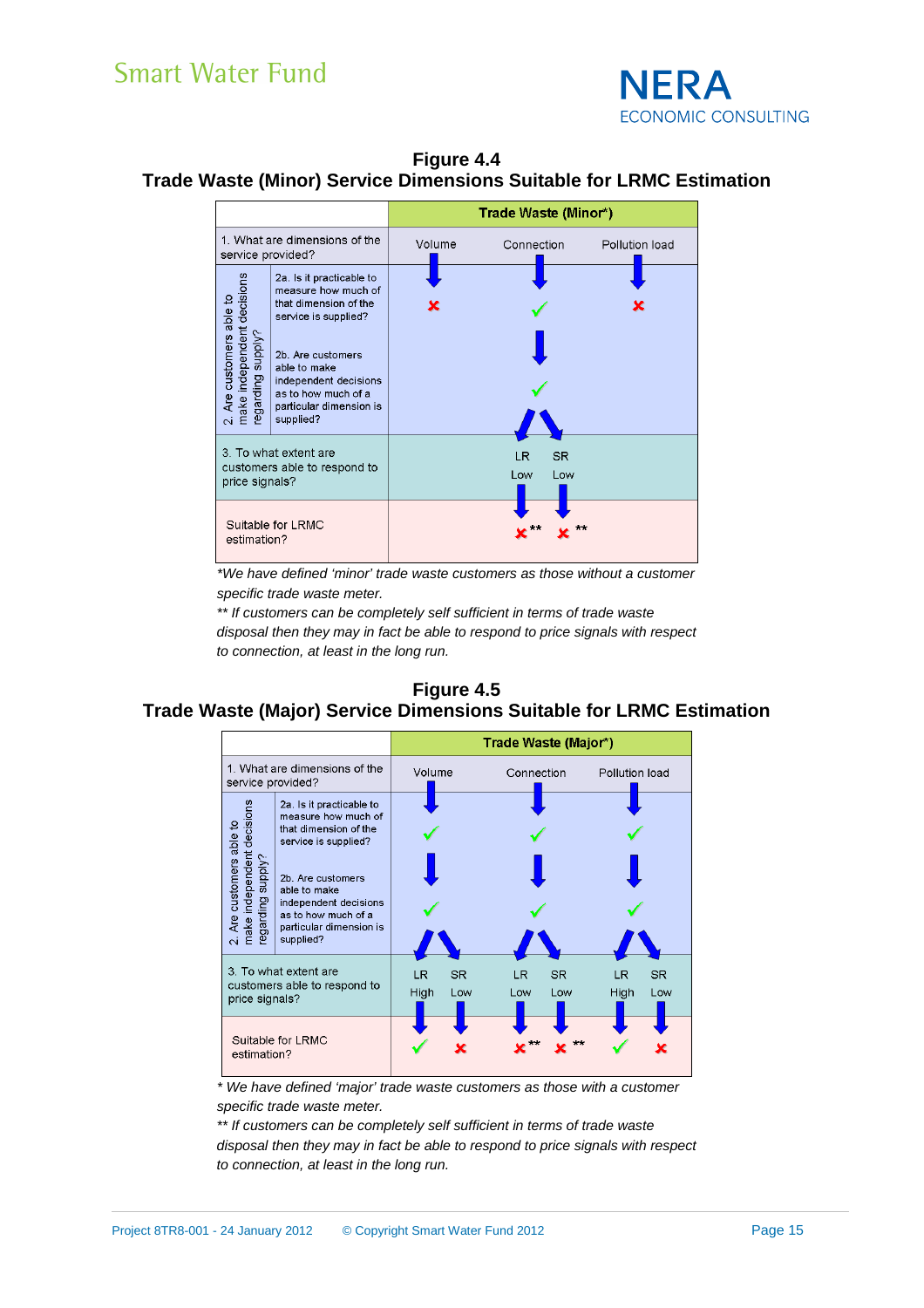

**Figure 4.6 Retailing Service Dimensions Suitable for LRMC Estimation** 

|                                                                                            |                                                                                                                                                                                                                               |               | <b>Retailing</b> |                               |
|--------------------------------------------------------------------------------------------|-------------------------------------------------------------------------------------------------------------------------------------------------------------------------------------------------------------------------------|---------------|------------------|-------------------------------|
| 1. What are dimensions of the<br>service provided?                                         |                                                                                                                                                                                                                               | Meter Reading | <b>Billing</b>   | Call Centre                   |
| make independent decisions<br>regarding supply?<br>Are customers able to<br>$\overline{N}$ | 2a. Is it practicable to<br>measure how much of<br>that dimension of the<br>service is supplied?<br>2b. Are customers<br>able to make<br>independent decisions<br>as to how much of a<br>particular dimension is<br>supplied? |               |                  |                               |
| 3. To what extent are<br>customers able to respond to<br>price signals?                    |                                                                                                                                                                                                                               |               |                  | <b>SR</b><br>LR<br>Low<br>Low |
| Suitable for LRMC<br>estimation?                                                           |                                                                                                                                                                                                                               |               |                  |                               |

\* We note that there is an emerging ability for customers to choose the level of billing service they receive, for example electronic billing (as opposed to mail-based billing), direct debit (often with an associated cost savings to the customer) etc.

### **Figure 4.7**

### **Recycled Water Service Dimensions Suitable for LRMC Estimation**

|                                                                                                                        |                                                                                                                                                                                                                               |             |                  | <b>Recycled Water</b> |                  |         |
|------------------------------------------------------------------------------------------------------------------------|-------------------------------------------------------------------------------------------------------------------------------------------------------------------------------------------------------------------------------|-------------|------------------|-----------------------|------------------|---------|
| 1. What are dimensions of the<br>service provided?                                                                     |                                                                                                                                                                                                                               | Volume      |                  | Connection            |                  | Quality |
| independent decisions<br>ting supply?<br>Are customers able to<br>garding<br>make i<br>ၜႍႜ<br>$\overline{\mathcal{N}}$ | 2a. Is it practicable to<br>measure how much of<br>that dimension of the<br>service is supplied?<br>2b. Are customers<br>able to make<br>independent decisions<br>as to how much of a<br>particular dimension is<br>supplied? |             |                  |                       |                  |         |
| price signals?<br>estimation?                                                                                          | 3. To what extent are<br>customers able to respond to<br>Suitable for LRMC                                                                                                                                                    | LR.<br>High | <b>SR</b><br>Low | LR.<br>Low            | <b>SR</b><br>Low |         |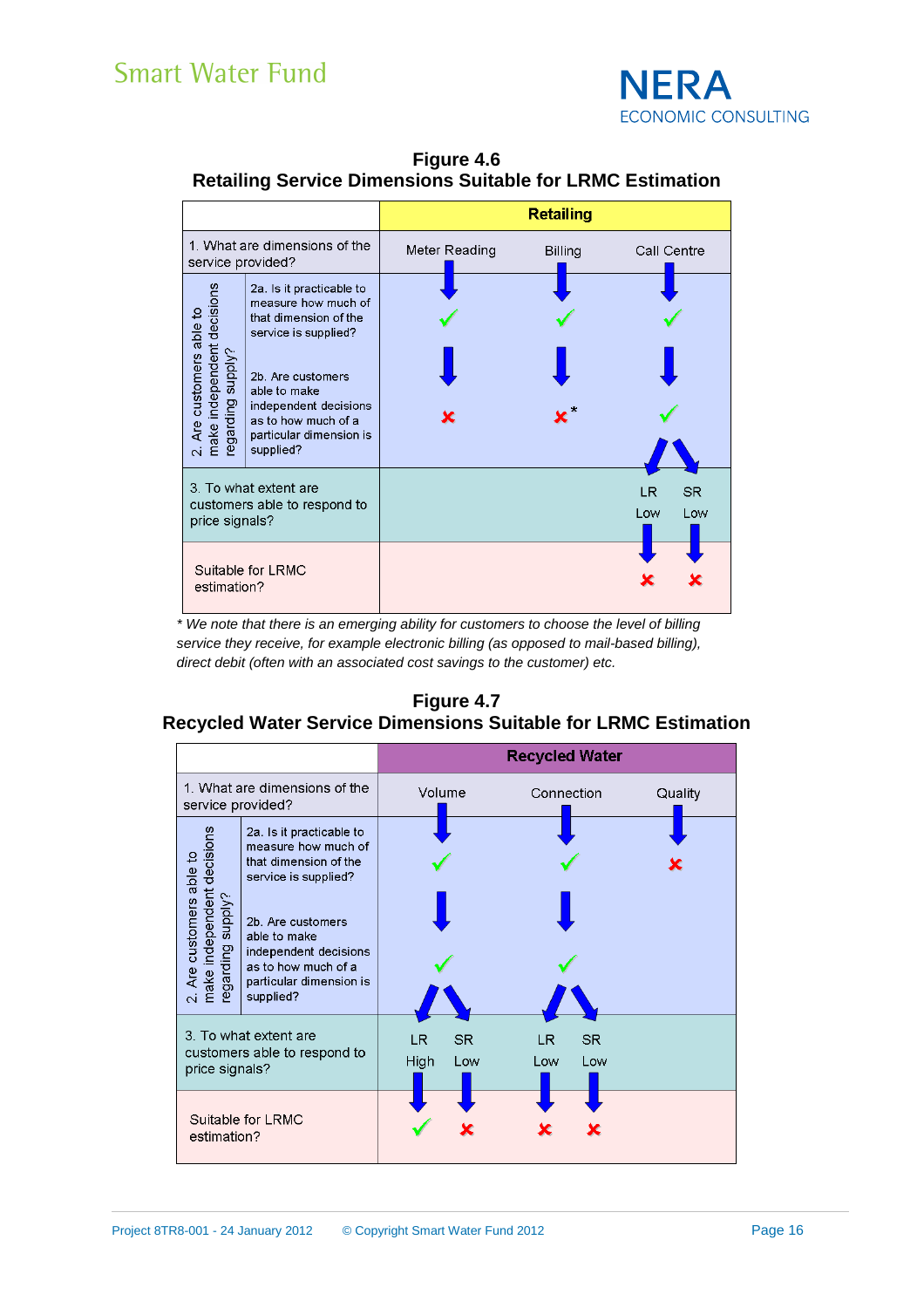

### 5. **Frameworks for Estimating LRMC**

There are two broad approaches that are used to estimate LRMC in the water and wastewater sector, ie:

- the perturbation approach (also known as the 'Turvey' approach); and
- the average incremental cost approach (AIC).

These two approaches involve similar steps, but differ in the way in which they measure the effect of changes in demand on operating and capital costs.

In the sections below we first discuss the different types of long-run marginal costs and how the service dimensions identified in section 4 as being appropriate for marginal cost pricing (ie, volume and pollution load) influence these costs. We then describe the steps involved in estimating LRMC under each of the Turvey approach and the AIC approach.

#### **5.1. Composition of LRMC**

LRMC is typically disaggregated into two elements, ie:

- long-run marginal operating costs (LRMOC), such as chemicals, power and labour, which increase broadly in proportion with demand; and
- long-run marginal capital costs (LRMCC), being those associated with future investment projects required to match supply with demand, such as reservoir or transfer system infrastructure.

LRMOC are generally simpler to estimate, since they usually have a more easily defined relationship with incremental increases in demand. Estimating marginal capital costs is more difficult. These are the costs associated with bringing forward anticipated investment in response to a hypothetical incremental increase in demand. They are not the same as the total investment costs, since an incremental increase in demand does not generally result in investment that would otherwise never be required. Rather, it speeds up system expansion.

#### **5.2. Service dimension cost drivers**

The principal service dimensions associated with water and wastewater supply that may be suitable for the purpose of marginal cost pricing (ie, water and trade waste volume and trade waste pollution load) each have different influences on both LRMOC and LRMCC. For example, a number of different functional services are performed under the broad service dimension 'volume of water supplied', being:

- bulk water procurement;
- bulk water treatment;
- transfer to storage reservoirs, ie, to the wholesale point of supply; and
- local distribution, including pumping and chemical dosing.

Of these functions, the first three involve the incurrence of significant capital costs in order to satisfy a pre-defined level of demand, and then relatively low ongoing operating costs. Additional increases in capacity (and thus additional capital expenditure) are only required where demand increases above the pre-defined level. In most cases, capacity additions are significant such that, at most times, the system operates with excess capacity and there is a considerable interval of time between each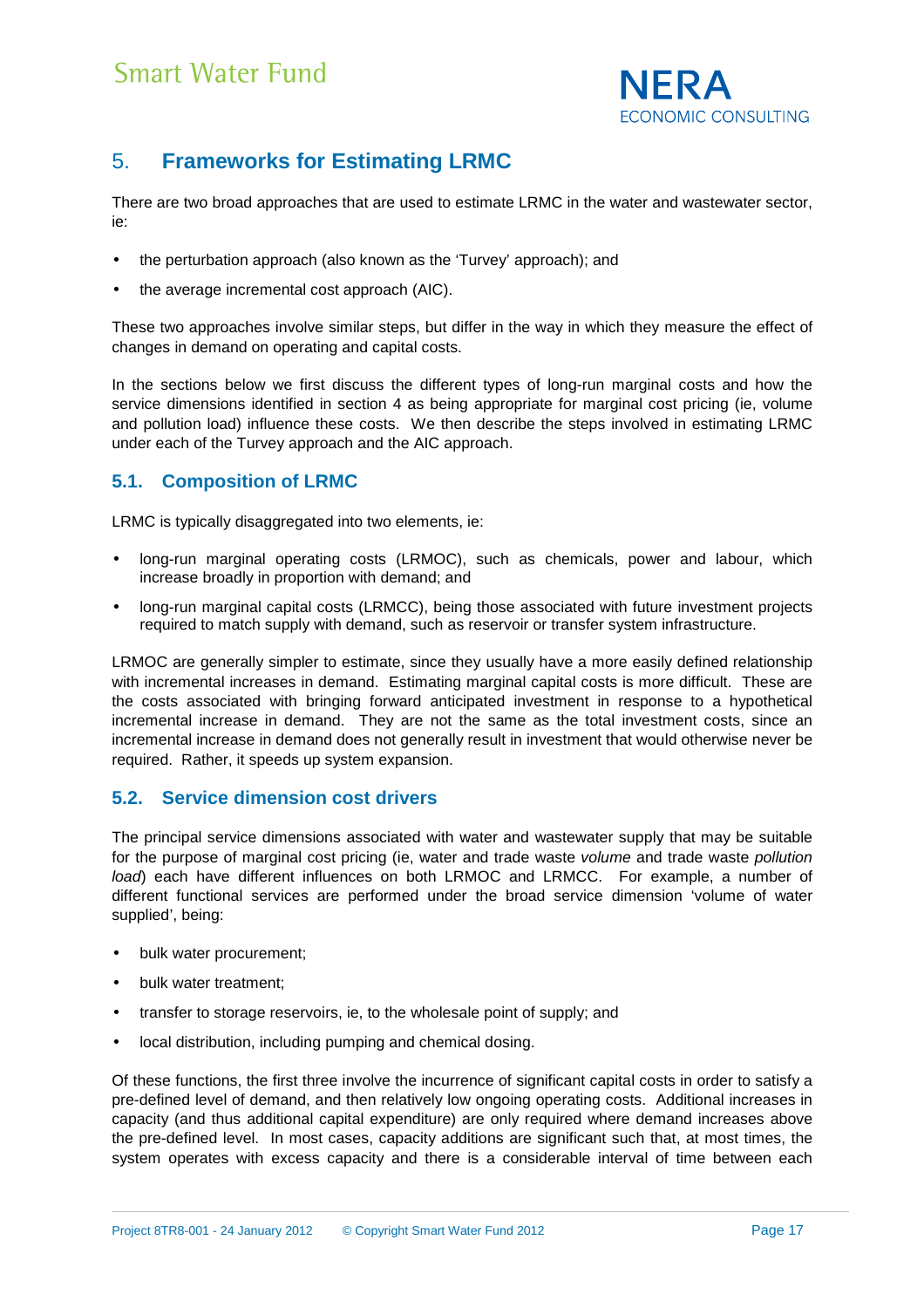

investment in new capacity. These systems are often characterised as having relatively 'lumpy' expenditure.

By contrast, the fourth function, local distribution, is characterised by much more frequent expenditure. If only one section of a local distribution network is examined, additions to capacity will appear lumpy. However, while investment can be discontinuous in separate parts of the network, expansion of the distribution network as a whole proceeds much more smoothly in relation to the growth of demand. It is this aggregate relationship between demand and expenditure that is relevant to the estimation of LRMC, since it is a network-wide average of these marginal costs that are relevant for the purposes of setting charges. These systems are often characterised as having relatively 'periodic' expenditure.

The two common approaches for estimating LRMC in the water and wastewater sector (ie, the Turvey approach and the AIC approach) embody differing levels of suitability under lumpy and more periodic expenditure. Each of these approaches is discussed in more detail below.

#### **5.3. The Turvey approach**

The Turvey approach to estimating LRMCC can be summarised as follows:

- 1. forecast unconstrained water demand (ie, demand based on present demand policies) over a medium to long term time period;
- 2. consider existing water supply capacity and assess its scope to supply unconstrained water demand over the same period;
- 3. develop a least cost program of capital projects and demand management options that equate water supply with unconstrained water demand over the same period;
- 4. increase or decrease forecast unconstrained demand by a small but permanent amount and recalculate the least cost capital program to equate demand and supply; and
- 5. calculate LRMCC as the present value of the change in the least cost capital program divided by the present value of the revised demand forecast compared to the initial unconstrained demand forecast.

Algebraically, the Turvey approach to estimating LMRCC can be expressed as follows:

PV(reviseddemand-unconstrained demand)  $LRMCC = \frac{PV(revisedoptimalcape x-optimalcape x)}{PW(EQ)}$ − = PV(revisedoptimalcapex-

The Turvey approach to estimating LRMCC is illustrated in Figure 5.1 below.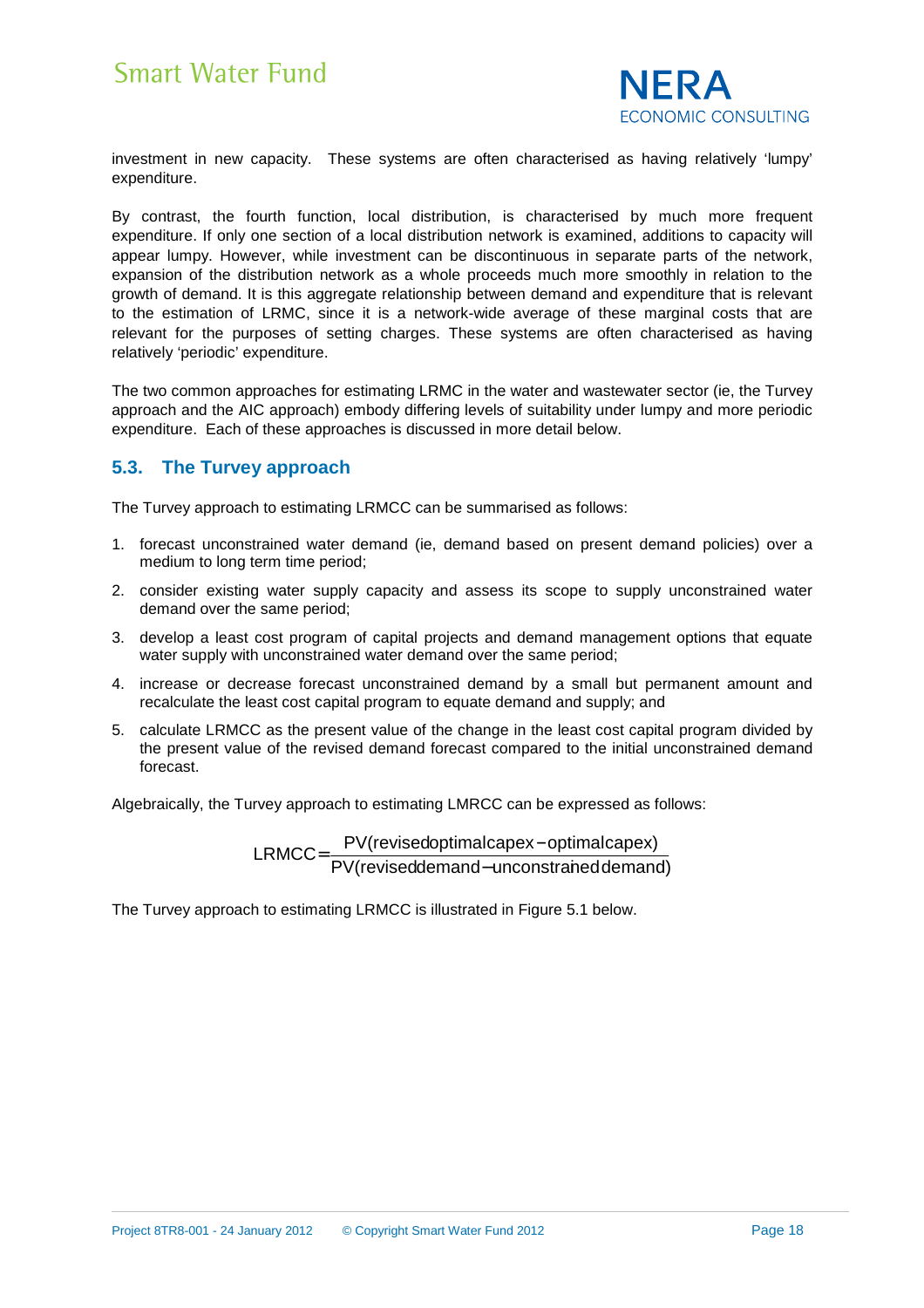



**Figure 5.1 Turvey Approach to Estimating LRMCC** 

In short, the Turvey approach considers the effect of a permanent increment (or decrement) to the base demand forecast upon capital expenditure. The solid stepped line above represents a series of projected increases to system capacity, optimised in terms of their order and timing so as to meet future demand at least present cost. The dashed stepped line represents the same services of projected increases to capacity, but brought forward as required to meet the forecast demand plus some assumed permanent increment. As noted above, LRMCC is calculated as the change in the present value of capital expenditure required to maintain the supply demand balance, divided by the present value of the marginal change in expected demand. The relevant change in demand is represented by the turquoise area between the demand forecast with and without the increment.

Although Figure 5.1 demonstrates an increment to demand, LRMCC can also be considered in the context of a decrement. However, LRMCC estimated by means of a decrement will not necessarily yield the same result as that implied by an increment in demand. We discuss this in more detail as part of section 6.3 below.

Under the Turvey approach, estimating the LRMOC is analogous to the LRMCC estimate and can be summarised as follows:

- 1. forecast unconstrained water demand over a medium to long term time period;
- 2. forecast marginal operating costs over the relevant time horizon;
- 3. recalculate marginal operating costs according to the change in the least cost capital program resulting from an increment or decrement in demand; and
- 4. calculate the LRMOC as the present value of the change in marginal operating costs divided by the present value of the increment or decrement of demand considered.

Algebraically, this is represented as follows:

$$
LRMOC = \frac{PV(revised marginal operating cost - marginal operating cost)}{PV(revised demand - unconstrained demand)}
$$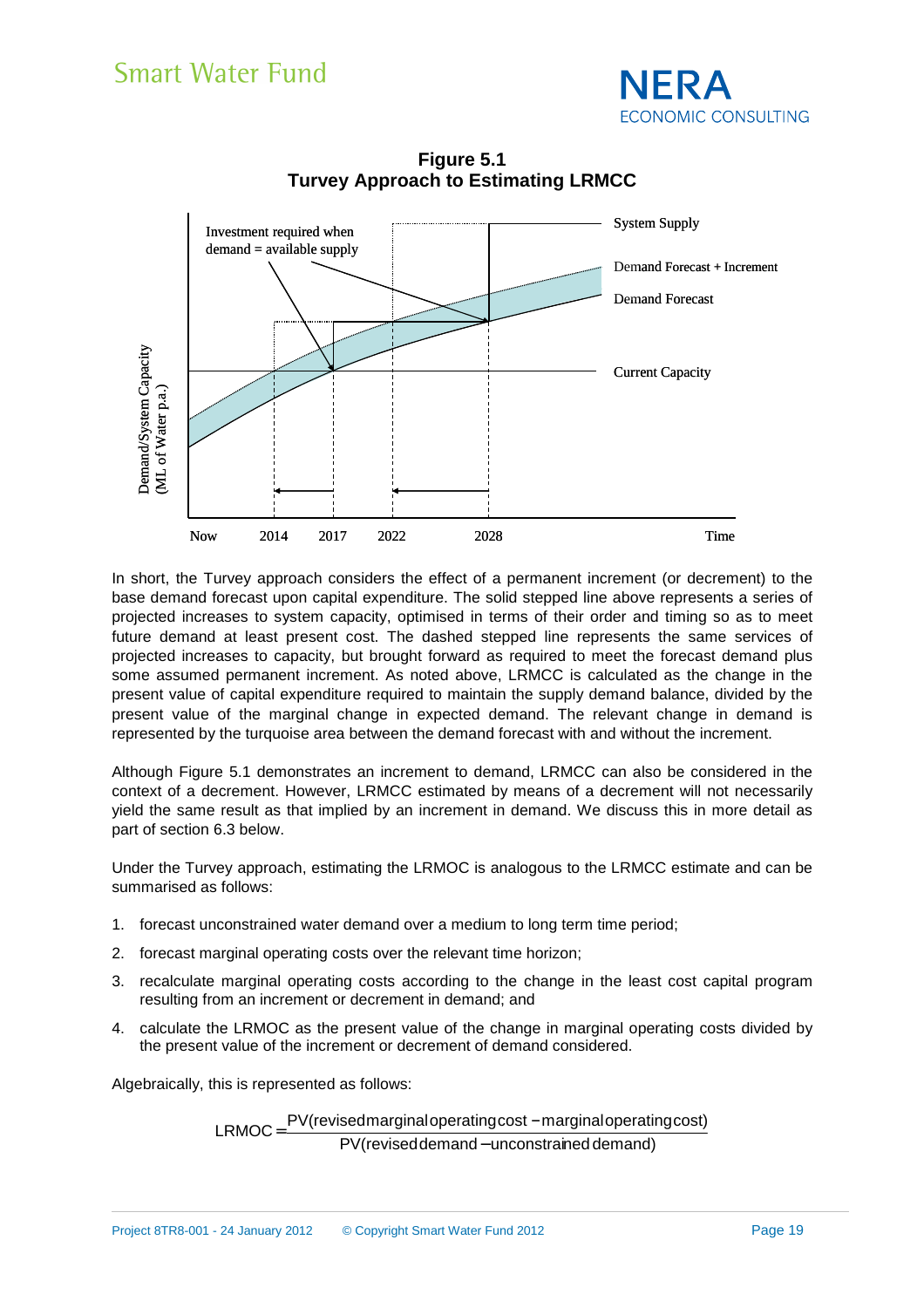

Overall, the estimate of LRMC under the Turvey approach is simply the sum of the estimated LRMCC and the LRMOC.

The main features of the Turvey approach are that:

- it closely approximates marginal costs because the costs represent the change necessary to respond to a specified change in demand. These costs are likely to resemble those that could be avoided should demand change and therefore provide incentives to end-use customers that reflect the 'true' opportunity cost of water supply;
- it is forward looking, since it is based on anticipated capital and demand management investments necessary to balance supply and demand; and
- it incorporates only those costs, and all costs, that are caused by demand growth above existing capacity.

It should be noted that LRMCC estimates based on the Turvey approach may be influenced significantly by the size of the increments or decrements in demand used in the calculation. It is therefore important to analyse the sensitivity of the estimate to the size of increments and decrements, which is discussed further in section 6.3 below.

One drawback with the Turvey approach is the need to forecast capital and demand management projects that represent the least cost approach to meeting demand over a long planning horizon. However, this is not a concern unique to the Turvey approach since estimating the cost of future capital projects and demand beyond ten years involves intrinsic uncertainties under any approach. We discuss the 'stress testing' of demand forecasts in section 6.5 below.

#### **5.4. The average incremental cost approach**

The average incremental cost (AIC) approach shares many of the same steps as the Turvey approach but involves a different procedure for assessing the effect of demand on LRMCC and LRMOC. Specifically, the AIC approach to estimating LRMCC can be summarised as follows:

- 1. consider the resource position over a suitably long time period;
- 2. forecast unconstrained demand over the same period;
- 3. identify a schedule of capital projects that can be implemented to meet capacity requirements over the period;
- 4. optimise the capital program to generate the least cost solution to addressing supply/demand imbalances; and
- 5. estimate LRMCC as the present value of the expected costs of the optimal strategy divided by the present value of the additional demand supplied (assuming the supply demand balance is maintained).

Under the AIC approach, the estimate of LRMCC can be represented as:

 $LRMCC = \frac{PV(water \text{ supply capacity and DM programs})}{PV(additional demand served)}$ 

Importantly, the term 'additional demand served' under the AIC approach refers to the demand supplied over and above that which is currently being supplied and not the demand met over and above that which could be supplied with existing capacity. This is because in the long-run it is assumed that all factors of production, including existing capacity, are able to be varied. This distinction is explained in more detail in Box 5.1 below.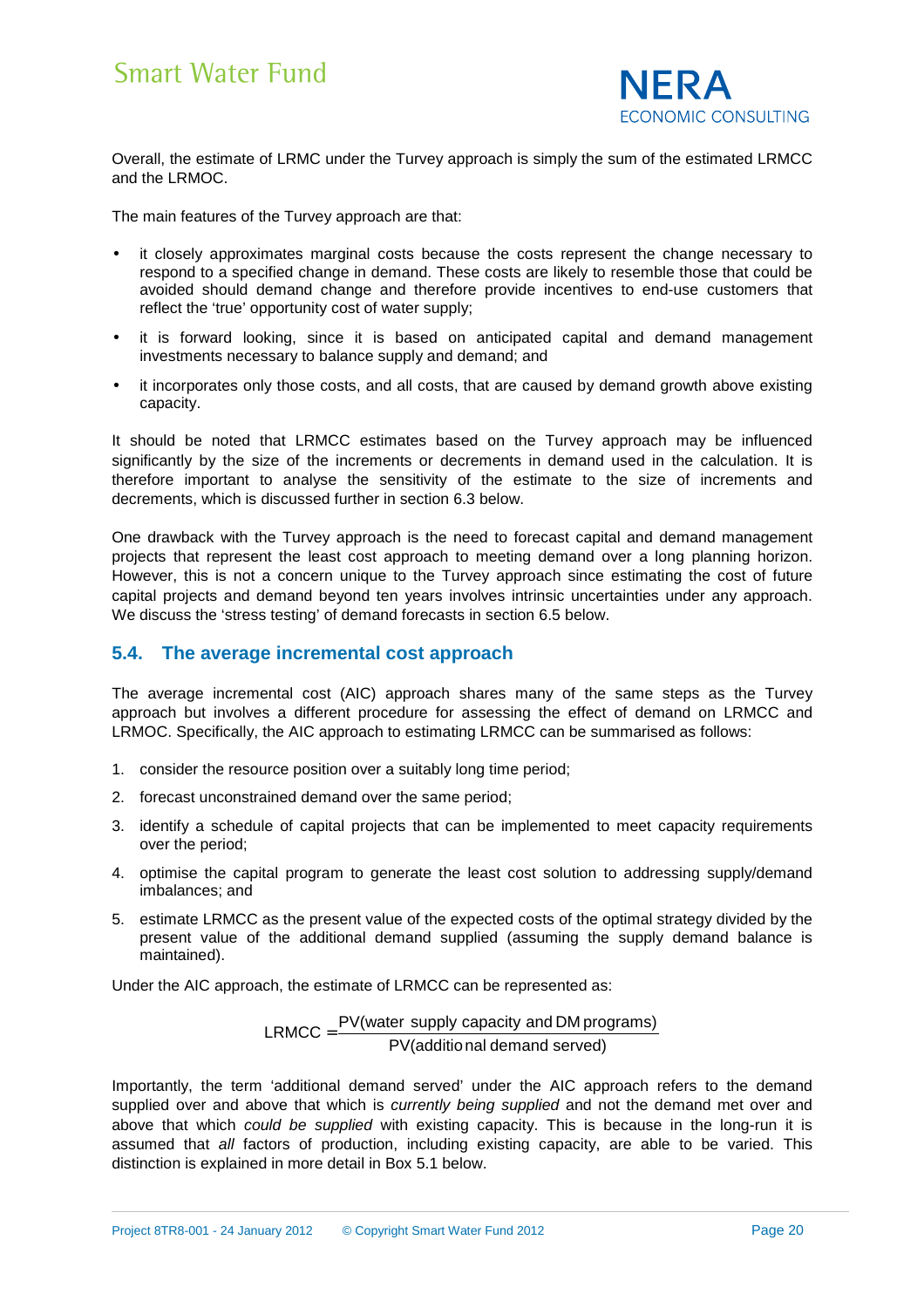

#### **Box 5.1**

#### **Interpretation of 'Additional Demand Served' Under the AIC Approach**

If a system is not currently capacity constrained, the cost of consuming an additional kL of water now will be low relative to an identical system that is currently capacity constrained. Put another way, assuming all other things are equal, the further into the future the next capacity investment is required, the lower the LRMC estimate should be due to the time value of money. This is illustrated in Figure 5.2 below, which shows that if the LRMC is estimated using the AIC approach under the correct definition of 'additional demand served', the LRMC for the more capacity constrained scenario (ie, scenario A) would be higher than that of a less capacity constrained scenario (ie, scenario B), ie,  $LRMC_A > LRMC_B$ .





Now

Current Capacity

Time

Now

Time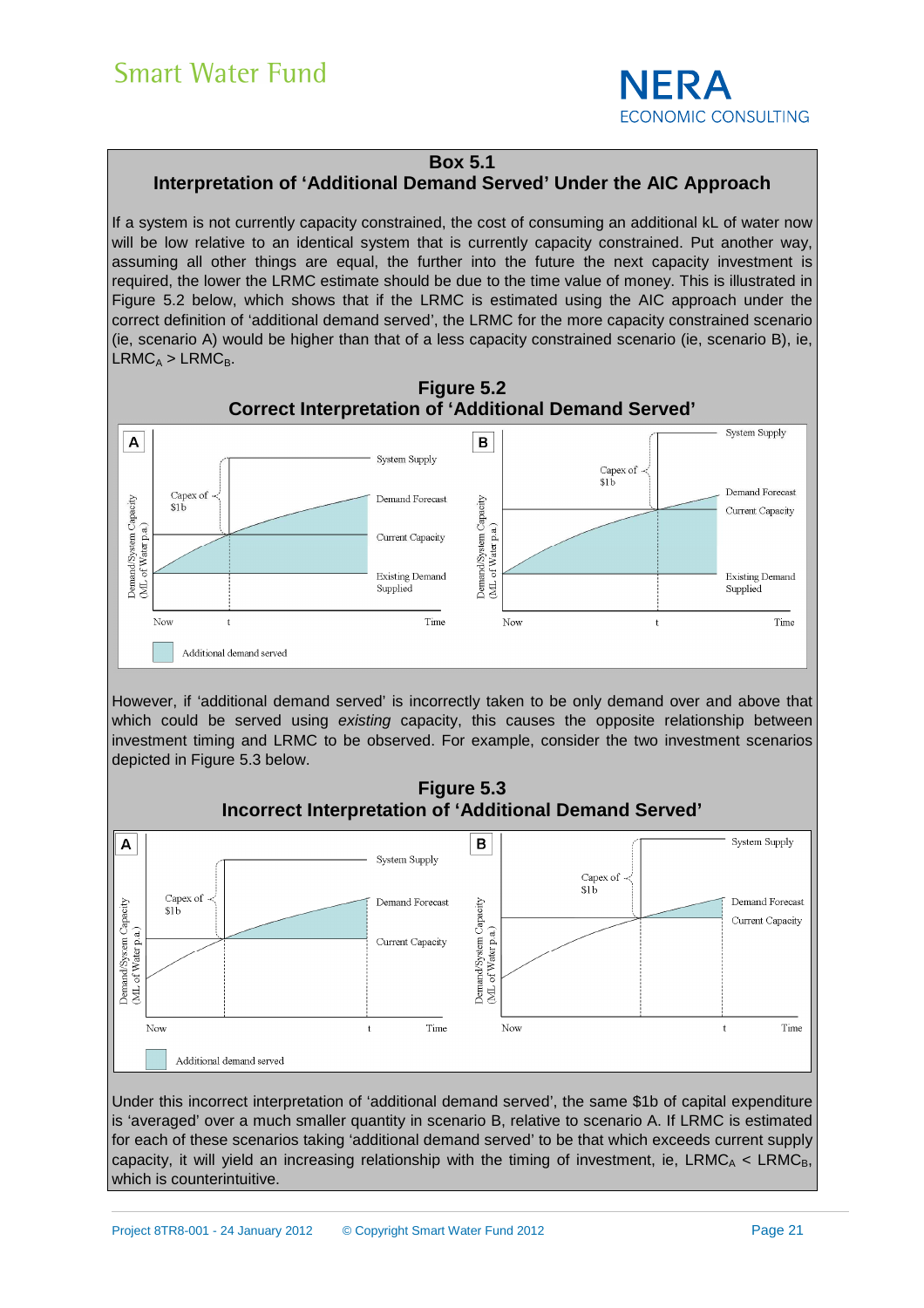

A simplified version of the AIC approach (that includes no demand management options) to estimating LRMCC is illustrated in Figure 5.4 below.



**Figure 5.4 AIC Approach to Estimating LRMCC** 

In this example, LRMCC is calculated as the present value of the expenditure associated with the optimal capital program divided by the present value of the change in present day demand, as shown by the turquoise shaded area above. Importantly, this measure of demand is not to be confused with water supply capacity either now or once the hypothetical capital projects are implemented. This is because the AIC method is seeking to estimate the marginal cost of a change in output caused by a change in demand by customers. It would make no sense simply to divide cost by capacity in the years it is available, since that would not represent the marginal cost per unit of increased future demand.

To estimate the LRMC, it is necessary also to estimate the LRMOC associated with the change in demand. The AIC approach to estimating the LRMOC is as follows:

- 1. forecast unconstrained demand over a long term time period;
- 2. forecast additional operating costs over the relevant time horizon; and
- 3. divide the present value of marginal operating costs by the present value of the change in demand supplied.

Algebraically, this is represented as follows:

$$
LRMOC = \frac{PV(additional operating cost)}{PV(additional demand served)}
$$

As with calculating LRMCC, it is important to recognise that the term 'additional demand served' refers to the demand met over and above that which is *currently being supplied* and not the demand supplied over and above that which could be supplied.

Further, the term 'marginal operating cost' refers to the operating costs of supplying demand over and above that which is *currently* being supplied and not the operating costs of supplying demand over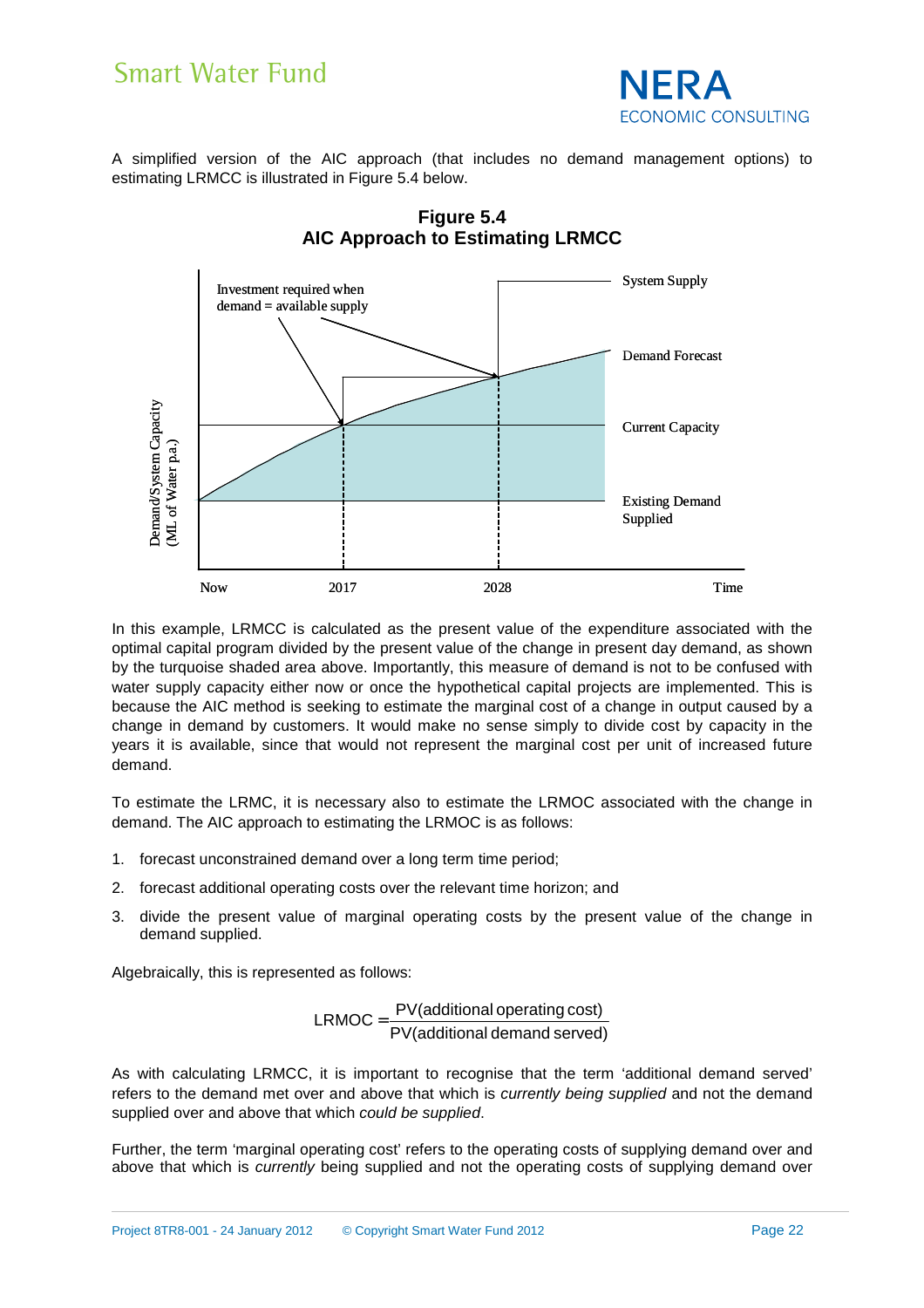

and above that which *could be* supplied. It follows that marginal operating costs can be divided into the following two broad categories:

- the marginal operating costs of meeting demand with existing capacity (these costs will be relatively material in the case where the next capacity investment is some time in the future); and
- the marginal operating costs associated with operating new capital to meet demand.

As with the Turvey approach, the overall estimate of LRMC is simply the sum of the estimated LRMCC and the LRMOC.

The principal shortcoming of the AIC approach is that it uses average capital costs to approximate the likely marginal costs associated with a change in demand. Put another way, the AIC does not discriminate across the 'size' of projects, ie, ignoring the time value of money, all projects are treated equally in terms of their ability to match supply and demand. However, the actual task of calculating the LRMC under the AIC approach is generally a simpler exercise than under the Turvey approach.

Further, and as with the Turvey approach, the estimate of LRMC under the AIC approach will likely be sensitive to the demand forecasts used, since forecasting water demand over a long time horizon is likely to be very uncertain.

Another shortcoming of the AIC approach is that in order to generate estimates that reflect the effect of changes in demand it is necessary to separate expenditure related exclusively to the expansion of capacity from other expenditure, such as quality of service. The AIC approach may therefore reduce the degree to which LRMC estimation scenarios reflect the businesses' actual planning processes since these will inevitably include projects that relate to such objectives as water quality or reflect environmental standards. Box 5.2 below provides an example of expenditure that should be included and that which should be excluded under the AIC calculation.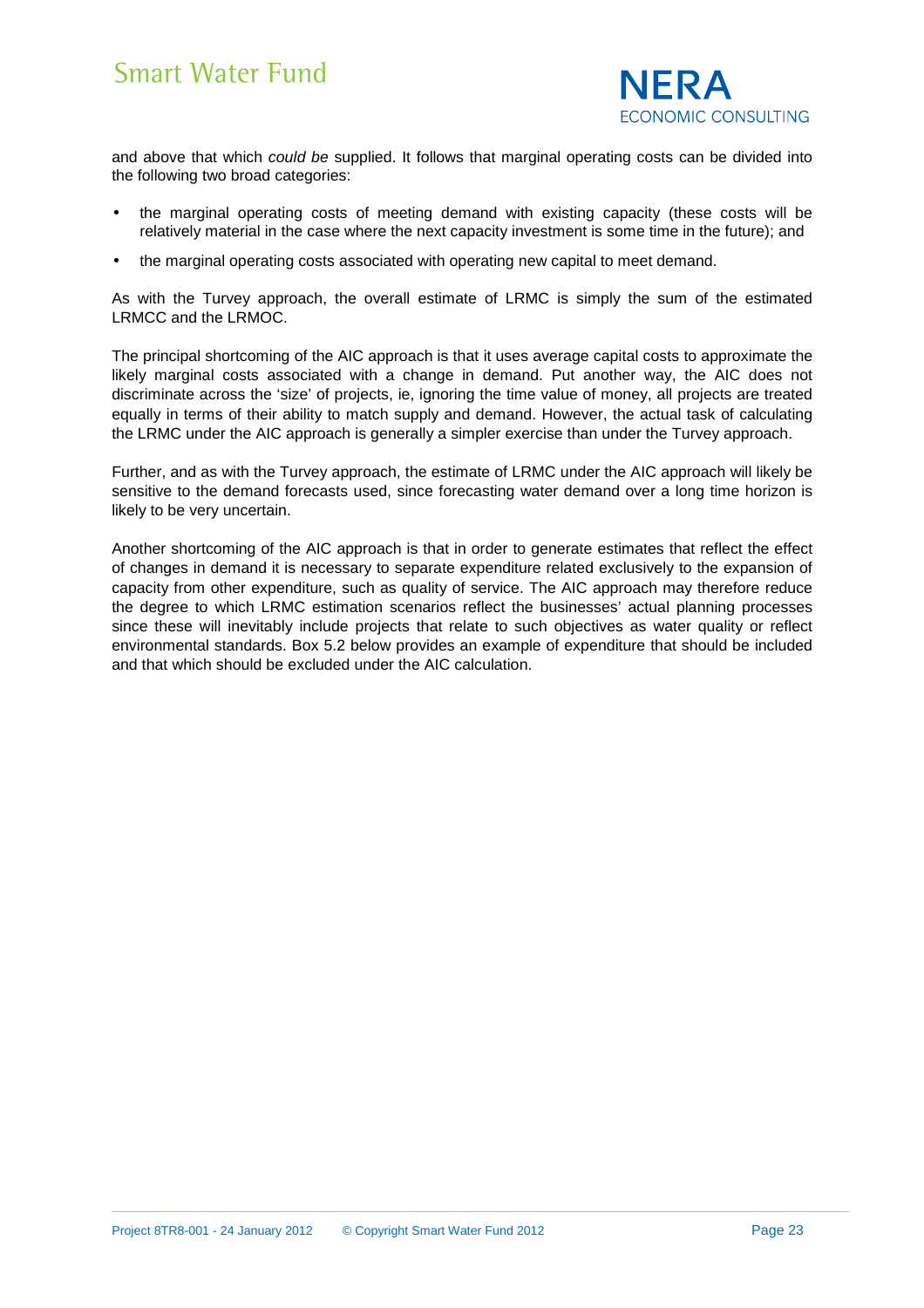

#### **Box 5.2**

### **Treatment of Expenditure under the AIC Approach**

Suppose a particular water distribution network currently services ten suburbs, or 'zones', and that:

- each of these zones is growing (not necessarily at the same rate);
- three of these zones require expansionary investment to meet future demand and the other seven do not;
- significant investment in quality-related infrastructure is needed throughout the network, irrespective of forecast demand; and
- that there is a uniform price structure in all zones and there is no intention to depart from this uniformity.

Since there is only one price structure applying to all customers in the network, it is appropriate to estimate just one LRMC. To estimate this LRMC using the AIC approach, the calculation should only include expenditure relating to the expansion of the network in the three zones that require it due to demand growth. However, the present value of this expenditure should be divided by the present value of the growth in volume of water supplied across all zones. This is because some zones are expecting volume growth with no foreseeable capital expenditure consequences while the LRMC to be calculated is that for the entire network.

Any expenditure in the other zones not related to growth in demand as well as the significant qualityrelated expenditure should not be included in the AIC calculation. This is because such expenditure does not represent the incremental cost of providing an additional unit of water over and above that which is currently supplied, ie, they are 'unavoidable'. Put another way, if no water demand growth was predicted across the network, this expenditure would still be undertaken.

By way of an extension to this example, suppose that two new geographic zones are to be established (and connected to the network) as a result of new subdivisions being developed. Given that there is to be no differentiation of charges according to zones requiring expansion, expenditure associated with extending the network in such a manner should not be included in AIC calculation for existing customers' water tariffs. This is because expenditure is driven by a desire to expand the geographic reach of the network and not by an increase in the volume of water demanded per se. It follows that altering volumetric tariffs for all customers on account of the cost of these expansion services is unlikely to alter demand in a manner that will affect expansions, ie, it is unlikely that the suburbs will not to be developed.

Notwithstanding its averaging approach to incorporating future capital expenditure, the AIC approach may in fact be quite suitable in circumstances where capex increases 'periodically' with demand. We explain this in more detail in Box 5.3 below.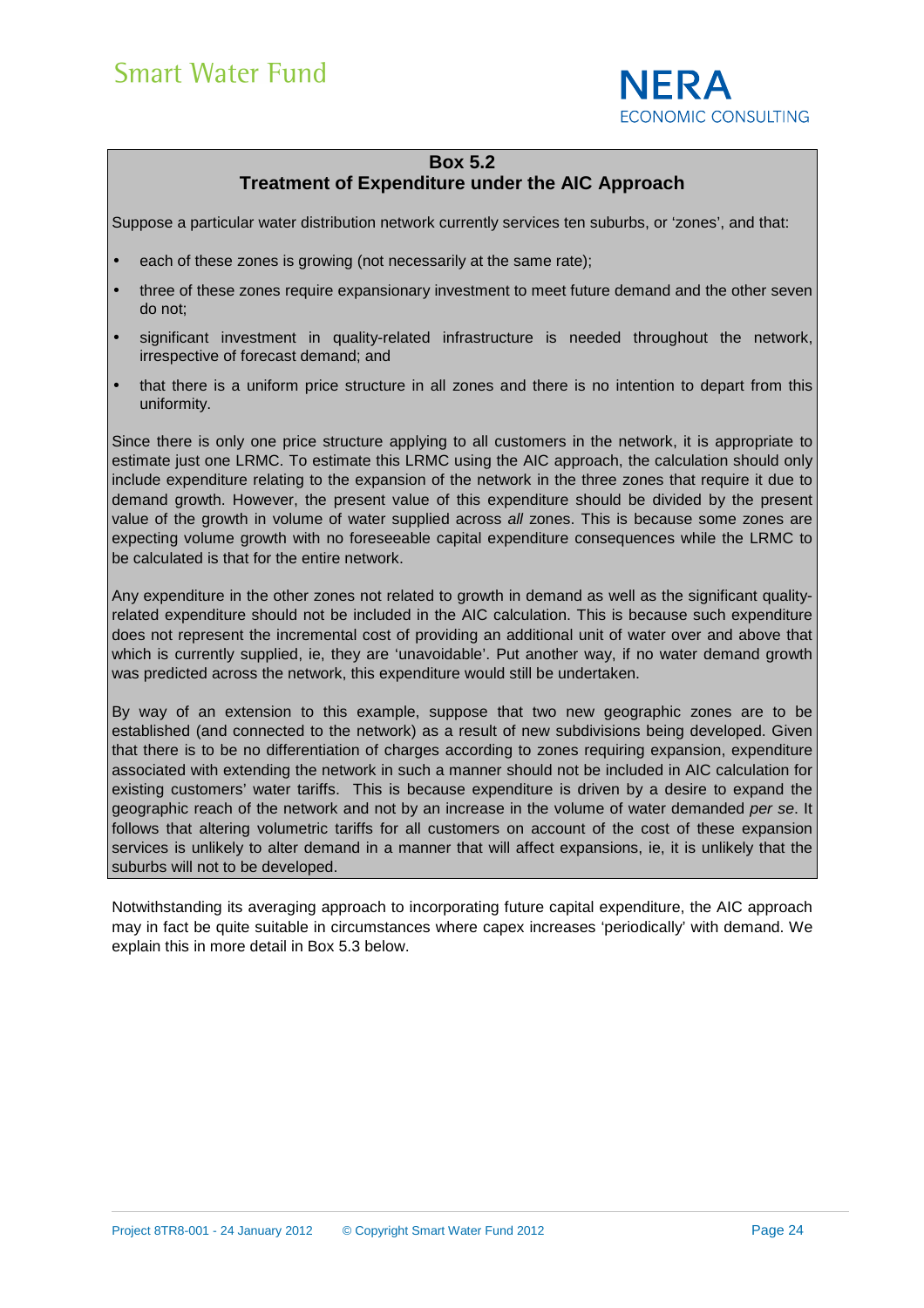

#### **Box 5.3 AIC in Situations of Periodic Capex**

We noted above that the principal shortcoming of the AIC approach is that it does not explicitly consider the water supply capacity associated with marginal capital projects. Rather, the AIC approach averages the cost of future projects by dividing by the present value of the change in demand supplied by them without discriminating between the 'size' of individual projects.

In circumstances where the marginal capex for a business (or system) is relatively 'lumpy', this can lead to a relatively large amount of 'spare' capacity entering into the marginal cost calculation under the AIC approach, as illustrated by the red triangles in Figure 5.5 below. Put another way, under the AIC approach the numerator of the LRMCC calculation (ie, the present value of all investments in water supply capacity and demand management) incorporate the cost of this capacity but the denominator (ie, the additional demand served) does not. This gives rise to a disconnect between the cost of water supply capacity and demand management investments and the associated level of demand that these investments are able to meet.



However, in circumstances where system capacity is expanded periodically by similar amounts as demand also increases, then the AIC serves as a good approximation to estimating LRMC under the Turvey approach. This is because the extent of 'spare' capacity is significantly reduced, as illustrated by the relatively small red triangles in Figure 5.6 below.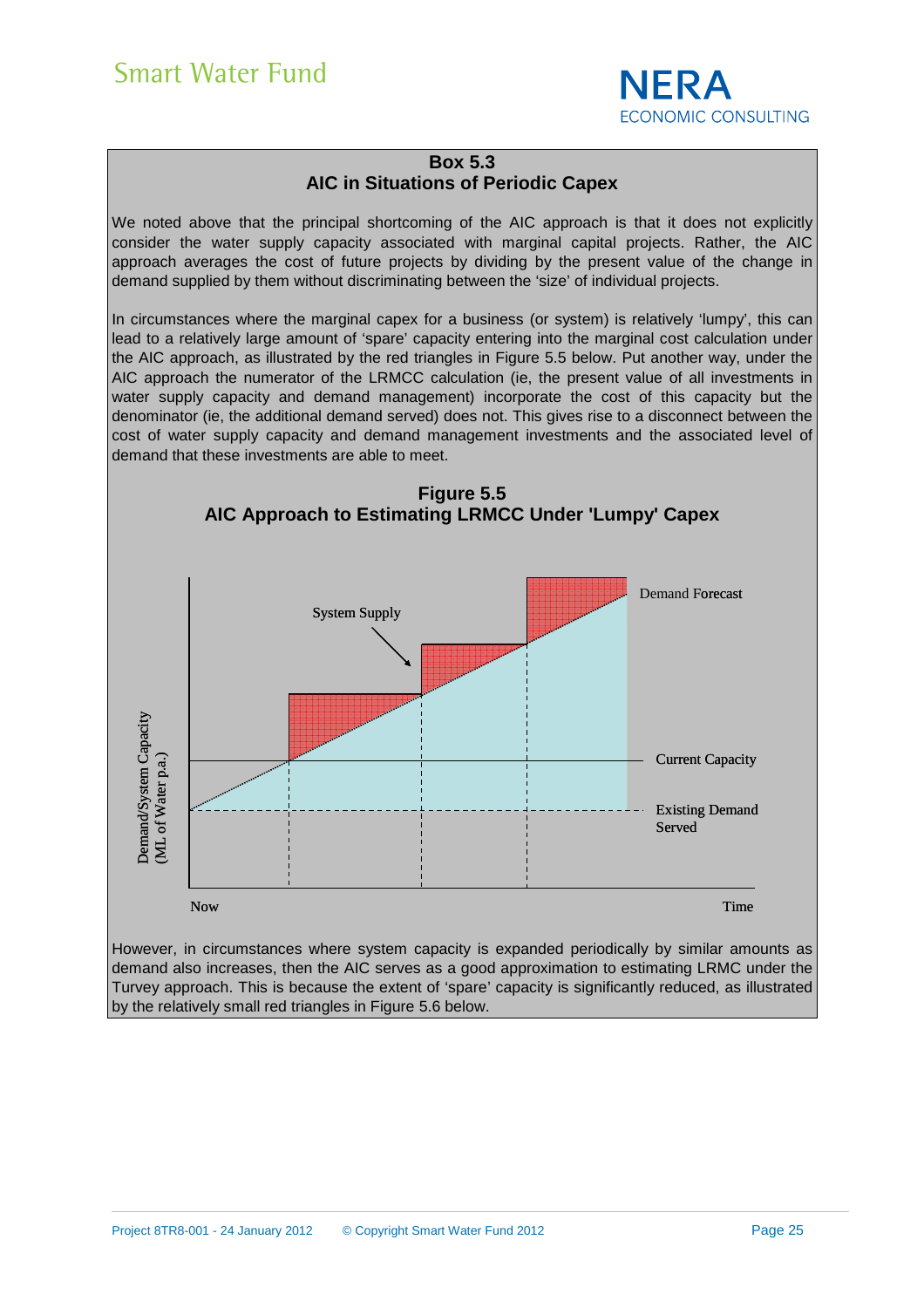



approach would provide a perfect LRMC estimate (assuming demand and supply forecasts are accurate). This would be illustrated by a system supply curve that is collinear with the demand forecast. However, this is unlikely to be a realistic scenario in industries such as water supply, where significant economies of scale are present in supply side investments.

#### **5.5. NERA's recommended approach to estimating LRMC**

Having identified water volumes and trade waste volumes and/or pollution load as the likely appropriate dimensions of service for the application of LRMC pricing, we recommend that:

- 1. for the functional levels of these service dimensions subject to a relatively 'lumpy' profile of capital expenditure, LRMC should be estimated using the Turvey approach; and
- 2. for the functional levels of these service dimensions subject to a relatively smooth, 'periodic' profile of capital expenditure, LRMC can be estimated using the AIC approach.

Our first recommendation is predicated on the fact that, in the presence of lumpy expenditure, the AIC approach does not accurately account for the cost of investing in 'spare' capacity. By contrast, the Turvey approach does take into account the cost of any capacity that may be 'spare', even though that capacity is part of an optimal investment program. The Turvey approach has the further advantage that it relieves businesses of the requirement to distinguish demand-related expenditure from other expenditure, which is usually not a straightforward task.

However, in circumstances where the time profile of capital expenditure is relatively smooth, the AIC approach represents a simpler alternative means of estimating LRMC that involves only modest compromises in terms of accuracy. It follows that, in instances where a functional level of a service dimension is characterised by a more periodic, smooth profile of expected expenditure, we recommend that LRMC be estimated using the AIC approach.

Of course, where a water supplier operates across multiple functional levels in the supply chain (such as for a vertically integrated supplier), various estimates of LRMC at different levels in the supply chain need to be summed to obtain an overall LRMC for that service dimension.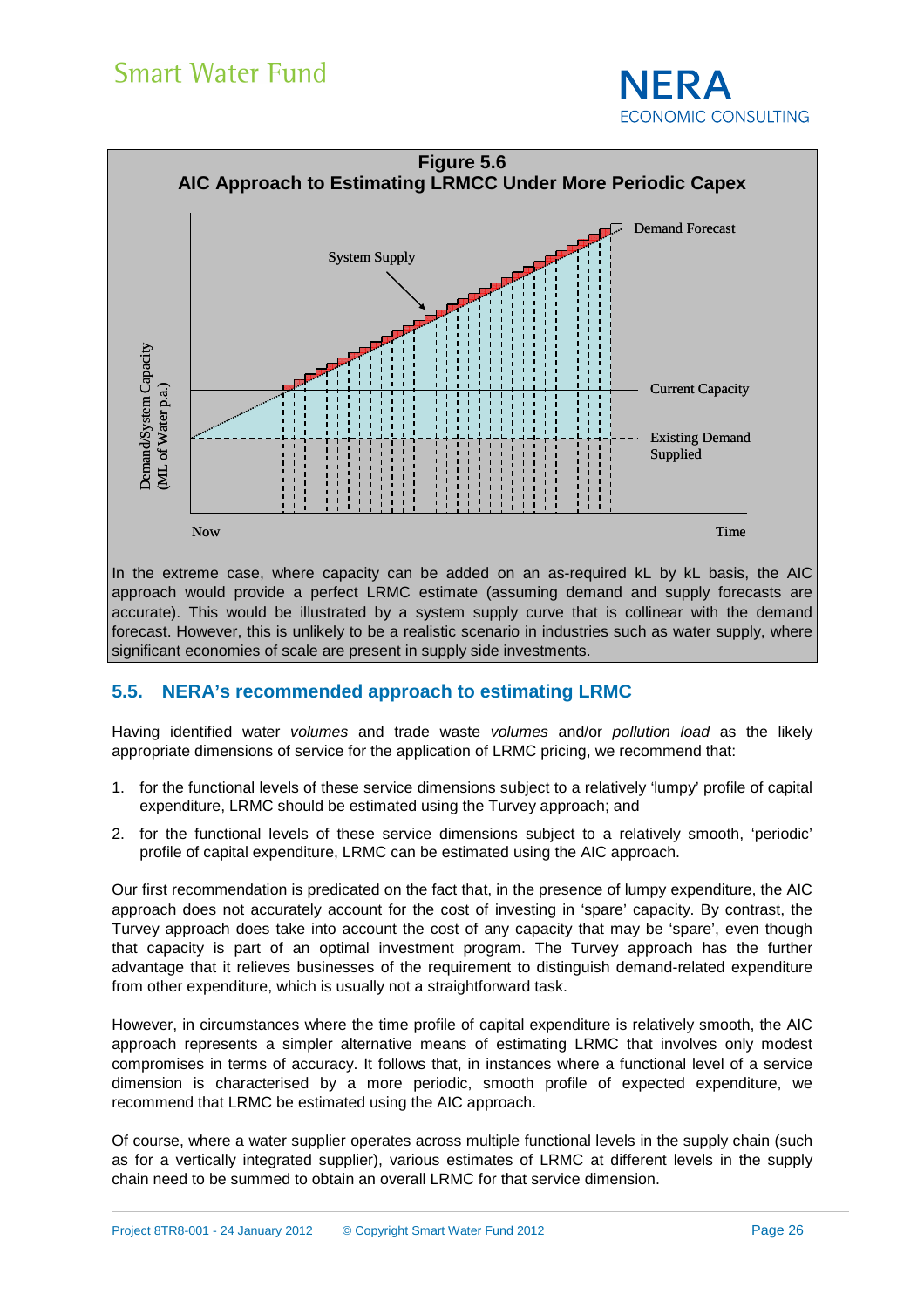

### 6. **A Framework for Applying the Preferred Approach**

Developing an economic framework for estimating LRMC in the context of the Victorian water sector requires a set of common assumptions/procedures to assist businesses in the application of the preferred approaches identified in section 5 above. This section therefore sets out:

- the relevant considerations applying to the forecasting of demand (section 6.1 below):
- the way in which forecast demand and supply should be 'matched' (section 6.2 below);
- the importance of defining the demand increment (or decrement) under the Turvey approach (section 6.3 below);
- the way that assumptions pertaining to the discount rate can affect any LRMC estimate (section 6.4 below);
- the reasons why any LRMC estimate is a product of its underlying assumptions and so stress testing the sensitivity of any estimate to these assumptions is paramount (section 6.5 below); and
- the reason why Victoria's recent recycled water target has no procedural implications for any LRMC estimation going forward (section 6.6 below).

#### **6.1. Demand forecasts**

One of the most important inputs to any estimate of LRMC is the base case demand forecast, since it determines the timing of expected investment projects, which ultimately drive any LRMC estimate. For example, under the Turvey approach, the present value implications of bringing forward by one year a new capacity investment that is due to be built in twenty years will be significantly less than the cost of bringing forward the same investment by one year if it is due to be built in two years time. The rate of forecast demand growth before the application of any increment is usually critical for determining how near or far in time is the next major augmentation.

The base case demand forecasts adopted in both the Turvey and AIC approaches should be unconstrained in the sense that they do not include the anticipated effects of any additional future demand management programs. To the extent this is not the case, an LRMC estimate is likely to under-state the true position given that capacity augmentations and/or other demand management programs would otherwise be scheduled at an earlier date. Demand forecasts should also include both changes in the consumption of existing customers and the growth in demand resulting from new customers connecting.

Demand forecasts should ideally be developed on a 'probability distribution basis, rather than as a single 'most likely outcome'. A probability distribution estimate reflects the stochastic nature of demand and so provides a more robust basis for assessing the likelihood that the system will be able to meet expected demand in line with the system security standard. Point estimates of demand do not provide the information necessary to determine how likely a system is to fail in its ability to meet expected demand.

In addition to a well developed demand forecast, it is also important to understand how demand is likely to respond to changes in prices or non-price demand management initiatives. Such information will help determine whether it is preferable to increase the capacity of the system or, alternatively, whether more emphasis should be given to price or non-price mechanisms other mechanisms should used to contain demand within existing capacity levels or whether a combination of supply and demand side initiative is preferred. For example, it may be possible to delay investment projects some considerable time through demand management strategies such as education campaigns or regulations increasing the use of water-efficient appliances. Ideally, detailed demand-side information and analysis is required to make such assessments. Whether it is better to increase capacity or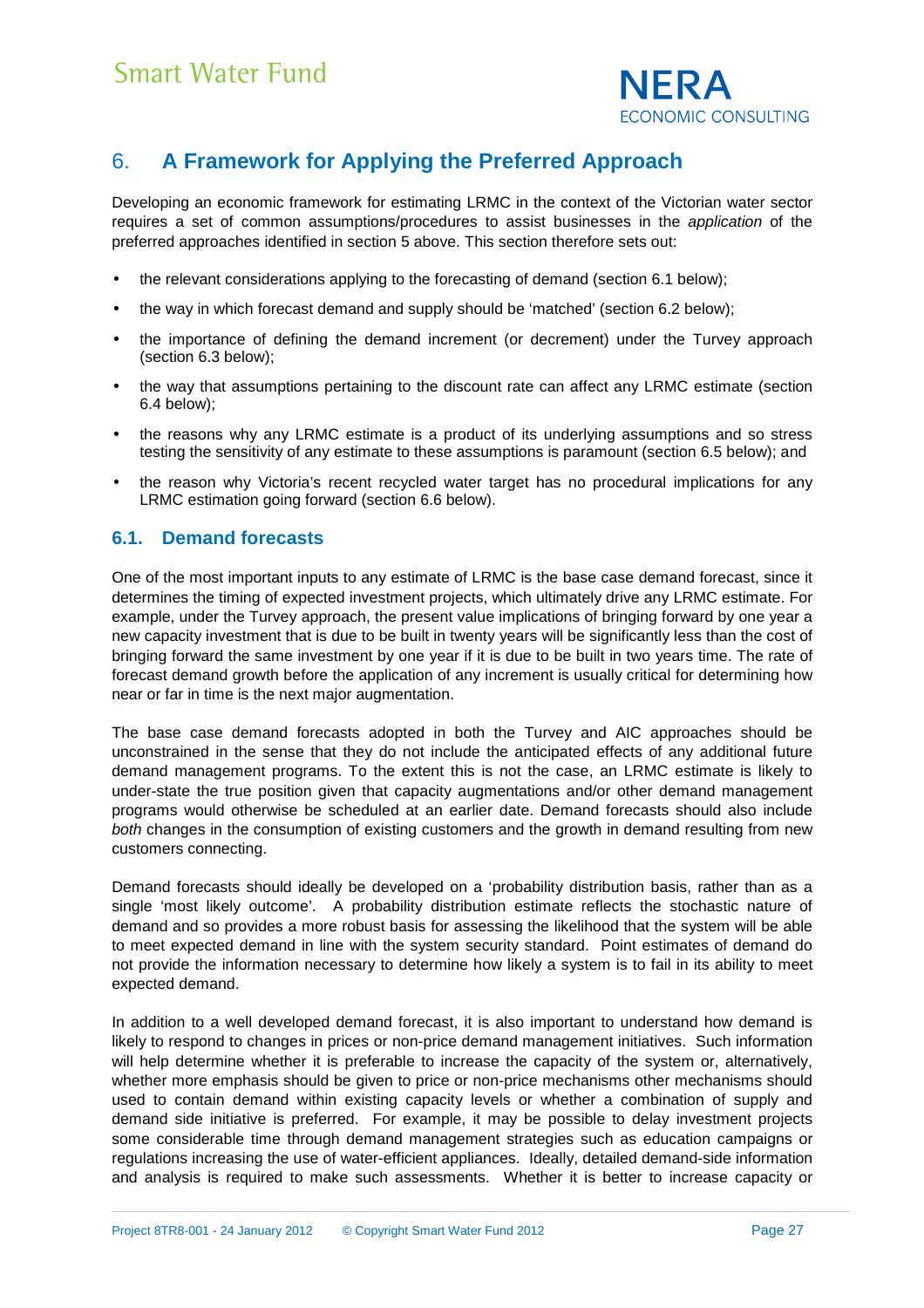

reduce demand at any given point will depend on the tradeoffs customers are willing to accept and the relative costs of supply side versus the costs of demand management.

Further, where LRMC estimates suggest there should be a significant change in the variable tariff, this information itself needs to be fed back into the demand forecast and the ultimate LRMC estimate, so as to avoid any 'overcorrection' in an imbalance between estimated LRMC and tariff levels. Put another way, in forecasting demand, tariffs should not be treated as exogenous. It follows that the demand and the tariff consequences of any adopted LRMC estimate will need to be assessed iteratively.

Given the significance of forecast demand to any LRMC estimate, businesses should subject the underlying assumptions to sensitivity testing and estimate LRMC according to a number of scenarios, as outlined in section 6.5 below.

#### **6.2. Matching supply and demand**

Once forecast demand has been established, both the Turvey and AIC approaches require the specification of establishing an investment program that is expected to meet security of supply targets given that demand forecast. In applying this investment program to LRMC estimation, it is critical to ensure that the anticipated projects represent the lowest cost option over the investment horizon. This will be achieved through the optimisation of capital expenditure, ie, by minimising the cost of meeting demand given security of supply constraints.

The optimal investment program needs to be developed by reference to an acceptable balance between supply and demand. This is likely to be expressed in the form of the probability that base line supply plus the yield delivered by individual supply augmentation capital projects is greater than or equal to the base demand less the demand yields of individual demand side capital projects plus some preset security of supply margin.

In optimising their investment programs businesses should take account of the following considerations:

- if no capital expenditure is undertaken, what is the 'base' (or current) supply capacity expected to prevail in future years?
- what are the annual expected supply yields of individual investment projects?
- excluding any expected effects of future demand management projects, what is the current best forecast of demand over the period?
- what are the annual expected demand management yields from demand-side projects?
- what is the security of supply margin?
- what are the relevant reliability levels?

The targeted level of system security will underpin many of the other assumptions that are critical to estimating the LRMCC. System security targets will both determine, and be affected by, two critical parameters for storage-based bulk supply systems, ie, the average reliable yield of the existing system storage capacity as well as any restriction stages and their effects on demand. System security levels are therefore inter-related with both the supply and the demand assumptions.

From a supply perspective, targeted security of supply will help determine the timing and the type of investment projects. Small changes in targeted security can have quite substantial effects on LRMC estimates, since they have the effect of changing the effective capacity of the existing infrastructure. For example, under conditions of growing demand, an increased security standard could mean that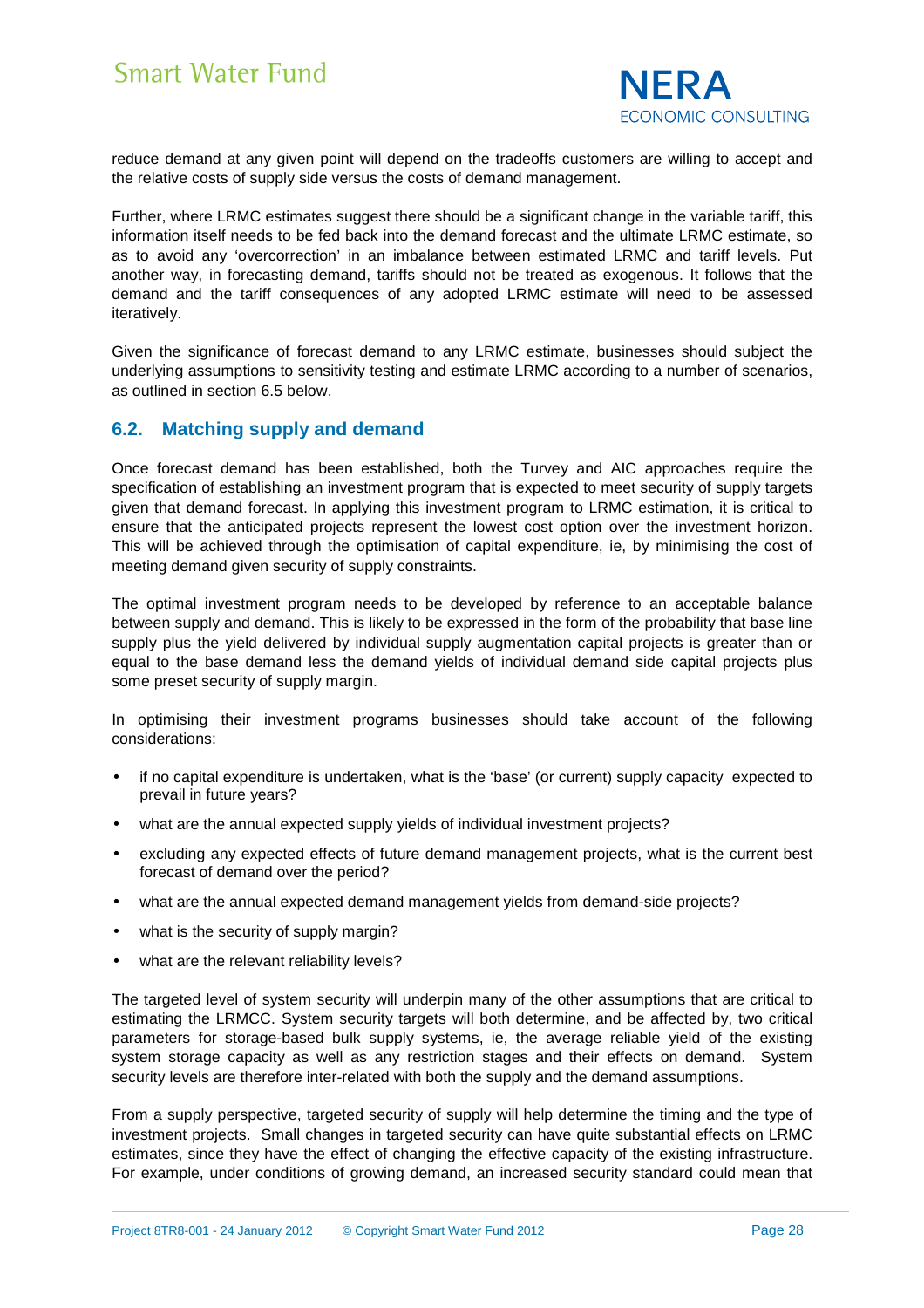

anticipated investment projects would need to be brought forward several years. From a demand perspective, the targeted level of system security will also affect the points at which administrative rationing of water takes place and its likely impact on consumption levels.

The potential for leakage reduction is also an important consideration in achieving demand supply balance. Leakage reduction allows businesses to increase the supply capacity of existing infrastructure and may offset capacity related expenditure. It follows that expenditure related to leakage reduction should be included in a business's least cost investment schedule.

It is also important that the investment program only includes expenditure relating to water volume. For example, the costs of quality improvement projects should only be accounted for to the extent they change the cost of future water supply options. Quality improvement programs whose timing is unaffected by demand forecasts should therefore be excluded.

Costs associated with increasing the capacity of extending the reach of the distribution or transfer system to allow for geographical expansion into other areas should generally not be included in the marginal cost calculation for existing customers' water tariffs. This is because altering volumetric tariffs for all customers on account of expanding the geographic reach of services is unlikely to alter demand behaviour in a way that alters the cost of those expansions, ie, charging customers for a new water supply pipeline and/or sewer trunkline attributable to a new subdivision is unlikely to cause the subdivision not to be developed.

Further, it is important to note that different investment projects will have different operating costs and in order to optimise the investment program over time, relative operating and capital costs must both be considered. For example, if demand is expected to grow rapidly, a larger plant with lower operating costs and higher capital costs may be preferred, whereas if demand is expected to grow slowly, investment in a smaller plant with higher operating costs might be more cost effective because it implies less investment in temporarily 'idle' capacity.

#### **6.3. The demand increment**

We discuss in section 5.3 above that under the Turvey approach, a non-zero increment of demand needs to be added or subtracted to the original demand forecast. There is no commonly adopted rule for the precise size of that this demand increment or decrement should be. Nevertheless, on the assumption that the LRMC estimate is to be applied to water volumetric tariffs applying constantly all year, the increment should be specified in terms of a change in demand of that same nature. However, we noted in section 5.3 above that, different increments will have different implications for the investment program and so may have significant effects on the ultimate LRMC estimated under the Turvey approach.

We recommend that, in selecting the relevant demand increment or decrement, businesses take into account both the materiality of the change (in terms of percentage of current demand) as well the plausibility of such a change. Consistent with our suggestion for the other input assumptions, we also recommend that businesses conduct sensitivity tests (as discussed in section 6.5 below) on the size of the demand change used. In addition, we note that LRMC estimated by reference to a demand increment is unlikely to be the same that is estimated by reference to a demand decrement, and so these scenarios should also be tested as part of the due diligence outlined in section 6.5 below.

#### **6.4. The discount rate**

We noted in sections 5.3 and 5.4 above, both the Turvey and AIC approaches require costs and demand to be expressed in 'present value' terms. Put another way, LRMC calculations under both approaches are based on future streams of both costs and demand and subsequently need to be discounted to a present date in order to be brought onto a consistent basis. The discount rate used to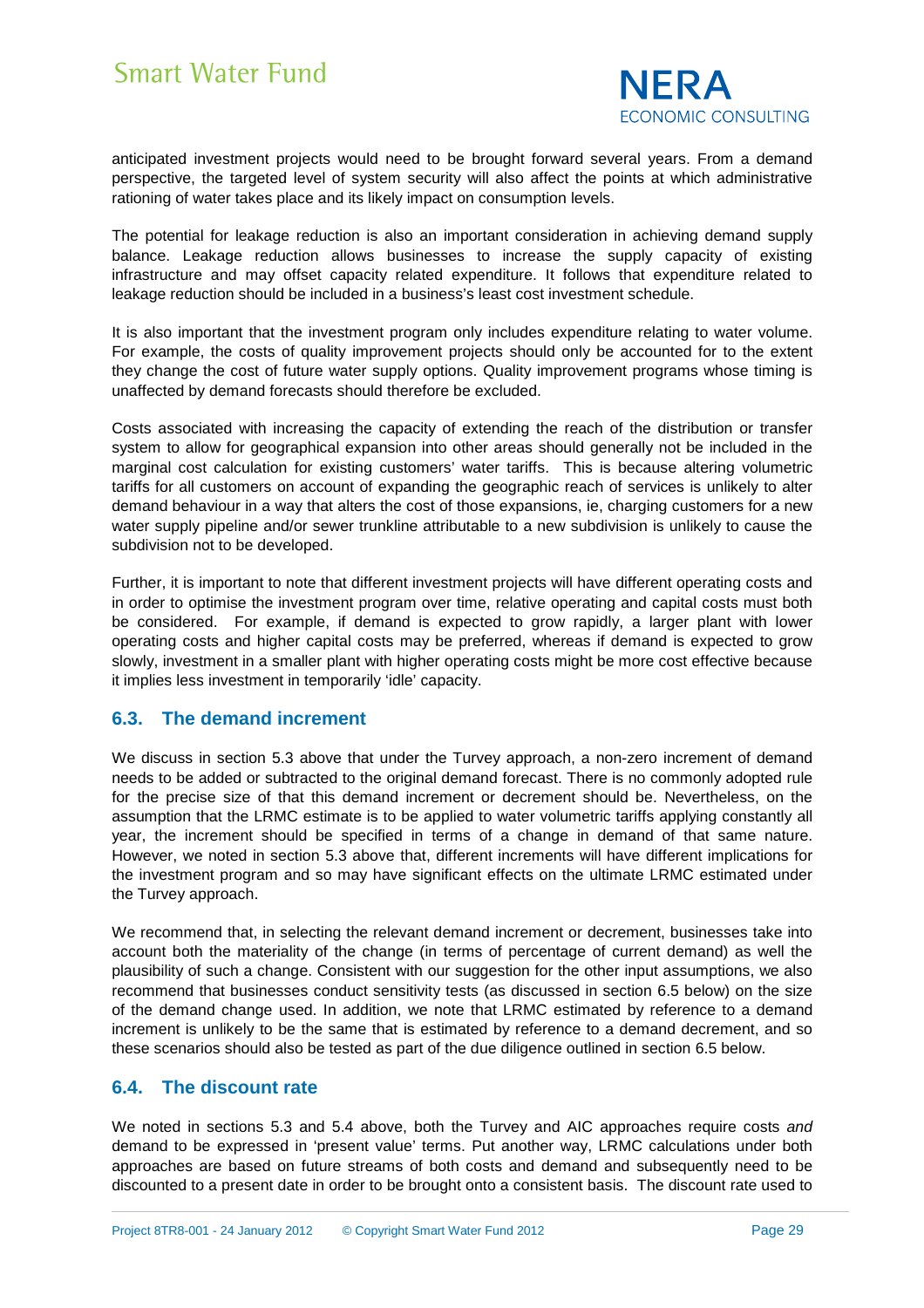

convert these future cost/demand streams into their present value equivalent is therefore likely to have a material affect on LRMC estimates, for example:

- assuming a 6 per cent discount rate, the cost of bringing forward a \$10,000,000 investment by one year in five years time is approximately \$450,000; while
- assuming a 10 per cent discount rate, the cost of bringing forward a \$10,000,000 investment by one year in five years time is approximately \$620,000, ie, an increase of approximately 38 per cent relative to a discount rate of 6 per cent.

As a matter of principle, there are two broad options for the choice of discount rate, ie:

- the use of an individual businesses' cost of capital, either adopted from or re-estimated on a consistent basis with that in the most recent price review; or
- to use an estimate of the real risk free rate.

The choice between these two broad options is not self-evident. The estimation of LRMC does not involve risks commensurate with those associated with financing a water businesses' investment program, but neither is it risk free. Further, as mentioned above, any LRMC estimate will likely exhibit sensitivity to the selection of discount rate. Given the conceptual uncertainty as to which form of discount rate is appropriate, we recommend that different levels of discount rate be included in the sensitivity testing process in section 6.5 below.

#### **6.5. Sensitivity testing**

It is important to emphasise that marginal cost estimation is a forward-looking concept and so relies as much on probability and expectation as it does on fact. It follows that any estimate of LRMC involves a degree of uncertainty as it depends on a set of assumptions regarding forecasts of the future state of the world. This poses particular challenges for infrastructure dominant industries, where forecasts of demand are subject to considerable potential variation and uncertainty.

Where uncertainty around particular assumptions can be quantified, we recommend undertaking a probability weighted average estimate of LRMC. This essentially 'smooths' the risk of particular assumptions changing and minimises the expected deviation between the outturn and the states of world on which a LRMC estimate was based. However, the ability to undertake such a smoothing exercise is contingent on being able to:

- 1. identify future 'events' that would alter any input assumptions and their effects; and
- 2. assign probabilities to each of these events.

Where these requirements cannot be met, we recommend undertaking a number of different scenarios, where each is defined as a combination of input assumptions representing various states of the world that could reasonably be expected to occur.

Further, whether these conditions are met or not, we also recommend undertaking a range of sensitivity tests on the assumptions underlying the LRMC estimate. Sensitivity testing allows for the effect of the various uncertainties in LRMC assumptions to be examined, and so to convey the range of uncertainty attributed to any particular estimate.

#### **6.6. Recycled water**

In 2002 the Victorian government set a target to recycle 20 per cent of Melbourne's wastewater by 2010, which was applied to all water businesses operating in Melbourne. In February 2008 the Minister for Water announced the achievement of this target two years ahead of schedule, with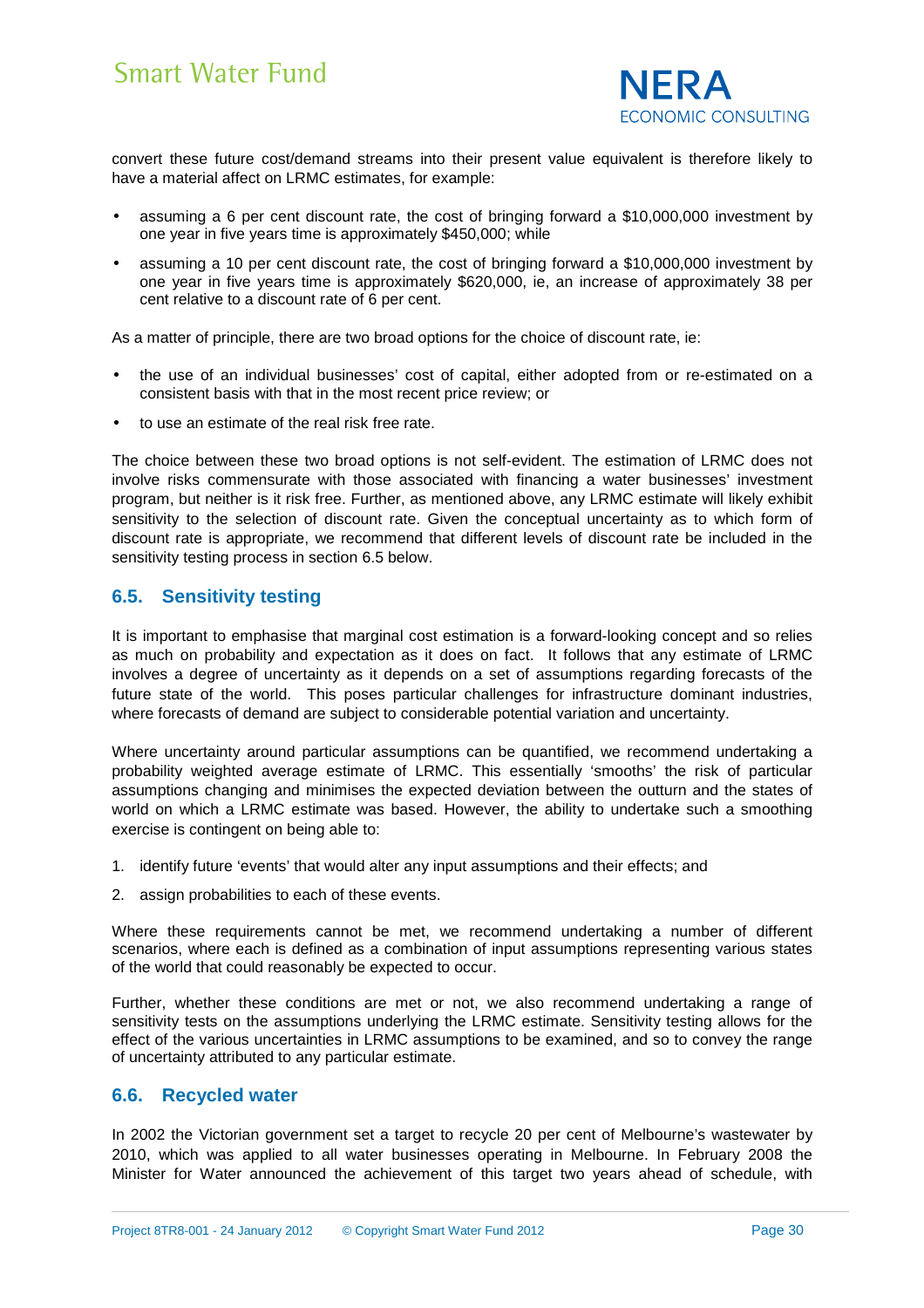

Melbourne recycling 22.5 per cent of its wastewater in 2006–07.<sup>7</sup> Given the target was met in 2006-07 and that there is presently no replacement going forward, there are no implications for the estimation of LRMC under either the Turvey or AIC approaches. In the event such a target was to be updated or reinstated, its implications for both the demand forecasts and water volume capital investment program would need to be incorporated into those elements of the LRMC estimation process.

We also understand that, as a result of the previous recycling target, some Melbourne water businesses have incurred significant costs associated with reusing recycled water. This fact does not itself complicate the estimation of LRMC for potable water, since the recycled water programs would simply continue to represent background expenditure that (on the assumption these programs are fixed) has no direct effect on the LRMC estimation process.

<sup>7</sup> Department of Sustainability and Environment website, available at: www.dse.vic.gov.au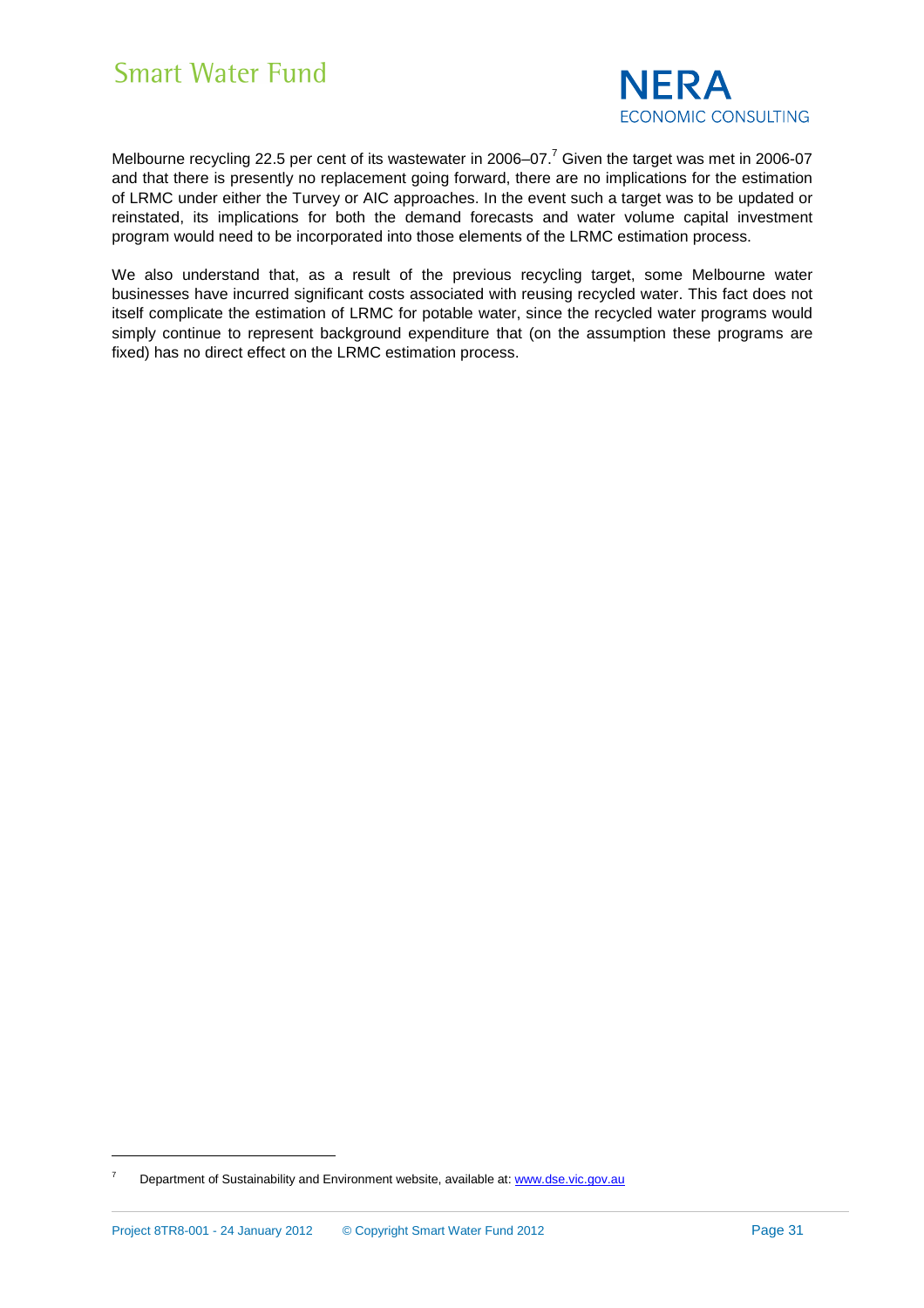

### 7. **Conclusions and Recommendations**

Before estimating any LRMC, one must first be clear about what it is that is to be measured. Specifically, the impetus for undertaking any LRMC estimate is to enhance the role of prices in bringing about the efficient consumption of water services. The critical first steps are identifying:

- the dimensions of the services provided that, if varied, are likely to have some independent effect in the cost of provision; and
- that, if those services were priced separately, customers would be placed in a position where they have the ability to respond to those price signals by varying their consumption of that service dimension.

**Recommendation 1:** It is critical that the service dimensions that are appropriate for LRMC based pricing be carefully identified before any estimates of LRMC are developed.

We outline in section 4.4 above that water *volumes* along with trade waste *volumes* and/or *pollution* load are likely to be the only service dimensions for which it is appropriate to estimate LRMC for application in tariff structure decisions. However, each water business should apply the framework in section 4 above to identify for themselves the service dimensions for which it makes sense to estimate and apply LRMC principles in setting the structure of prices.

Having identified the likely appropriate service dimensions for estimation of LRMC and its application in tariff structure decisions, we recommend that:

**Recommendation 2:** For the functional levels of service dimensions characterised by a relatively 'lumpy' profile of capital expenditure, LRMC should be estimated according to the Turvey approach.

**Recommendation 3:** For the functional levels of service dimensions characterised by a relatively 'smooth' profile of capital expenditure, LRMC should be estimated according to the AIC approach.

Overall, since any estimate of LRMC is based on a forward looking set of assumptions and so is a product of these underlying assumptions, we strongly recommend that sensitivity and/or scenario testing be conducted to ascertain the extent to which changes in these assumptions affect the estimated LRMC.

**Recommendation 4:** Any LRMC estimate should be tested for its robustness to changes in its underlying assumptions.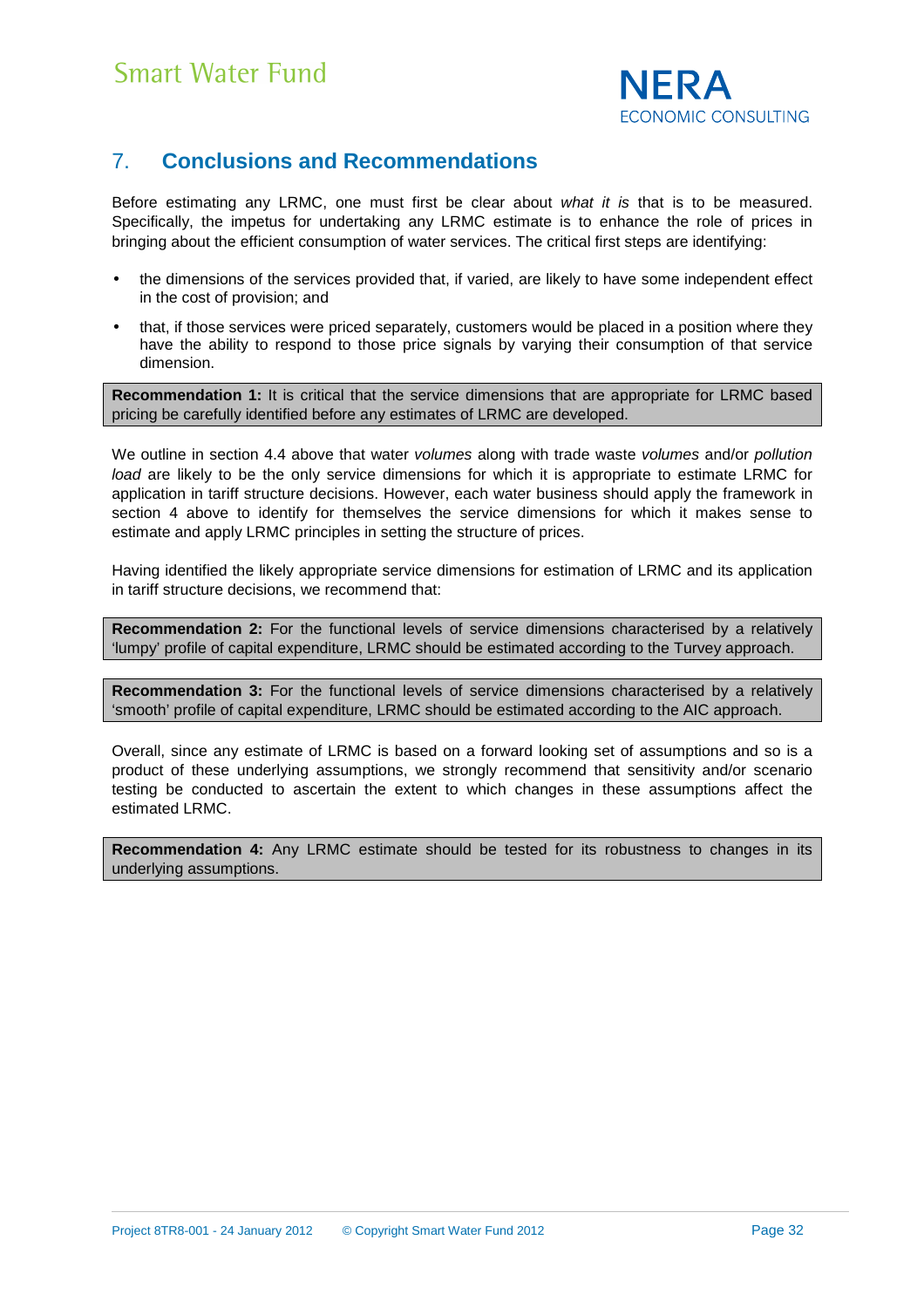

### **Appendix A. Short and Long Run Marginal Costs**

We noted in section 3.2.1 above that the distinguishing feature between short run marginal cost (SRMC) and long run marginal cost (LRMC) is the time frame under consideration and the implications of this for a supplier's ability to adjust its production process to minimise costs or meet demand, ie:

- SRMC can be defined as the cost of an incremental change in demand, holding capacity constant; whereas
- LRMC relaxes this constraint and reflects the cost of an incremental change in demand assuming all factors of production can be varied.

This appendix discusses each of these concepts and the relationship between.

#### **A.1. Short run marginal cost**

SRMC is the additional cost of meeting an incremental change in demand, holding capacity constant. Critical to the concept is that suppliers must serve all demand from within their existing capacity, ie, by producing more with what they already have.

SRMC is often construed as simply the operating and maintenance costs associated with providing the water or sewage service. It is important to note this does not always hold. When an incremental change in demand can be met through increased supply from existing capacity, the SRMC will be equal to the operating and maintenance costs associated with producing those additional units.

However, an important but often overlooked element of SRMC is that, in the event that supply cannot expand to match the incremental change in demand, SRMC rises to whatever level is necessary to curtail demand to match available capacity, ie, by imposing water restrictions. Specifically, in situations where there is an increased risk of supply shortages, the costs associated with this demand side component cause SRMC to rise well above variable costs. Importantly, it is during periods of scarcity that suppliers are able to make a contribution to their fixed costs, which do not vary with output over the short-term and so are not a formal component of SRMC.

The intuitive explanation for this demand side element to the concept of SRMC is that in times of scarcity the cost of serving one customer must, by definition, include the value foregone by other customers who cannot be served as a consequence. For example, if Melbourne's water supply began to run low, continuing to supply some customers may mean placing restrictions on the usage of others. The costs imposed by those restrictions may be very high and may include such categories as plant losses in residential gardens and parks, reductions in agricultural output, diminished quality of golf courses, higher production costs for breweries and, in the extreme case, the cost of bottled or tankered-in water. All of those costs form a part of the SRMC of serving one customer, and restricting supply to another.

Although SRMC can be estimated as at any particular point in time, its magnitude varies from one point in time to another. Its application in the context of decisions affecting the future therefore relies as much on probability and expectation as on fact. A forward-looking SRMC is the sum of the various additional costs arising under different scenarios (holding capacity constant), multiplied by the probabilities of these scenarios occurring. Formally, the expected SRMC is given by:

- the SRMC when supply exceeds demand (ie, operating and maintenance costs), multiplied by the probability that supply exceeds demand; plus
- the SRMC when supplies are less than demand (ie, including the costs of shortages) multiplied by the probability that supply is less than demand.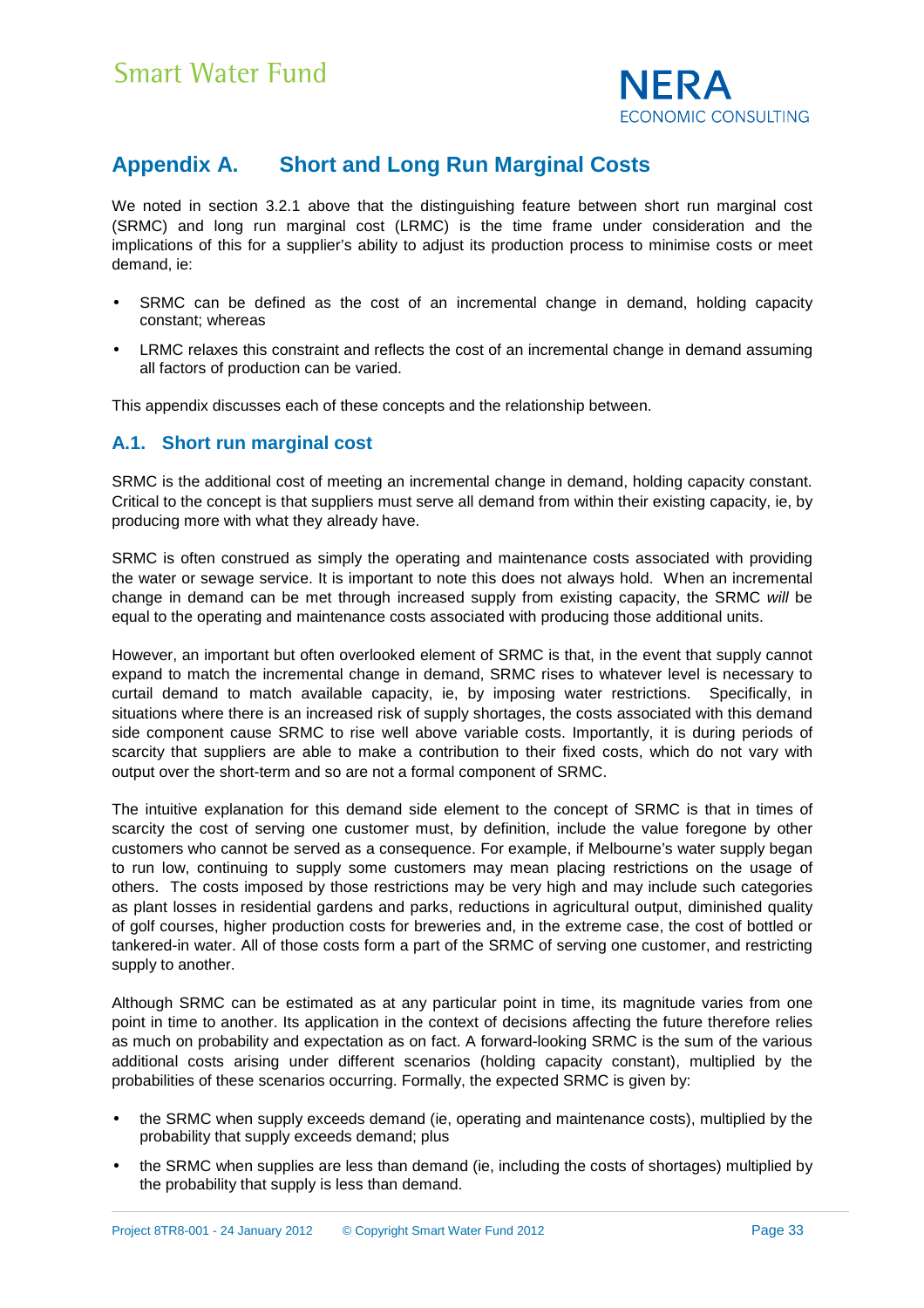

Figure A.1 below shows the SRMC under conditions of surplus and shortage. Figure (a) shows a probability density function of different supply and demand balances. The maximum capacity that the system can supply is shown as S<sup>\*</sup>. Below S<sup>\*</sup>, supply exceeds demand (S>D), and there is no shortage. Above  $S^*$ , supply is less than demand  $(S < D)$ , and shortages occur. The shaded area under the probability density function shows the probability of shortages (P). The probability that there are no shortages is given by the remaining area under the curve (1-P).

Figure (b) shows the cost conditions associated with surplus and shortage. In the absence of shortages, SRMC is low, but increases when supplies become less ample relative to demand in order to ration the available capacity (which is fixed in the short run). This reflects the fact that the cheapest means of supply will be used first, followed by increasingly expensive source of supply as the supplydemand surplus falls (often referred to as 'the lowest hanging fruit' principle). Beyond the capacity constraint, S\*, shortages occur, resulting in a sharp jump in SRMC, reflecting the cost to customers of the marginal unit of shortage.



#### **Figure A.1 Short Run Marginal Cost**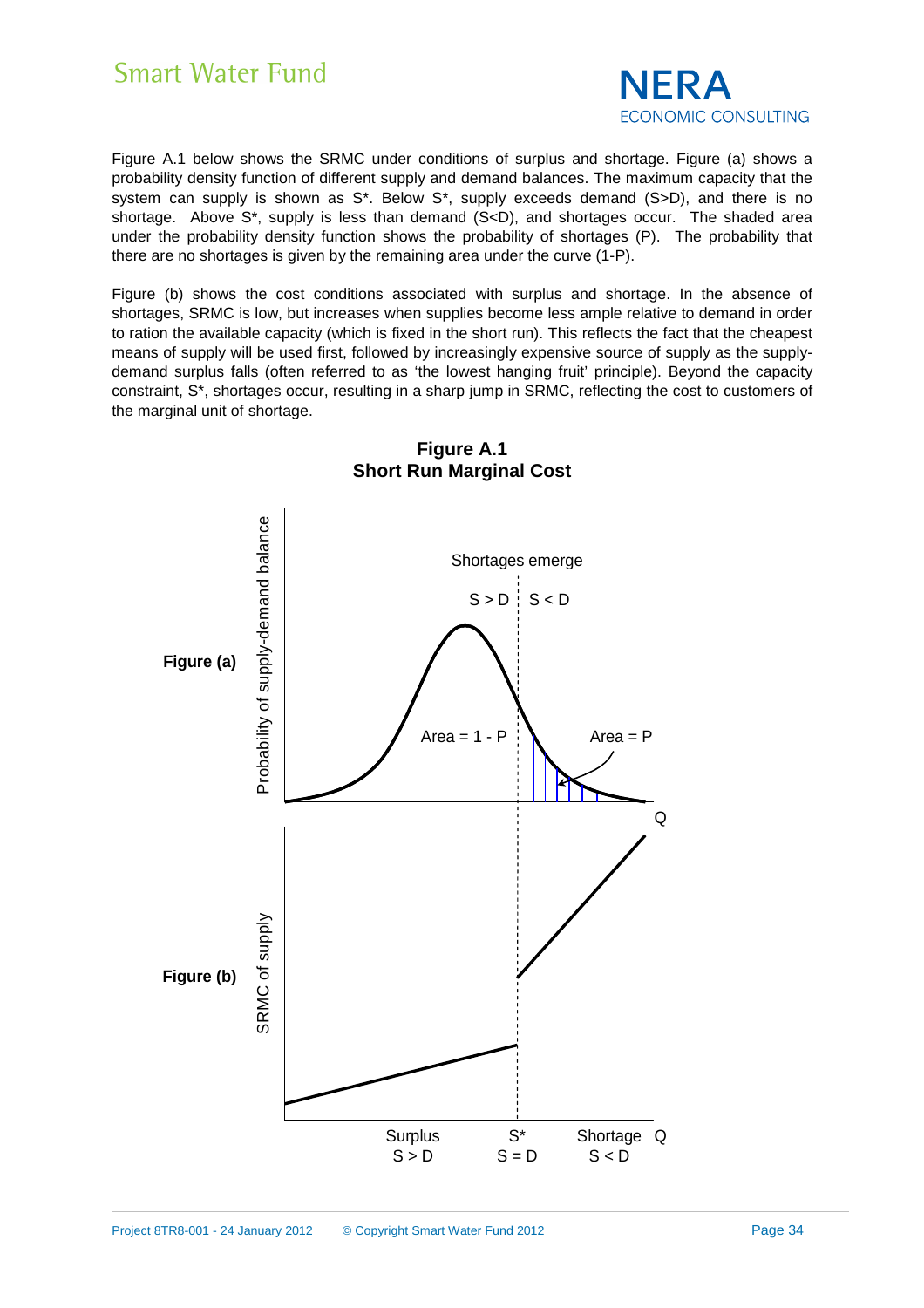

SRMC will also be affected by changes in the supply/demand balance. The tighter is that balance, the more likely it is that SRMC will need to increase to curtail demand, since the more susceptible the market is to temporary disruptions, ie:

- when supply is plentiful, there is little probability of shortages and SRMC is relatively low, ie, the probability-weighted cost of curtailing demand will be low or zero; and
- when supply becomes scarce, the probability of shortages increases and SRMC will rise, ie, the probability-weighted cost of curtailing demand will start to increase.

By way of example, a prolonged drought in Victoria that significantly lowers dam levels can be expected to have a greater effect on the SRMC of supplying water when it exacerbates an already tight supply/demand balance.

To summarise, SRMC can be defined as the cost of an incremental change in demand, holding capacity constant. Importantly, its estimation takes account of the potential costs of shortages faced by customers. In the event supply cannot expand to match demand, SRMC rises to whatever price level is necessary to curtail demand to match available supply.

#### **A.2. Long run marginal cost**

l

In contrast to SRMC, LRMC reflects the cost of serving an incremental change in demand in a market, assuming all factors of production can be varied. Importantly, because LRMC is a long run concept, it accounts for the fact that suppliers have the option of expanding their capacity in order to meet an incremental increase in demand. Measuring LRMC therefore involves estimating the costs associated with undertaking a capacity expansion sooner than would otherwise be the case in response to a change in demand. The two primary approaches to estimating LRMC are described in section 5 above.

In most industries it is not practicable to add capacity in very small increments.<sup>8</sup> Rather, there are often 'economies of scale' associated with augmentations. For example, when a water business is deciding to build a new potable water or sewerage pipeline it will likely make sense to 'oversize' that pipeline to some extent. This is because adding the extra capacity now will be much cheaper than adding it later. Putting this another way, it is likely to be more expensive (in unit cost terms) to add capacity 'as required', ie, on a 'ML by ML' basis, than it is to allow for this future capacity in the initial build.

For infrastructure based services, capacity is therefore often added in 'lumps' rather than very small increments. The likely effect of a permanent increment in demand is therefore to bring forward the time at which a planned future 'lump' of capacity needs to be added. LRMC is therefore the costs – both operating and capital cost – associated with undertaking that expansion sooner than would otherwise be the case in response to the incremental change in demand, and the associated congestion costs.<sup>9</sup>

This implies that that where capacity must be added in 'lumpy units' (rather than in very small increments), this gives rise to time-dependent fluctuations in LRMC. Specifically, the LRMC of supply in such a market will be relatively low when capacity utilisation is low and the next capacity expansion

<sup>8</sup> The exception is industries in which assets are highly mobile and capacity can be added in very small increments. In these circumstances, any level of demand can be met by quickly adding (or subtracting) capacity, ie, there is never any need to curtail demand. Of course, such industries are rarely seen in practice.

<sup>9</sup> To be clear, LRMC does not equal the total operating and capital costs associated with that expansion. This is because an incremental increase in demand does not generally result in investment that would otherwise never be required; rather it brings forward the timing of an expansion.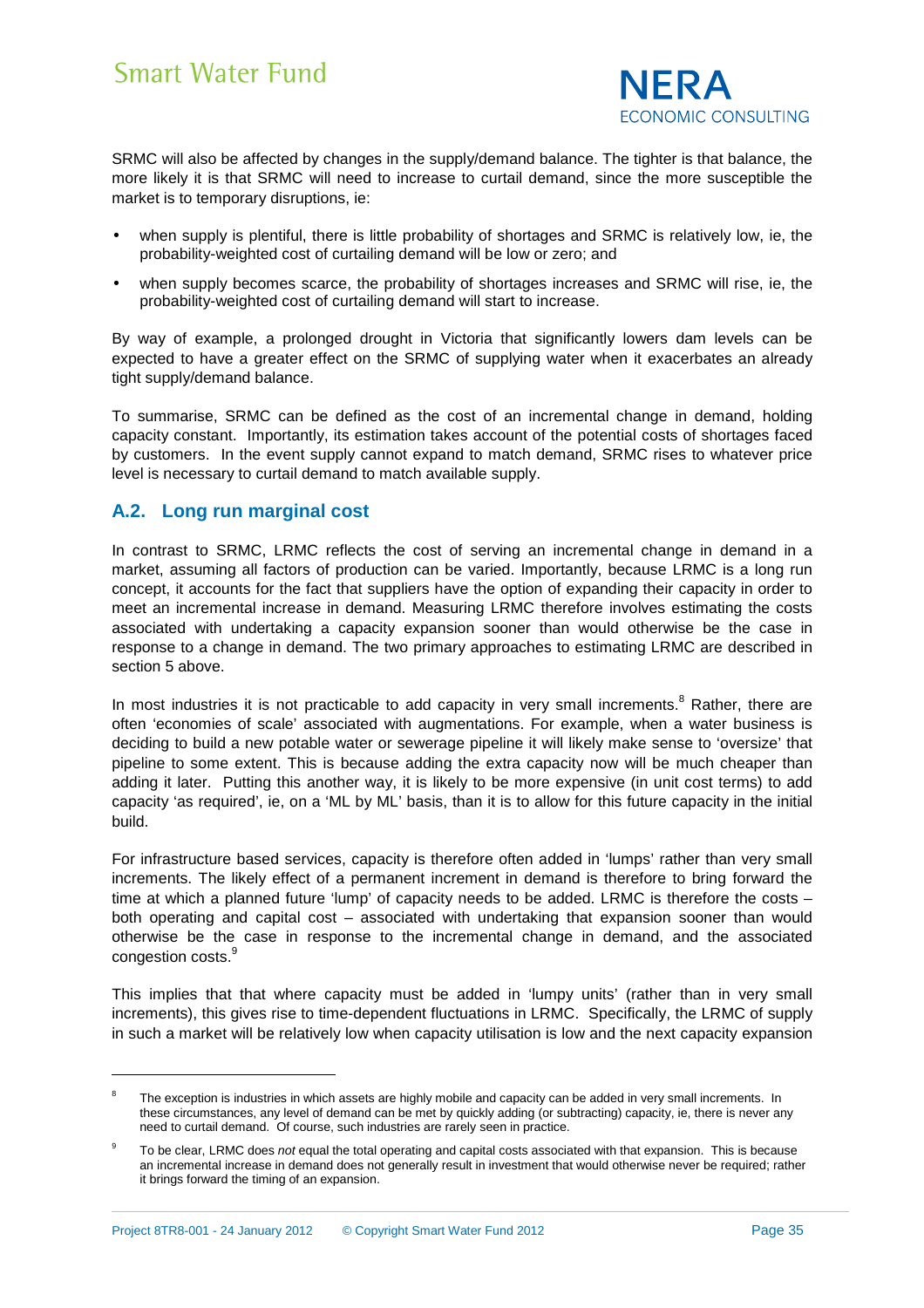

is some distance in the future, but will rise as capacity utilisation increases and the timing of the next expansion becomes nearer.

LRMC therefore changes over time as new capacity is added. This is because the time value of money means that cost today of, say, a \$10m investment in one year's time is much greater than the cost of a \$10m investment expected to be made in 10 years' time. This is illustrated in Figure A.2 below.



**Figure A.2 LRMC, Demand and Capacity over Time** 

In summary, LRMC reflects the cost of serving an incremental change in demand, assuming all factors of production can be varied. Importantly, because LRMC is a long run concept, it accounts for the fact that suppliers have the option of expanding their capacity in order to meet an incremental increase in demand. Measuring LRMC involves estimating the costs involved with undertaking a capacity expansion sooner than would otherwise be the case in response to that change in demand.

#### **A.3. Relationship between SRMC and LRMC**

The previous two sections explained that SRMC is the cost of an incremental change in demand, holding capacity constant, whereas LRMC reflects the cost of meeting that change in demand assuming capacity can vary. Unless assets are highly mobile and capacity can be added in very small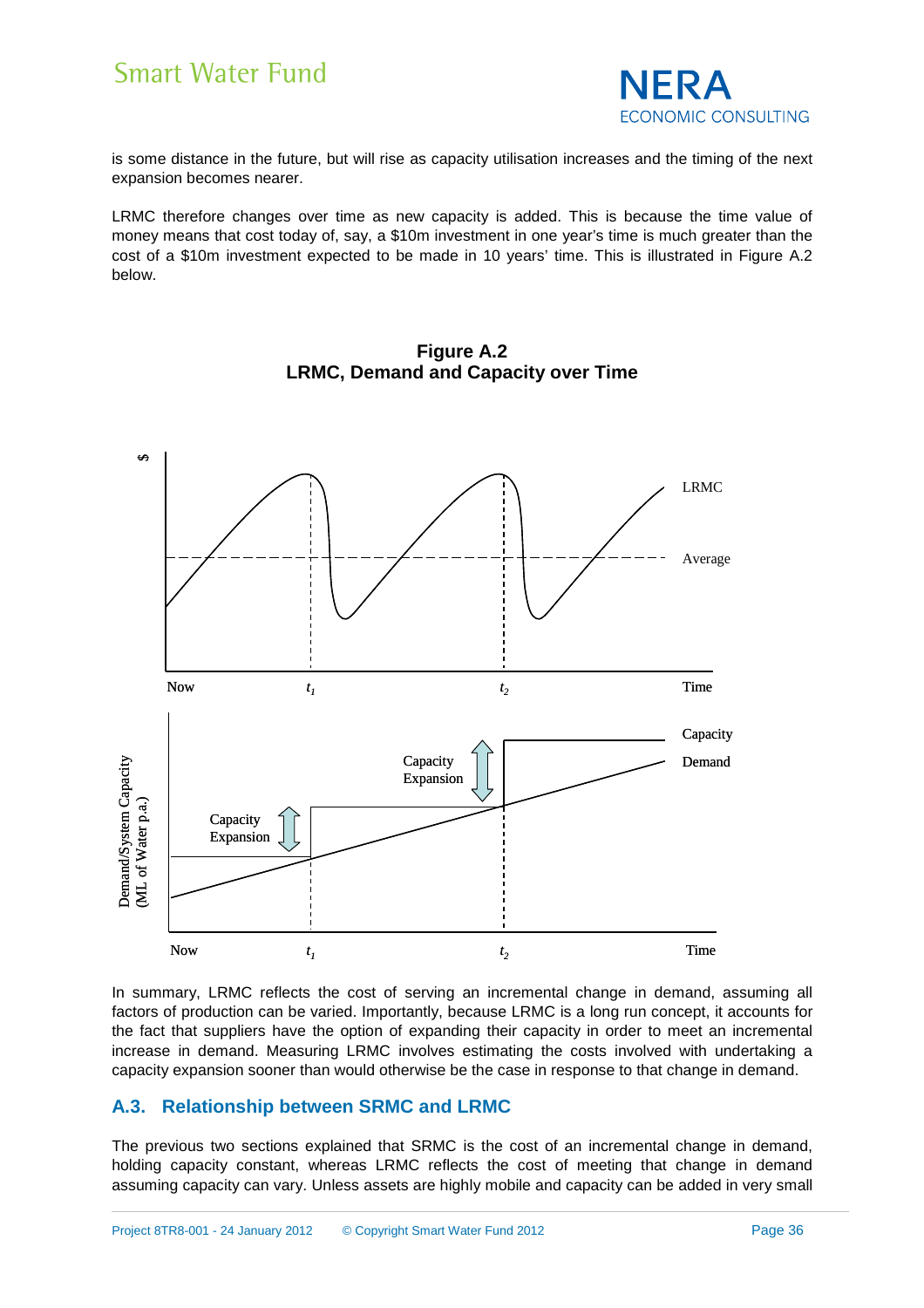

increments – conditions that are rarely seen<sup>10</sup> – there is no reason to expect SRMC and LRMC to be the same at any particular point in time. However, there is still a strong 'in principle' link between SRMC, LRMC and capacity expansion decisions.

Specifically, when demand is growing over time, or subject to short term fluctuations, SRMC can be expected to increase to the point at which the cost of curtailing demand exceeds the cost of expanding capacity to meet that demand, ie, when LRMC < SRMC. This relationship is illustrated in Figure A.3 below, which depicts the SRMC and LRMC in a market in which demand is increasing over time.



**Figure A.3 SRMC, LRMC and Capacity Expansion** 

New capacity added

In the first instance, medium term demand growth can only be met through increased risk of demand curtailment during short run peaks, as reflected in the rising SRMC leading up to t\*. However, there eventually comes a 'tipping point' at which the expected SRMC of curtailing demand increases beyond the expected LRMC cost of expanding capacity to meet that demand. This occurs at t\*, at which point new investment takes place.

Exactly the same principles apply to a market in which demand is declining over time. In the first instance, declining demand can be met by suppliers continuing to serve the market with their existing

<sup>&</sup>lt;sup>10</sup> When these conditions are present, *there is no distinction* between SRMC and LRMC since, by definition, there is no difference between the short run and the long run. Any level of demand can be met by quickly adding (or subtracting) capacity and so the need to curtail demand never arises. In these circumstances, SRMC and LRMC are always equivalent, and constant at all times. Of course, industries that exhibit such characteristics are rare.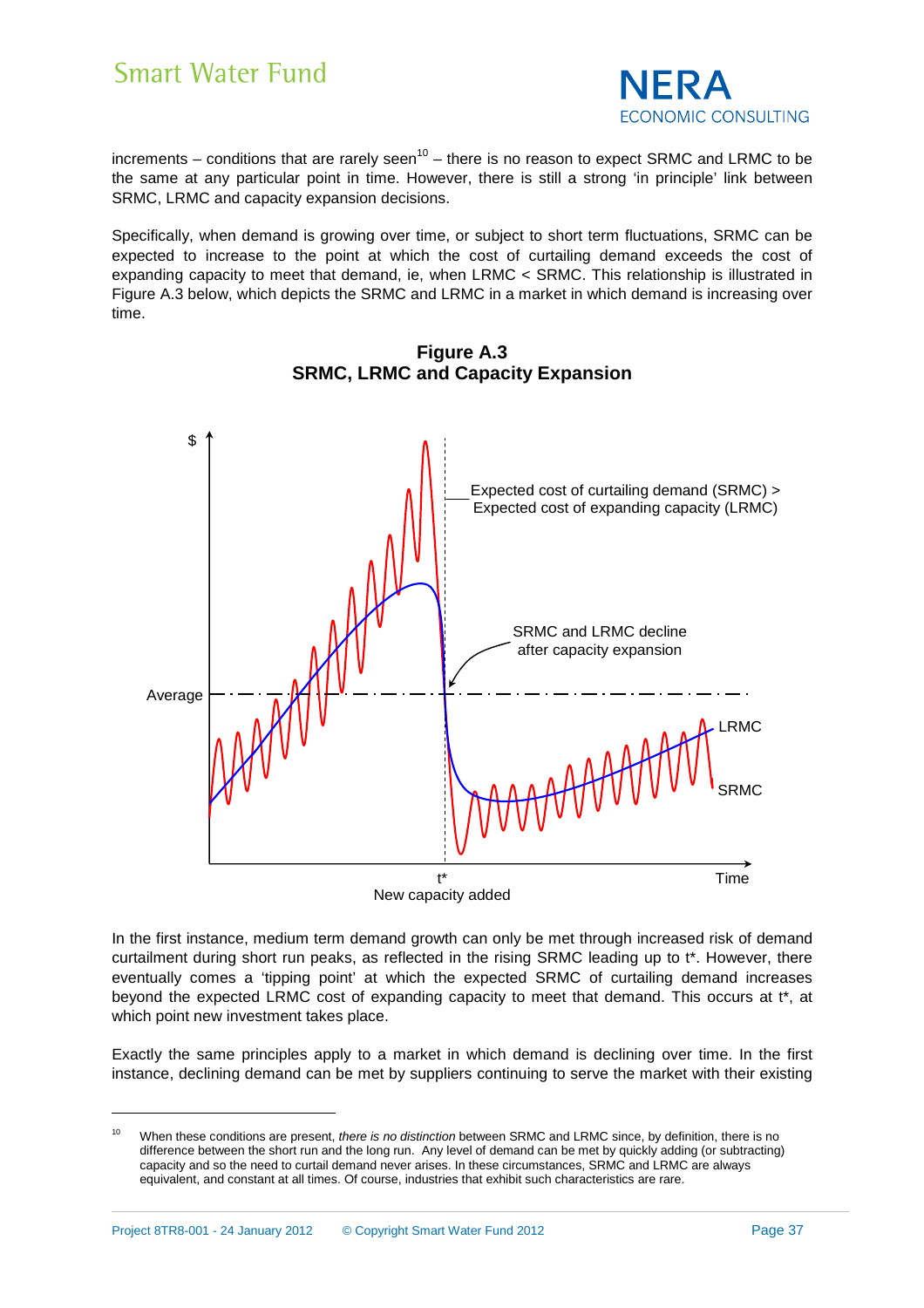

capacity. However, there will again be a 'tipping point' at which the long run costs that would be avoided by reducing or redeploying capacity exceed the SRMC of continuing to supply the product at the current level of capacity, at which point, capacity is redeployed to other markets where returns are more attractive.

Of course, in practice, it is often very difficult to time capacity expansions and reductions to coincide perfectly with the expected emergence of times at which demand will inefficiently need to be curtailed, ie, when scarcity is either too common (or too infrequent). This is particularly the case when capacity must be added and withdrawn in large increments that alter substantially the supply/demand balance. There may therefore be times when:

- SRMC is above LRMC for a period as the market waits for new capacity to come on-stream; and
- SRMC is below LRMC for a period as the market waits for redundant capacity to be re-deployed elsewhere.

However, such instances of 'misalignment' are neither unexpected, given the imperfections that can affect real world markets, nor a cause for concern, provided that they are transitory. Nonetheless, provided that the concepts are measured over a sufficiently long timeframe, the link between SRMC, LRMC and new investment decisions should mean that, on average, there is no material difference between the value of SRMC and LRMC.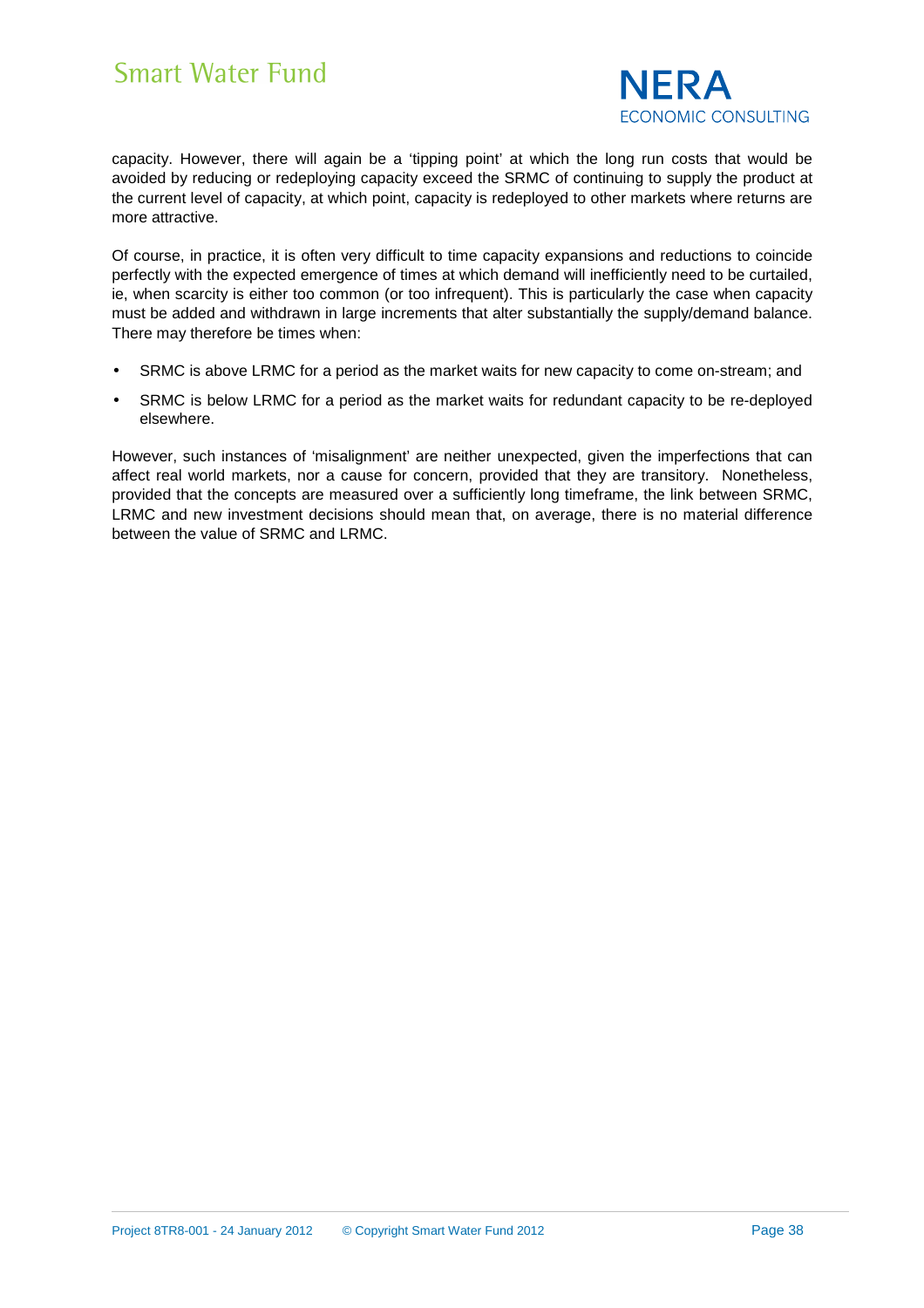

### **Apendice B. LRMC Estimation in Other Jurisdictions**

This appendix discusses the approaches to estimating LRMC that have been adopted in other jurisdictions throughout Australia. Specifically, it covers methodologies adopted to by the following regulatory bodies:

- the Economic Regulatory Authority (ERA) in Western Australia;
- the Independent Pricing and Regulatory Tribunal (IPART) in New South Wales;
- the Queensland Competition Tribunal (QCA); and
- the Essential Services Commission of South Australia (ESCOSA).

The approaches established in each of these jurisdictions are summarised below.

#### **B.1. ERA, Western Australia**

l

In Western Australia, the government has retained the price setting function for urban water service providers.<sup>11</sup> Under this arrangement, the Minister for Water sets water charges for the Water Corporation through a by-law process under the Water Agencies (Powers) Act 1984 and approves the charges for other urban water service providers (Aqwest and Busselton Water) set by their respective boards.<sup>12</sup>

During the above processes, the Minister for Water considers the recommendations made in pricing inquiries conducted by the Economic Regulatory Authority (ERA). Although the ERA does not hold the formal role as a price regulator for urban water and wastewater services, it indirectly performs this function through inquiries that result in tariff recommendations to the government.<sup>13</sup>

As part of the ERA's 2005 price inquiry, the Water Corporation used a Turvey approach to estimate the LRMC of supplying water and an AIC approach for estimating the LRMC of wastewater services.<sup>14</sup> In assisting the ERA review the Water Corporation's methodologies, the Allen Consulting Group noted that both the Turvey approach and the AIC approach are fundamentally sound and have been individually recommended by a range of regulators and industry bodies around the globe.<sup>15</sup> However, the Water Corporation's justification for choosing these respective methodologies is not obvious and the Allen Consulting Group note this by stating:<sup>1</sup>

> "While the approach adopted [the AIC approach] is acceptable, it is not entirely clear as to why it has been chosen given that the Corporation has calculated the long-run marginal cost of water services using the Turvey approach."

- <sup>15</sup> The Allen Consulting Group, (2005), Review of Asset Values, Costs and Cost Allocation of Western Australian Urban Water and Wastewater Service Providers, Report to the Economic Regulation Authority, April 2005, pp. 86 & 90.
- <sup>16</sup> The Allen Consulting Group, (2005), Review of Asset Values, Costs and Cost Allocation of Western Australian Urban Water and Wastewater Service Providers, Report to the Economic Regulation Authority, April 2005, p. 90.

<sup>&</sup>lt;sup>11</sup> The ERA administers the licensing of water service providers and monitors their performance. As part of this role, the ERA requires rural water businesses to provide a written submission on proposed prices or charges, and the methodology for determining prices or charges, for its approval. Subsequent proposals to amend charges must also be forwarded to the ERA for approval. Further, as a condition of their licence, water supply agencies are also required to consult with customers, at least annually, on proposed tariffs.

<sup>&</sup>lt;sup>12</sup> Government of Western Australia, Department of Water website – available at: www.water.wa.gov.au

<sup>&</sup>lt;sup>13</sup> ERA, (2009), *Inquiry into Tariffs of the Water Corporation, Aqwest and Busselton Water*, Final Report, 14 August 2009, p. 3.

<sup>&</sup>lt;sup>14</sup> The Allen Consulting Group, (2005), Review of Asset Values, Costs and Cost Allocation of Western Australian Urban Water and Wastewater Service Providers, Report to the Economic Regulation Authority, April 2005, pp. 82 – 87.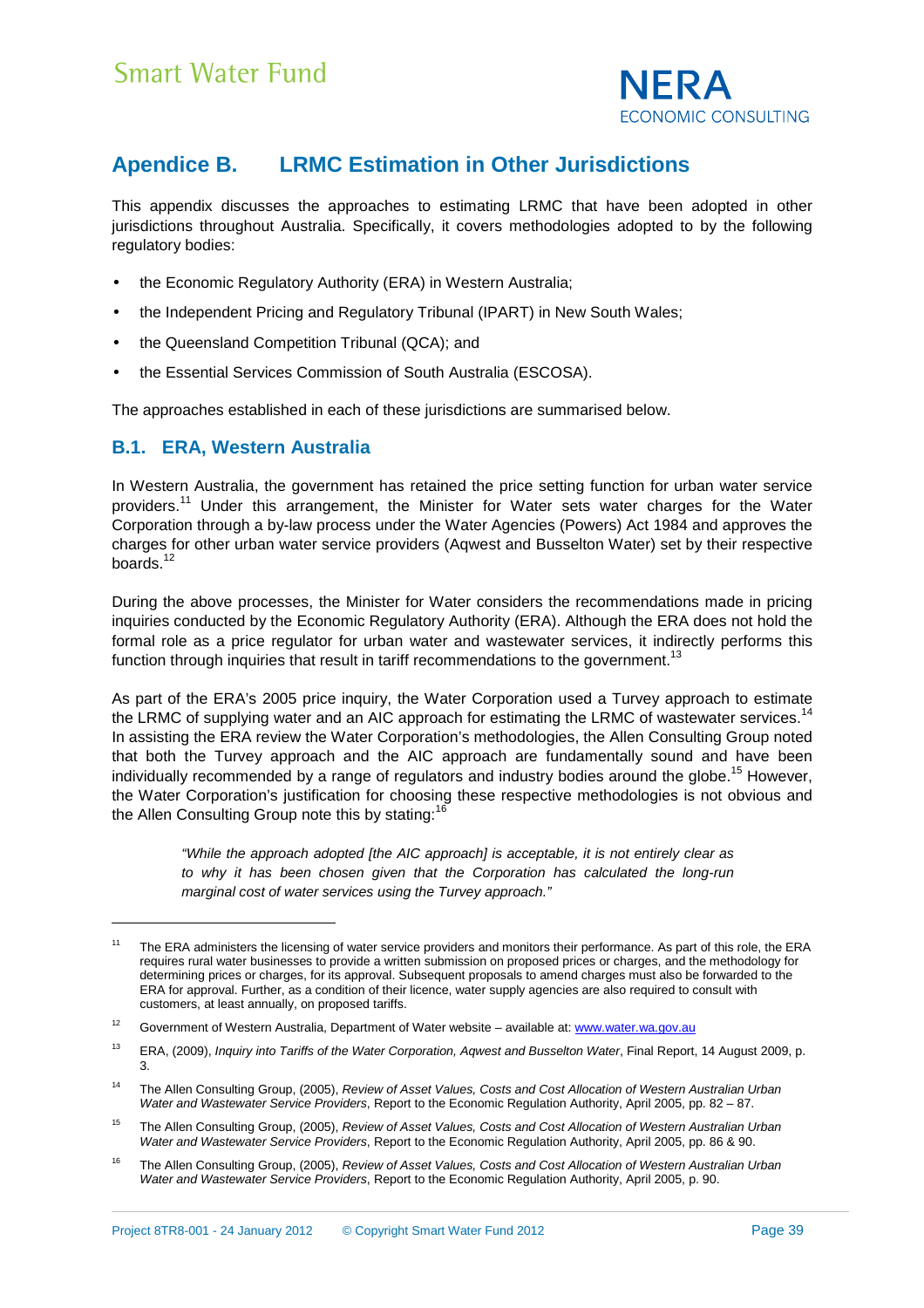

Further, this lack of transparency is observed in the ERA's selection of LRMC estimation methodology for Aqwest and Busselton Waters' water supply, which is stated to be AIC.<sup>17</sup> However, it may be that AIC is justified on the basis that these systems have less lumpy capex and can be augmented more smoothly than that of the Water Corporation. For example, the ERA states that Aqwest can augment its system in small increments and, according to Aqwest, the next source of supply can be relatively easily and quickly bought on line.<sup>18</sup> Further, the Water Corporation caters for approximately 97 per cent of Western Australia's population<sup>19</sup> and so relatively large/lumpy capital expenditure is likely to be required, which may have been the reasoning for the ERA rendering the Turvey approach more appropriate than AIC.

As part of the latest ERA inquiry into the tariffs of the Water Corporation, Aqwest and Busselton Water, the ERA notes the following issues with using LRMC as a measure of the value of water:20

- that LRMC estimates can be relatively broad in situations where additional capacity requirements are not very predictable due to uncertain inflows to dams;
- that the estimated LRMC varied when using different deviations in demand (ie, using demand decrements instead of increments and by using large rather than small deviations in demand);
- that the results vary between using the Turvey approach (used by the Water Corporation) and the average incremental cost approach; and
- the embedded assumption of constant technological progress, especially with respect to the cost of desalination technology.

Overall, the ERA notes the shortcomings associated with the LRMC for estimating the long term cost of water but acknowledges that this approach may still deliver the best estimate. $^{21}$ 

#### **B.2. IPART, New South Wales**

l

In New South Wales, IPART is responsible for determining the maximum prices that can be charged for metropolitan water, wastewater and stormwater services as well as for services related to bulk water services, including water resource management. As part of its 2005 metropolitan price determination, IPART noted the importance of aligning its price determinations with the LRMC of water supply.<sup>22</sup> However, IPART also noted that estimating LRMC can be a complex and uncertain task as it involves estimating the costs and water savings associated with both supply augmentation and demand management options.<sup>23</sup>

At the time of the 2005 metropolitan price determination, IPART employed an AIC methodology to estimate the LRMC and this approach has been retained in subsequent determinations to date. In justifying its selection of AIC, IPART state that debate surrounding the most appropriate estimation of

<sup>&</sup>lt;sup>17</sup> ERA, (2005), *Inquiry on Urban Water and Wastewater Pricing*, Final Report, 4 November 2005, p. 26.

<sup>&</sup>lt;sup>18</sup> ERA, (2005), *Inquiry on Urban Water and Wastewater Pricing*, Draft Report, 18 March 2005, pp. 121 - 122.

<sup>&</sup>lt;sup>19</sup> Government of Western Australia, Department of Water website – available at: www.water.wa.gov.au

<sup>&</sup>lt;sup>20</sup> ERA, (2009), *Inquiry into Tariffs of the Water Corporation, Aqwest and Busselton Water*, Final Report, 14 August 2009, p. 17.

<sup>&</sup>lt;sup>21</sup> ERA, (2009), *Inquiry into Tariffs of the Water Corporation, Aqwest and Busselton Water*, Final Report, 14 August 2009, p. 17.

<sup>&</sup>lt;sup>22</sup> IPART, (2005), Sydney Water Corporation, Hunter Water Corporation, Sydney Catchment Authority: Prices of Water Supply, Wastewater and Stormwater Services, Final Report, September 2005, p. 18.

<sup>&</sup>lt;sup>23</sup> IPART, (2005), Sydney Water Corporation, Hunter Water Corporation, Sydney Catchment Authority: Prices of Water Supply, Wastewater and Stormwater Services, Final Report, September 2005, p. 18.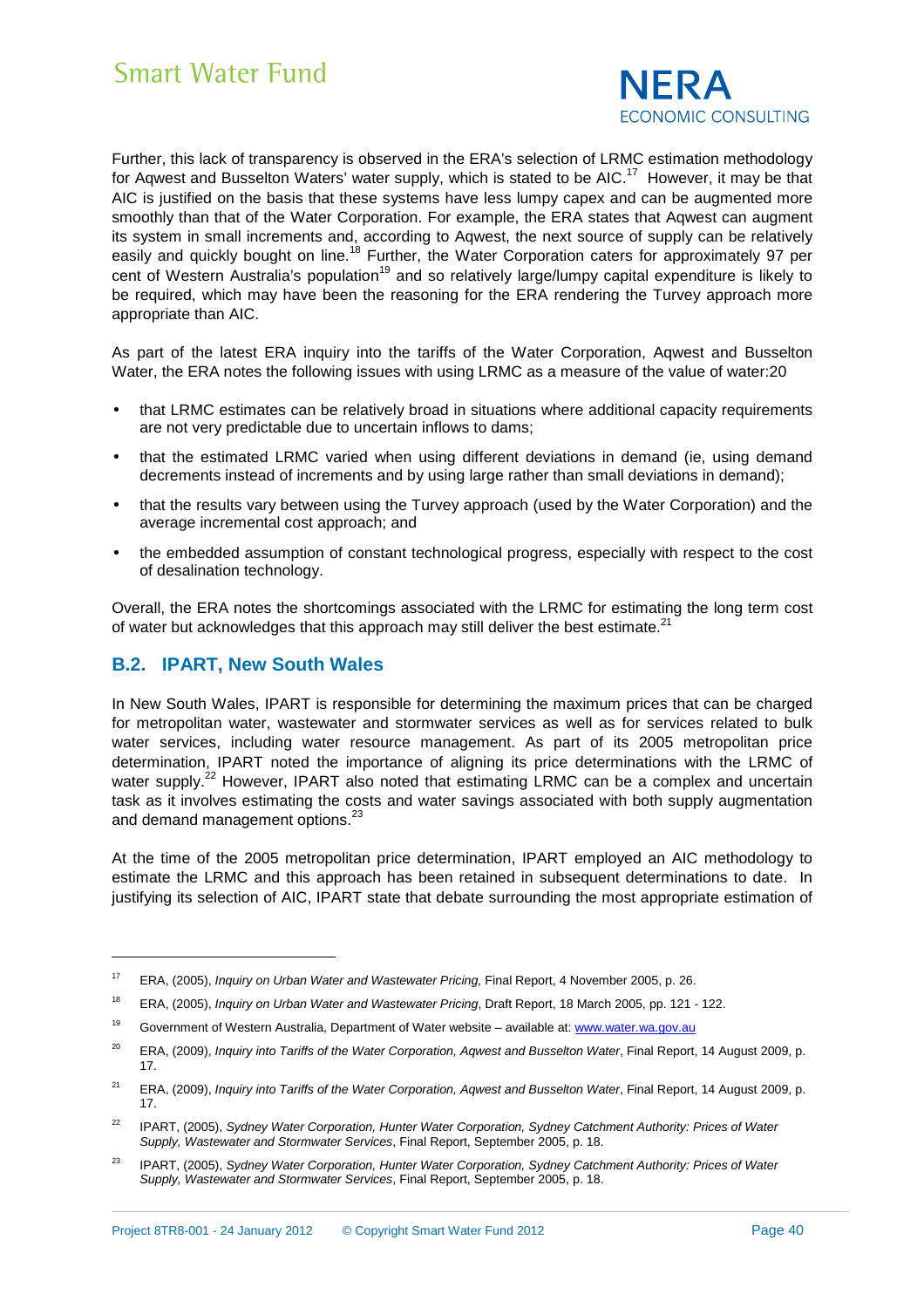

marginal cost has continued for decades and that both methodologies have their supporters and detractors.24 Specifically, IPART state that:<sup>25</sup>

- the Turvey approach tends to be highly sensitive to the assumptions made about costs, demands and the size of the permanent decrement in demand and that, apparently, experience has shown that even modest changes in any of these parameters can lead to great variations in results and uncertainty in estimates; and
- the AIC approach is much simpler and produces reasonable and reliable estimates that can be made with more modest amounts of data without being subject to wide fluctuations resulting from small changes in underlying assumptions.

IPART has applied the AIC approach to calculate LRMC for the Sydney Water determinations in 2005 and 2008, the recent 2009 determinations for the Central Coast councils as well as the 2009 determination for Hunter Water Corporation.<sup>26</sup>

#### **B.3. QCA, Queensland**

l

In Queensland, part of the QCA's role in the water industry is to investigate and report on the pricing practices of certain declared monopoly or near monopoly business activities of State and local governments. The Queensland government extended the QCA's price oversight jurisdiction to the water sector in 1999 and, to help facilitate the effective implementation of these new duties, directed the QCA to develop specific water pricing principles.

Amongst the principles developed, the QCA states that the structure of prices should reflect the LRMC of service provision.<sup>27</sup> Specifically, the QCA states that the volumetric charges in a two-part tariff should be set to LRMC and that, in practice, would involve the estimation of AIC.<sup>28</sup>

Notwithstanding, as part of the September 2002 Final Report on the pricing practices of the Gladstone Area Water Board (GAWB), the QCA stated that as a method of calculating LRMC they consider the Turvey approach provides a more appropriate estimate than AIC as it more closely reflects incremental costs.<sup>29</sup> Indeed, the QCA recommended: $^{30}$ 

"That, subject to the revenue adequacy requirements of GAWB, GAWB's prices be based on the long run marginal costs of providing services, on the basis of the Turvey method."

However, during its investigation into the pricing practices of GAWB to apply from 1 July 2005, the QCA appears to have changed stance on the most appropriate methodology for estimating the LRMC. Noting its earlier conclusion that the Turvey method provided a more appropriate estimate of LRMC than the AIC, the QCA stated that it had since become aware that, in a number of instances (not related to GAWB), the Turvey and AIC methods have been applied with significantly different

<sup>&</sup>lt;sup>24</sup> IPART, (2008), Review of Prices for Sydney Water Corporation's Water, Sewerage, Stormwater and Other Services, Determination and Final Report, June 2008, p. 223.

<sup>&</sup>lt;sup>25</sup> IPART, (2008), Review of Prices for Sydney Water Corporation's Water, Sewerage, Stormwater and Other Services, Determination and Final Report, June 2008, p. 223.

<sup>&</sup>lt;sup>26</sup> IPART, (2009), Review of Prices for Water, Sewerage, Stormwater and Other Services for Hunter Water Corporation, Determinations and Final Report , July 2009, pp. 125 – 126.

<sup>&</sup>lt;sup>27</sup> QCA, (2000), Statement of Regulatory Pricing Principles for the Water Sector, December 2000, p. i.

<sup>&</sup>lt;sup>28</sup> QCA, (2000), Statement of Regulatory Pricing Principles for the Water Sector, December 2000, p. 67.

<sup>&</sup>lt;sup>29</sup> QCA, (2002), Gladstone Area Water Board: Investigation of Pricing Practices, Final Report, September 2002, p. 27.

<sup>&</sup>lt;sup>30</sup> QCA, (2002), Gladstone Area Water Board: Investigation of Pricing Practices, Final Report, September 2002, p. 27.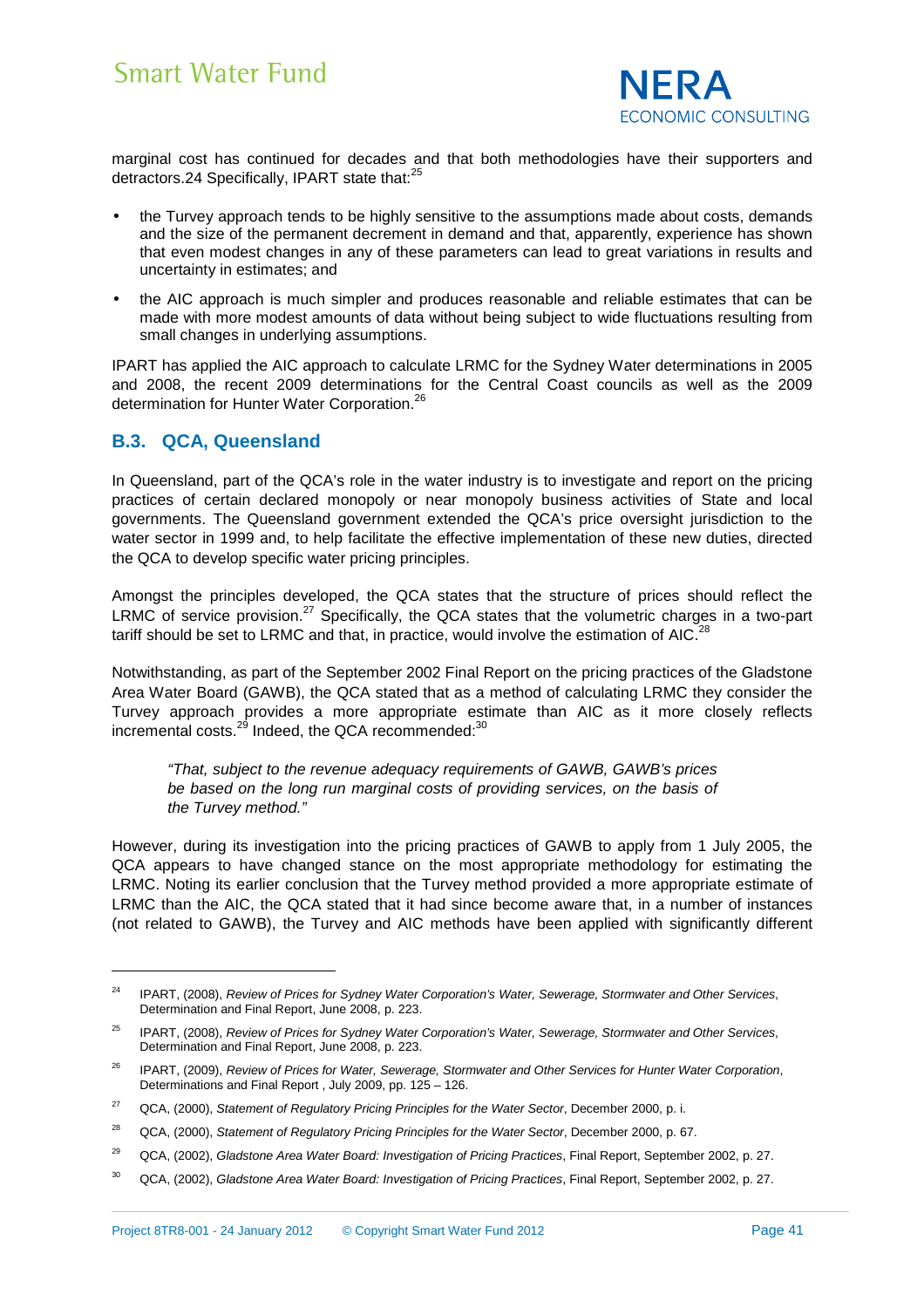

results.<sup>31</sup> Further, the QCA noted that Ofwat had identified AIC as the more common methodology adopted by water businesses in the United Kingdom. $^{32}$ 

In the Queensland context, the QCA commissioned Marsden Jacob Associates (MJA) to undertake a thorough review of both the Turvey and AIC methodologies. From a practical point of view, the assessment undertaken by MJA supported the AIC approach on the grounds that: 33

- the AIC approach will produce more stable prices as it incorporates all augmentations over the planning horizon, and not just the first augmentation as is the case with the Turvey method;
- the AIC approach has advantages in cost and decision rules being fully transparent and readily explainable to stakeholders; and
- the AIC is the easier approach to understand and is computationally straightforward, despite a requirement for forward looking data for capital and associated marginal operating costs, which is more comprehensive than that required for the Turvey approach.

In addition, the QCA outlined a 'more fundamental issue' with the Turvey approach as being that it has not been fully developed in the academic literature and there is some imprecision in its application, when compared to the relative clarity of applying the AIC approach.  $34$ 

Overall, as part of the 2005 investigation into the pricing practices of GAWB, the QCA recommended that LRMC be estimated using the AIC methodology. This approach has been retained in all subsequent QCA pricing investigations for GAWB.

#### **B.4. ESCOSA, South Australia**

l

In South Australia, ESCOSA is the economic regulator for the monopoly supplies of urban water and sewerage services. At the direction of the South Australian Treasurer, since 2004 ESCOSA has undertaken inquiries into government processes for setting SA Water's water and wastewater charges. These inquiries focus on ensuring that the government has committed to set prices such that they comply with agreed pricing principles, including the 1994 Council of Australian Governments (CoAG) pricing principles and the principles contained in the National Water Initiative (NWI), an agreement entered into by all jurisdictions in June 2004.

As part of ESCOSA's 2009-10 pricing decision, it is stated that the South Australian government focused on increasing water usage charges consistent with SA Water's estimate of LRMC.<sup>35</sup> In the context of this review, SA Water stated that its LRMC estimate was based on the potential future expansion of the planned Adelaide desalination plant from 50 GL to 100 GL and that it has been calculated according to the AIC approach.<sup>36</sup> Specifically, SA Water stated that its approach to estimating LRMC yielded an estimate of approximately \$2.35 per kL (\$2009-10) and was based on the following assumptions:<sup>37</sup>

<sup>&</sup>lt;sup>31</sup> QCA, (2005), Gladstone Area Water Board: Investigation of Pricing Practices, Final Report, March 2005, p. 41.

 $32$  QCA, (2005), Gladstone Area Water Board: Investigation of Pricing Practices, Final Report, March 2005, p. 41.

<sup>&</sup>lt;sup>33</sup> QCA, (2005), Gladstone Area Water Board: Investigation of Pricing Practices, Final Report, March 2005, pp. 42 - 43.

<sup>&</sup>lt;sup>34</sup> QCA, (2005), Gladstone Area Water Board: Investigation of Pricing Practices, Final Report, March 2005, p. 43.

<sup>&</sup>lt;sup>35</sup> South Australian Government, (2009), Water and Wastewater Prices in Metropolitan and Regional South Australia 2009-10, Transparency Statement – Part A, February 2009, p. 29.

<sup>&</sup>lt;sup>36</sup> South Australian Government, (2009), Water and Wastewater Prices in Metropolitan and Regional South Australia 2009-10, Transparency Statement – Part A, February 2009, p. 29.

<sup>&</sup>lt;sup>37</sup> South Australian Government, (2009), Water and Wastewater Prices in Metropolitan and Regional South Australia 2009-10, Transparency Statement – Part A, February 2009, pp. 29-30.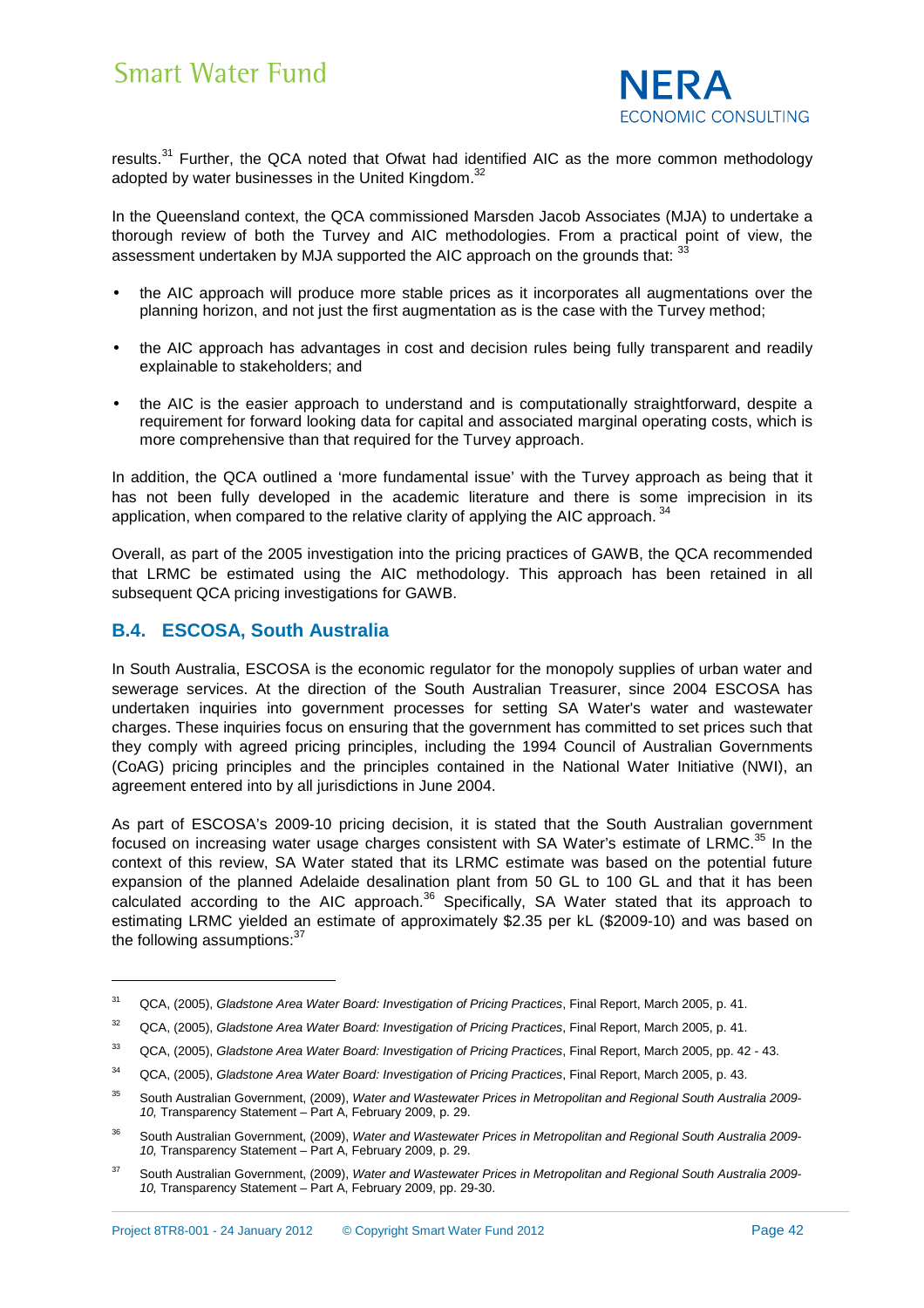

- capital costs of \$640 million (in 2007-08 dollars);
- operating costs of \$60 million;
- a plant life of 25 years;
- residual plant value of 25% of the initial capital cost;
- WACC of 6% (pre-tax real);
- plant operating capacity of 100% for the first two years; and
- plant operating capacity of about 75% thereafter.

The same methodology was retained by SA Water as part of the latest (2010-11) pricing decision but resulted in a LRMC estimate of approximately \$2.40 per kL (\$2010-11).<sup>38</sup>

Although SA Water states that it uses AIC to estimate LRMC, it is not obvious why it selected AIC over the Turvey approach. ESCOSA noted this lack of transparency as part of the most recent pricing inquiry, ie:<sup>39</sup>

"[I]n previous Inquiries the Commission has expressed concerns about the lack of information provided to support the estimate of LRMC. Transparency Statement – Part A again notes that the LRMC was derived based on the expansion of the ADP from 50GL to 100GL, but does not provide any further information on the method used. Accordingly, the Commission considers that disclosure around efficient resource pricing could be improved by SA Water providing more information regarding its method of estimating LRMC."

Further, wastewater services (both sewerage services and large trade waste services) in South Australia are currently not set by reference to any cost calculation. Given the practicalities of measuring sewage discharge, only large trade waste dischargers face volumetric-based charges (reflecting the avoidable costs they impose on the wastewater system), with the remainder of wastewater charges being based on property value, subject to a minimum charge.<sup>40</sup>

<sup>&</sup>lt;sup>38</sup> South Australian Government, (2010), 2010-11 Potable Water and Sewerage Prices, Transparency Statement – Part A, May 2010, p. 54.

<sup>39</sup> ESCOSA, (2010), Inquiry into the 2010-11 Metropolitan and Regional Potable Water and Sewerage Pricing Process, Final Report, October 2010, p. 57.

<sup>&</sup>lt;sup>40</sup> South Australian Government, (2009), Water and Wastewater Prices in Metropolitan and Regional South Australia 2009-10, Transparency Statement – Part A, February 2009, pp. 30 – 31.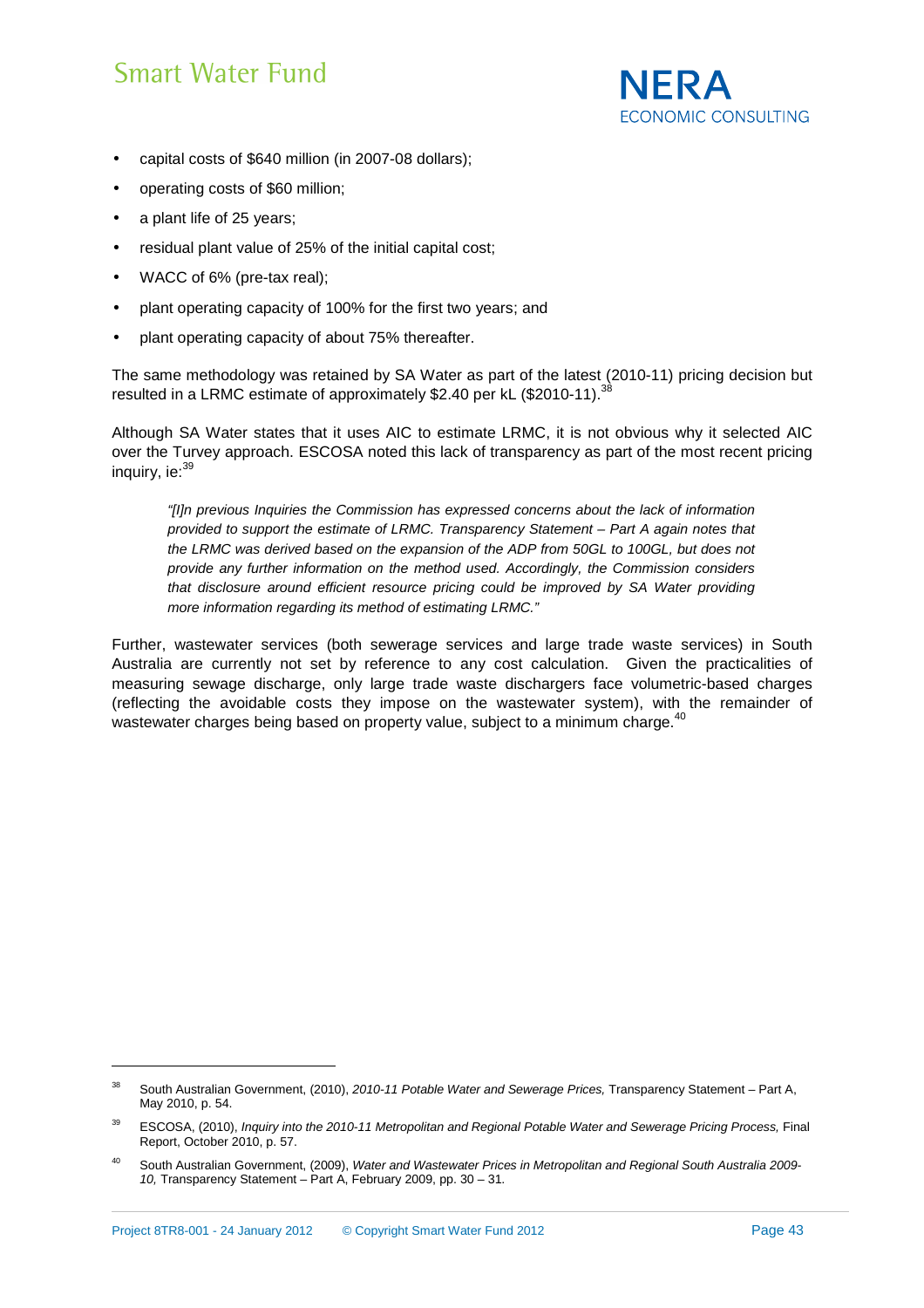

### **Apendice C. NERA's High Level Models**

The Excel file titled 'NERA - Final high level models with SWF branding (24 January 2012).xls' accompanying this report includes two high level models, which have been developed to demonstrate how both the Turvey and AIC approaches can be applied to estimate LRMC. These models are not intended to be exhaustive in terms of their comprehensiveness and so are likely to need modification or extension before they could be applied any specific circumstance. Rather, they are intended to illustrate the LRMC calculations underlying both the Turvey and AIC approaches, as well as they way in which different investment programs affect the ultimate LRMC estimate.

To assist in their illustrative role, these models have been applied to two distinct case studies, namely:

- a situation with relatively 'lumpy' profile of expenditure; and
- a situation with more 'periodic' profile of expenditure.

The sections below provide an overview of the models and their application to each of these two case studies.

#### **C.1. Overview of the models**

The models we have developed are 'high level' in the sense that they are intended only to be illustrative of the calculations involved in the Turvey and AIC approaches to estimating LRMC rather than to be used in the actual development of water tariffs. The models do not include the level of detail likely to be required if a business were to estimate LRMC for the purpose of developing volumetric tariffs, for example:

- demand forecasts are assumed to be exogenous;
- optimising the investment program is also considered to be exogenous;41
- both models assume a constant 20 year planning horizon; and
- capital and operating expenditure is not project-specific, ie, the optimised investment program enters as a 'line item' and there is no delineation between the expenditure associated with specific projects or between capacity based investments and demand management investments.

Both models calculate LRMOC and LRMCC (as well as the LRMC in total) by reference to the water volume dimension of service. Although we identified in section 4.4 some other service dimensions as perhaps being appropriate for LRMC estimation, for ease of exposition we have assumed that water volume is of interest for the purposes of the two case studies.

In both models a relatively simplistic assumption has been made that a certain 'margin' of capacity needs to be maintained for security of supply reasons. We have dubbed this margin the 'security of supply margin' (SSM) and have assumed that in both models and under both case studies it is 500ML per annum. However, in reality this margin will depend on the system in question, and may in fact not be required if investment 'triggers' are instead based on an estimated probability of demand exceeding supply.

We noted in section 6.3 above that the estimate of LRMC under a Turvey approach depends on the magnitude of the demand increment assumed. For the purposes of these high level models, we have assumed a demand increment of 8 per cent, as agreed during the stakeholder consultation process. This demand increment is assumed to bring forward demand by approximately 5 years, an illustrative parameter that was also agreed during the stakeholder consultation.

Finally, both models are colour coded, with the main input cells shaded blue and automatic calculation cells shaded grey.

<sup>&</sup>lt;sup>41</sup> We note that in reality, there is likely to be a significant interrelatedness between the demand forecast and investment optimisation, meaning that these processes should be undertaken iteratively.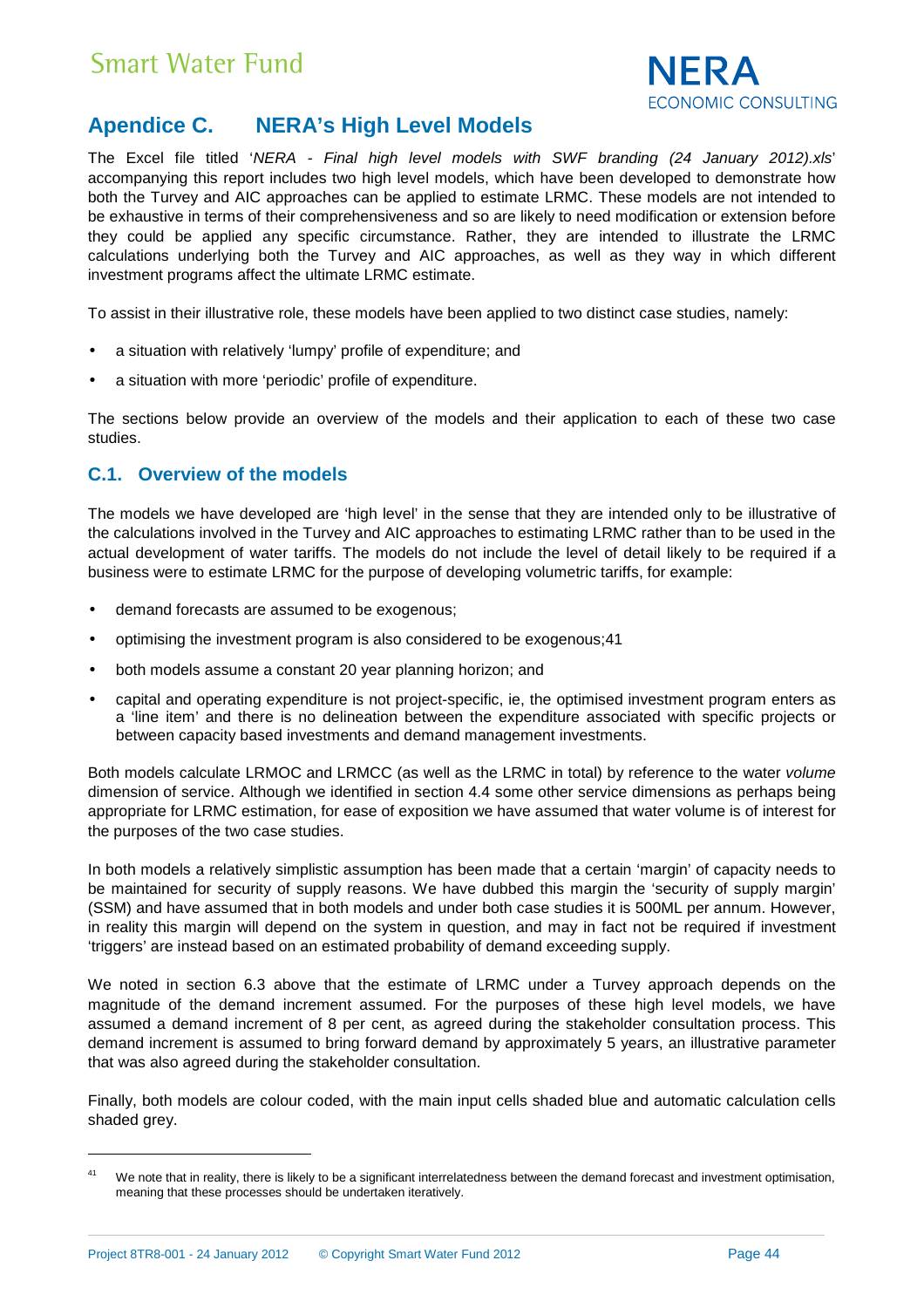

#### **C.2. 'Lumpy' expenditure case study**

The 'lumpy' expenditure case study has been developed in consultation with stakeholders so as to represent the typical investment program of systems in the supply chain that require relatively large and infrequent investments, ie, bulk water procurement and transfer. Specifically, this case study assumes that where demand is expected to exceed supply, a new 50GL desalination plant is required with the following cost characteristics (both assumed to be constant in real terms): $42$ 

- \$474.64m in capital expenditure; and
- \$24.5m in operating expenditure per annum.

Applying the NERA high level models results in the LRMC estimates shown in Table C.1.

| Model  | <b>LRMOC</b> | <b>LRMCC</b> | <b>LRMC</b> |
|--------|--------------|--------------|-------------|
| Turvey | 0.59         | 0.36         | 0.95        |
| AIC.   | 1.23         | 0.98         | \$2.21      |

#### **Table C.1 LRMC Estimates in the Presence of Lumpy Expenditure (2012\$/kL)**

For detail on the calculations behind these LRMC estimates, please refer to the Excel models.

Under these assumptions, the AIC approach yields a LRMC that is approximately 132 per cent higher than that estimated using the Turvey approach. This significant difference is the result of the AIC approach not being able to capture the 'spare' capacity associated with the lumpy expenditure. The shortcoming of the AIC approach is discussed in section 5.4 above.

The annual supply and demand balance in each model is summarised graphically in Figure C.1 and Figure C.2 below.

 $42$  These cost characteristics were developed and agreed upon as part of the stakeholder consultation.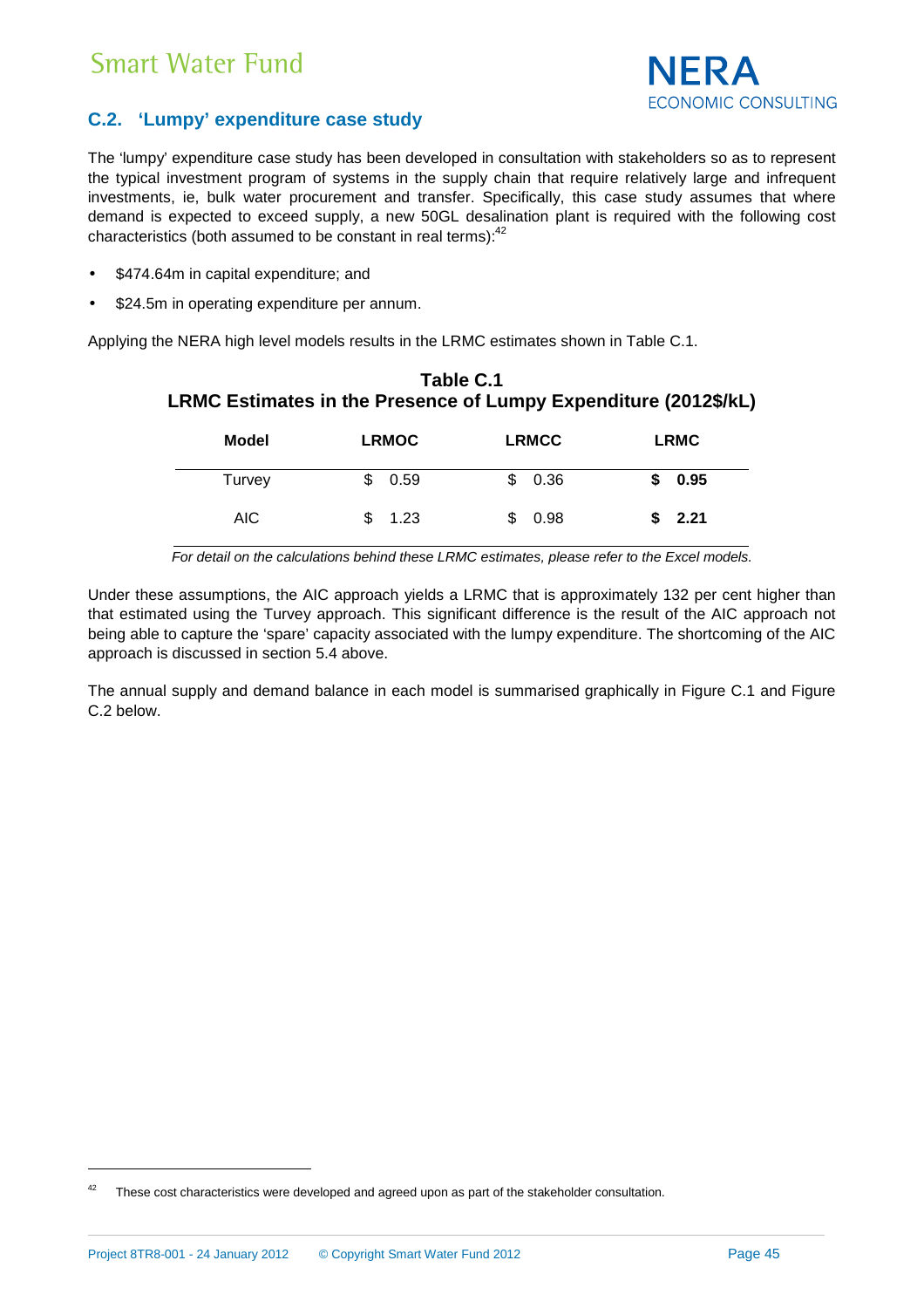

**Figure C.1 'Lumpy' Expenditure Case Study (Turvey Model)** 



Note: Demand forecasts are inclusive of the SSM.

**Figure C.2 'Lumpy' Expenditure Case Study (AIC Model)** 



Note: Demand forecasts are inclusive of the SSM.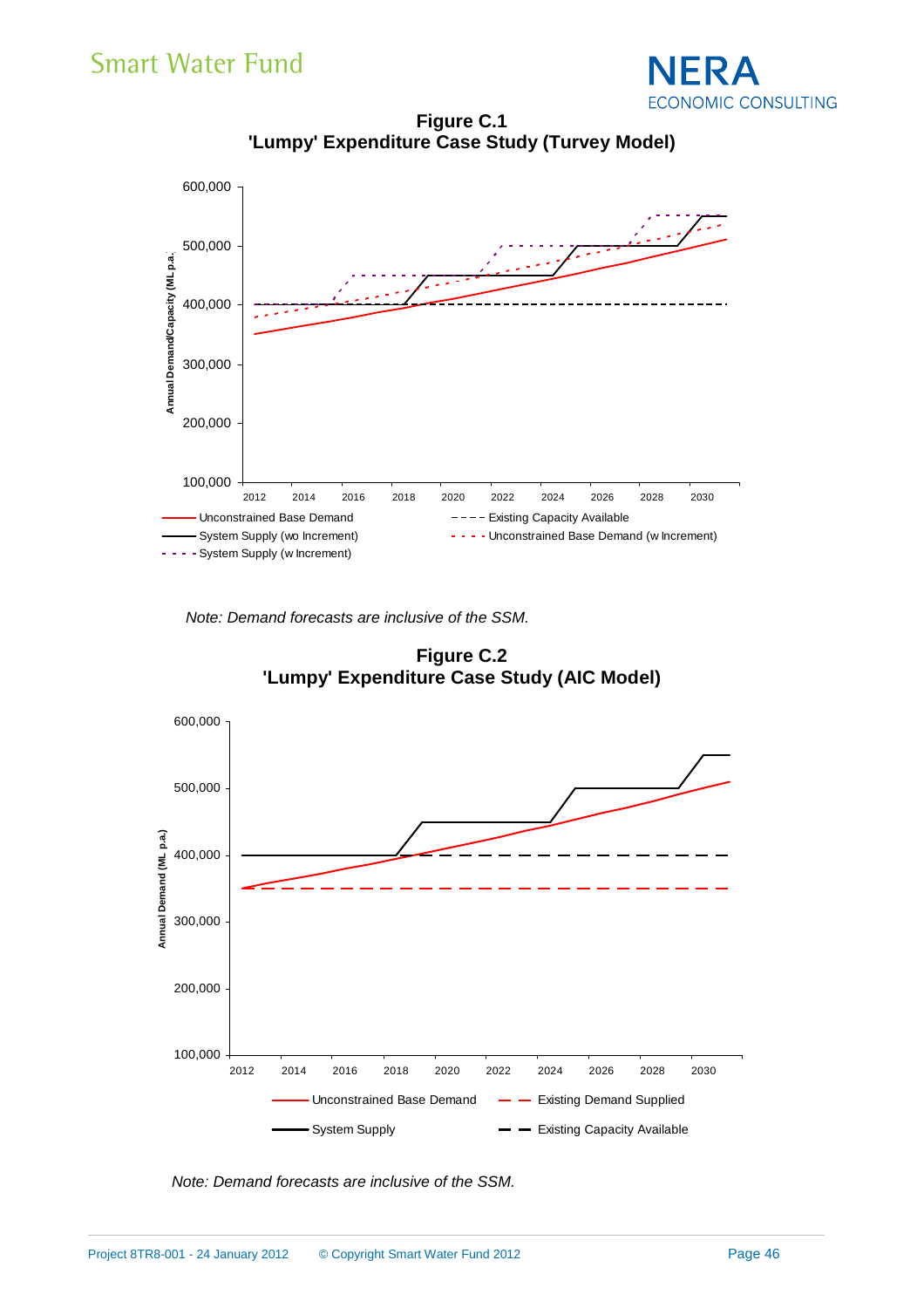

#### **C.3. 'Periodic' expenditure case study**

The more 'periodic' expenditure case study was again developed in consultation with stakeholders so as to represent the investment program of systems in the supply chain that require relatively small and frequent investments, ie, retail level distribution. Specifically, this case study assumes, where demand is expected to exceed supply, that capacity can be added in 6GL increments and that each increment has the following cost characteristics (both assumed to be constant in real terms): $43$ 

- \$91m in capital expenditure; and
- \$2.5m in operating expenditure per annum.

Applying the NERA high level models results in the estimated LRMCs shown in Table C.2 below:

| Model  | <b>LRMOC</b> | <b>LRMCC</b> | <b>LRMC</b> |
|--------|--------------|--------------|-------------|
| Turvey | 0.67         | 1.02         | 1.69        |
| AIC    | 0.56         | 1.46         | \$2.02      |

#### **Table C.2 LRMC Estimates in the Presence of Lumpy Expenditure (2012\$/kL)**

For detail on the calculations behind these LRMC estimates, please refer to the Excel models.

We discussed in section 5.4 above that the AIC approach involves less compromise in terms of accuracy when expenditure has a relatively smooth profile than it does when the time profile is lumpy. This can be observed by the reduced discrepancy between the two estimates in this case studies. In this case study, the AIC approach yields a LRMC estimate that is approximately 20 per cent greater than the Turvey estimate, whereas under the lumpy expenditure case study the difference was 132 per cent. This is a consequence of the reduction in 'spare' capacity associated with investments in this case study, as discussed in section 5.4 above.

The annual supply and demand balance in each model is summarised graphically in Figure C.3 and Figure C.4 below.

 $43$  These cost characteristics were developed and agreed upon as part of the stakeholder consultation.